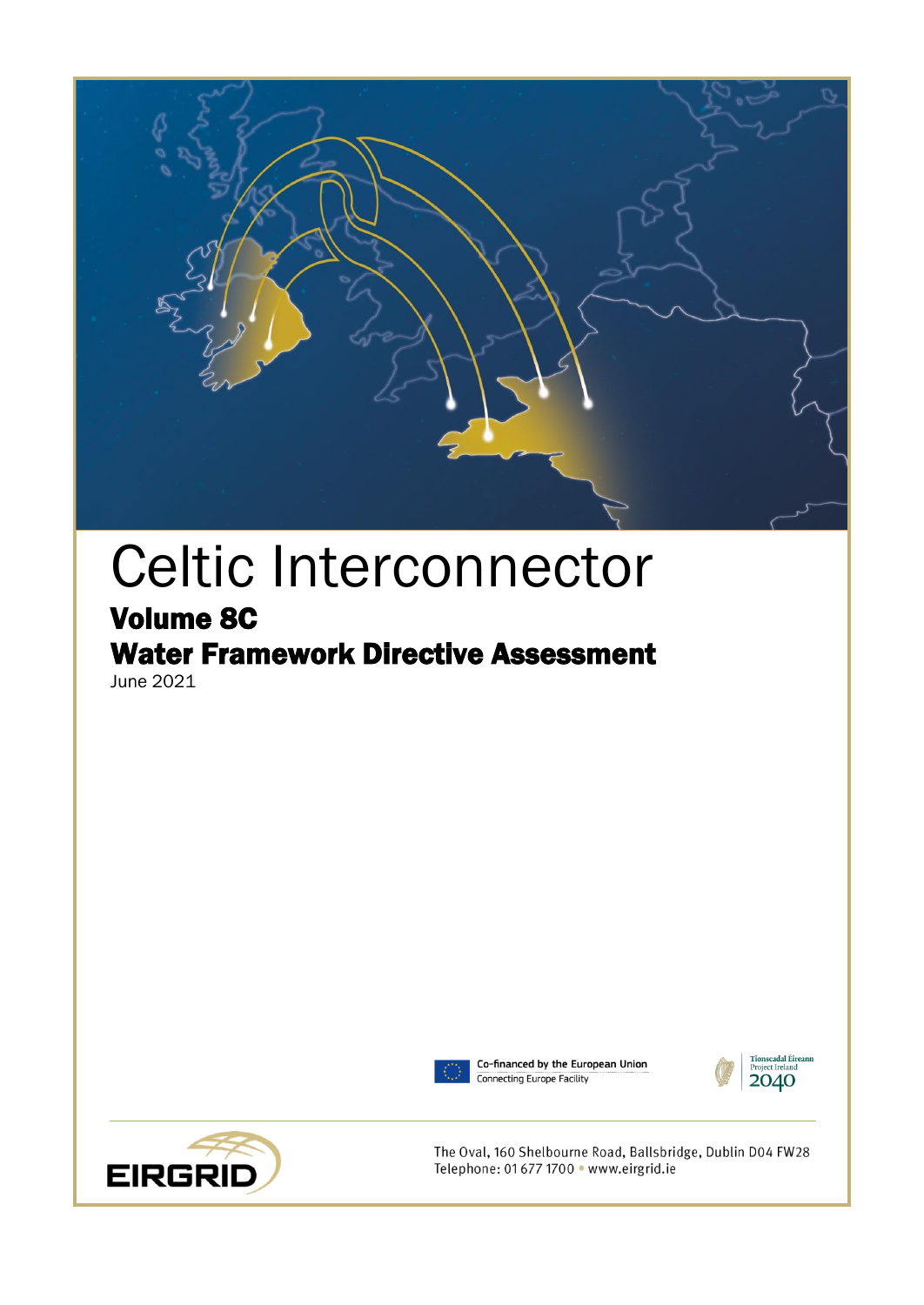#### **Report for**

EirGrid plc and Réseau de Transport d'Électricité

#### **Main contributors**

Laura Gatdula Alistair Billington Jennifer Wilson Brian O'Keeffe

#### **Issued by**



Jennifer Wilson

#### **Approved by**

Abitan Obligat

Alistair Billington

#### **Wood**

Doc Ref. 43171-WOOD-XX-XX-RP-OM-0010\_B\_P02

.................................................................................

.................................................................................

#### **Copyright and non-disclosure notice**

The contents and layout of this report are subject to copyright owned by Wood (© Wood Group UK Limited) save to the extent that copyright has been legally assigned by us to another party or is used by Wood under licence. To the extent that we own the copyright in this report, it may not be copied or used without our prior written agreement for any purpose other than the purpose indicated in this report. The methodology (if any) contained in this report is provided to you in confidence and must not be disclosed or copied to third parties without the prior written agreement of Wood. Disclosure of that information may constitute an actionable breach of confidence or may otherwise prejudice our commercial interests. Any third party who obtains access to this report by any means will, in any event, be subject to the Third Party Disclaimer set out below.

#### **Third party disclaimer**

Any disclosure of this report to a third party is subject to this disclaimer. The report was prepared by Wood at the instruction of, and for use by, our client named on the front of the report. It does not in any way constitute advice to any third party who is able to access it by any means. Wood excludes to the fullest extent lawfully permitted all liability whatsoever for any loss or damage howsoever arising from reliance on the contents of this report. We do not however exclude our liability (if any) for personal injury or death resulting from our negligence, for fraud or any other matter in relation to which we cannot legally exclude liability.

The sole responsibility of this publication lies with the author. The European Union is not responsible for any use that may be made of the information contained therein.

#### **Management systems**

This document has been produced by Wood Group UK Limited in full compliance with our management systems, which have been certified to ISO 9001, ISO 14001 and ISO 45001 by Lloyd's Register.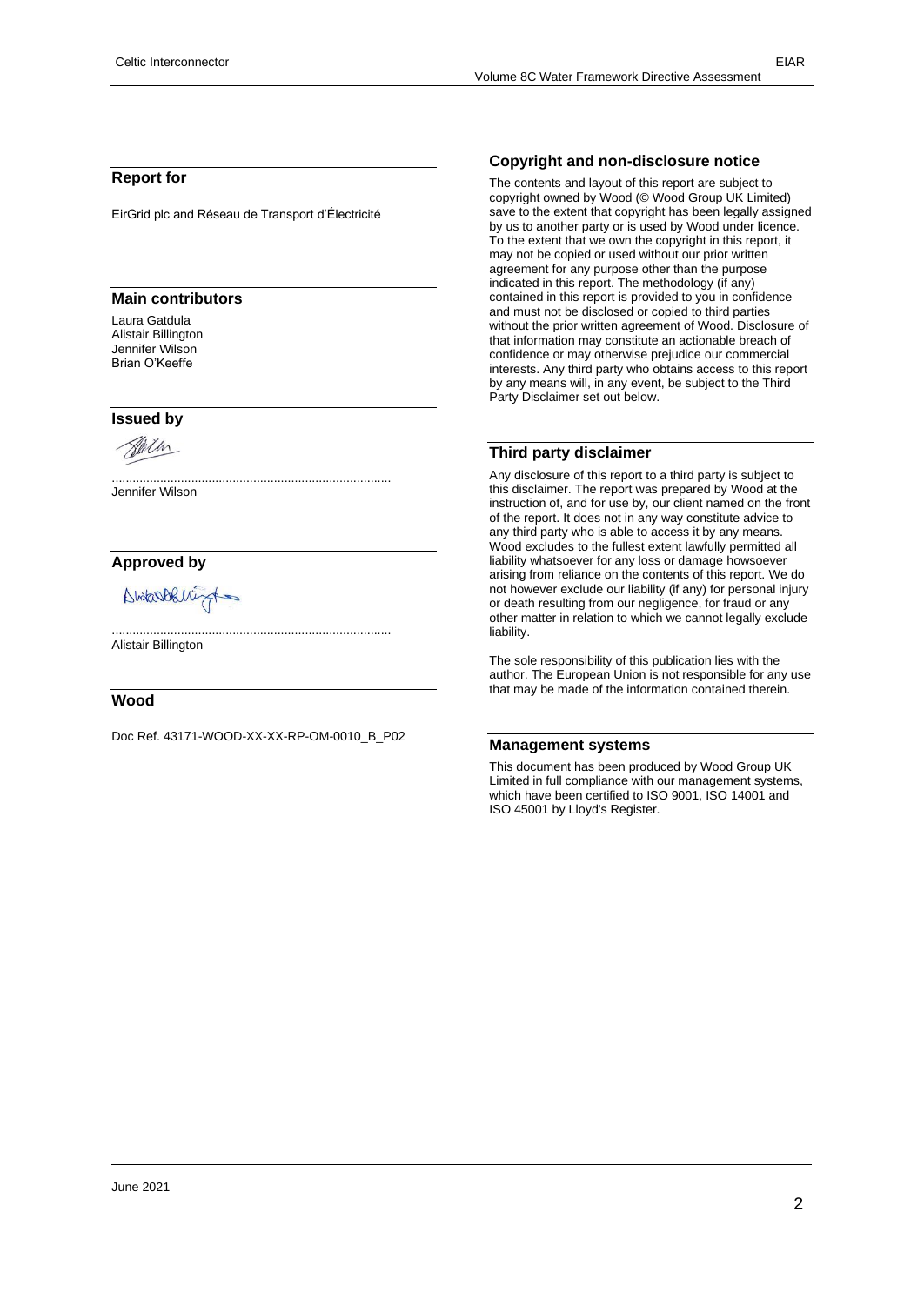#### **Table of Contents**

| 1            |                                                                                   |     |  |  |  |
|--------------|-----------------------------------------------------------------------------------|-----|--|--|--|
|              | 1.1                                                                               |     |  |  |  |
|              | 1.2                                                                               |     |  |  |  |
|              | 1.3                                                                               |     |  |  |  |
|              | 1.4                                                                               |     |  |  |  |
|              | 1.5                                                                               |     |  |  |  |
|              | Relation to Marine Strategy Framework Directive Assessment 8<br>1.6               |     |  |  |  |
| $\mathbf{2}$ |                                                                                   |     |  |  |  |
|              | 2.1                                                                               |     |  |  |  |
|              | Approach to assessing Water Framework Directive compliance  10<br>2.1.1           |     |  |  |  |
|              | 2.2                                                                               |     |  |  |  |
|              | 2.2.1                                                                             |     |  |  |  |
|              | 2.2.2                                                                             |     |  |  |  |
|              | 2.3                                                                               |     |  |  |  |
|              | 2.3.1                                                                             |     |  |  |  |
|              | 2.3.2                                                                             |     |  |  |  |
|              | 2.3.3                                                                             |     |  |  |  |
|              | 2.4                                                                               |     |  |  |  |
|              | 2.4.1                                                                             |     |  |  |  |
|              | 2.4.2                                                                             |     |  |  |  |
|              | 2.4.3                                                                             |     |  |  |  |
|              | 2.4.4                                                                             |     |  |  |  |
|              | 2.5                                                                               |     |  |  |  |
|              | 2.6                                                                               |     |  |  |  |
| 3            |                                                                                   |     |  |  |  |
|              | 3.1                                                                               |     |  |  |  |
|              | 3.2                                                                               |     |  |  |  |
|              | 3.3                                                                               |     |  |  |  |
|              | 3.4                                                                               |     |  |  |  |
|              |                                                                                   | .20 |  |  |  |
|              | 4.1                                                                               |     |  |  |  |
|              | 4.2                                                                               |     |  |  |  |
|              | 4.3                                                                               |     |  |  |  |
| 5            |                                                                                   |     |  |  |  |
|              | 5.1                                                                               |     |  |  |  |
|              | Possible impacts of project activities on water body quality elements  27<br>5.2  |     |  |  |  |
|              | Assessment of potential mechanisms for impact to quality elements  27<br>5.2.1    |     |  |  |  |
|              | Potential impacts of the Proposed Development on protected areas  28<br>5.3       |     |  |  |  |
|              | 5.3.1                                                                             |     |  |  |  |
|              | Impacts of activities associated with the Proposed Development on the RBMP<br>5.4 |     |  |  |  |
|              |                                                                                   |     |  |  |  |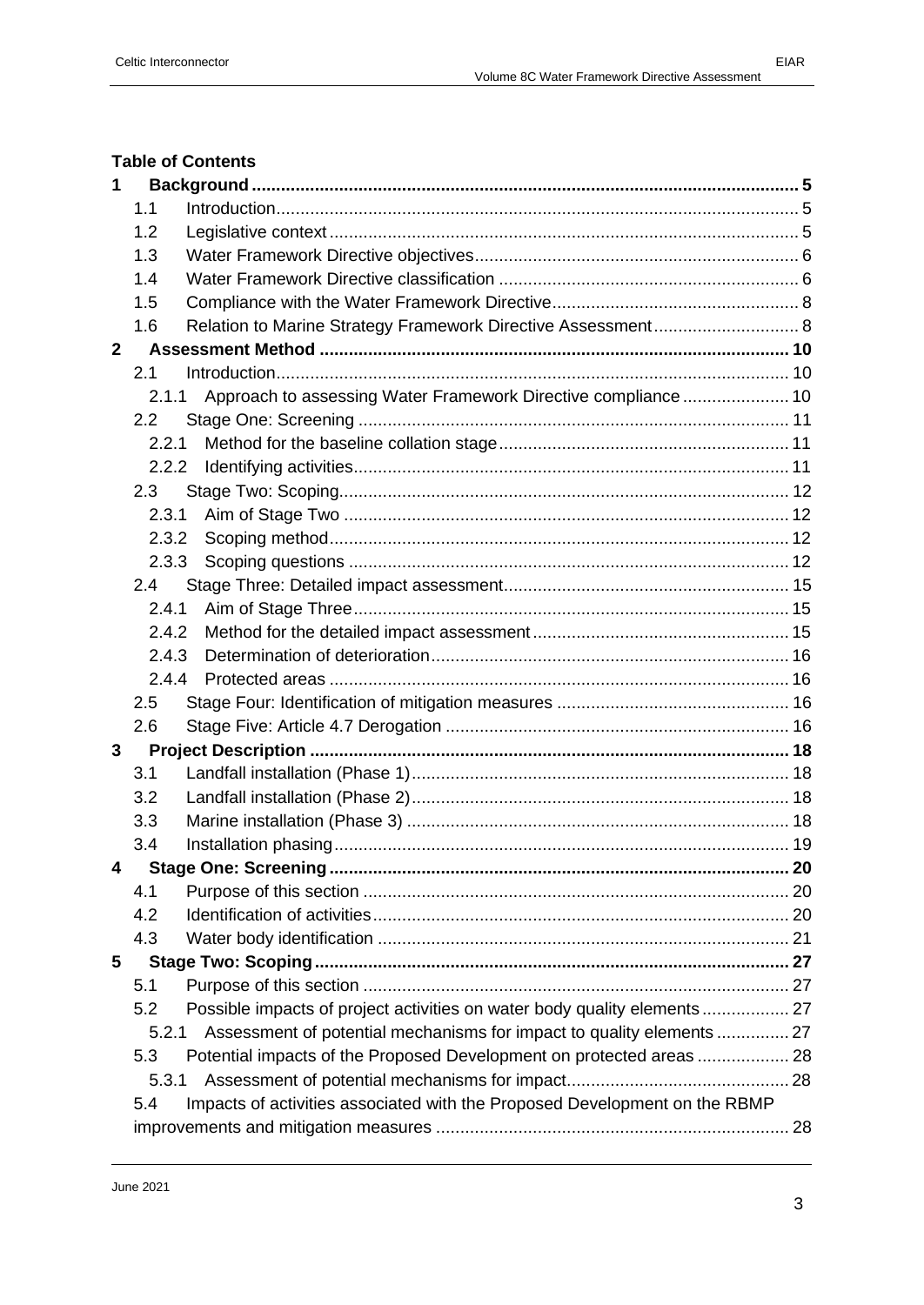|   | $5.5^{\circ}$                                                                             |  |
|---|-------------------------------------------------------------------------------------------|--|
|   | 5.6                                                                                       |  |
| 6 |                                                                                           |  |
|   | 6.1                                                                                       |  |
|   | 6.2                                                                                       |  |
|   | 6.2.1 Activity IP 1.0 for water quality due to the duration of landfall works  39         |  |
|   | 6.2.2 Activity IP 1.0 and IP 2.0 for protected areas due to the proximity to              |  |
|   |                                                                                           |  |
|   | 6.2.3 Activity IP 3.1 and IP 3.2 for habitats due to the percentage area of the available |  |
|   |                                                                                           |  |
|   | 6.3                                                                                       |  |
|   |                                                                                           |  |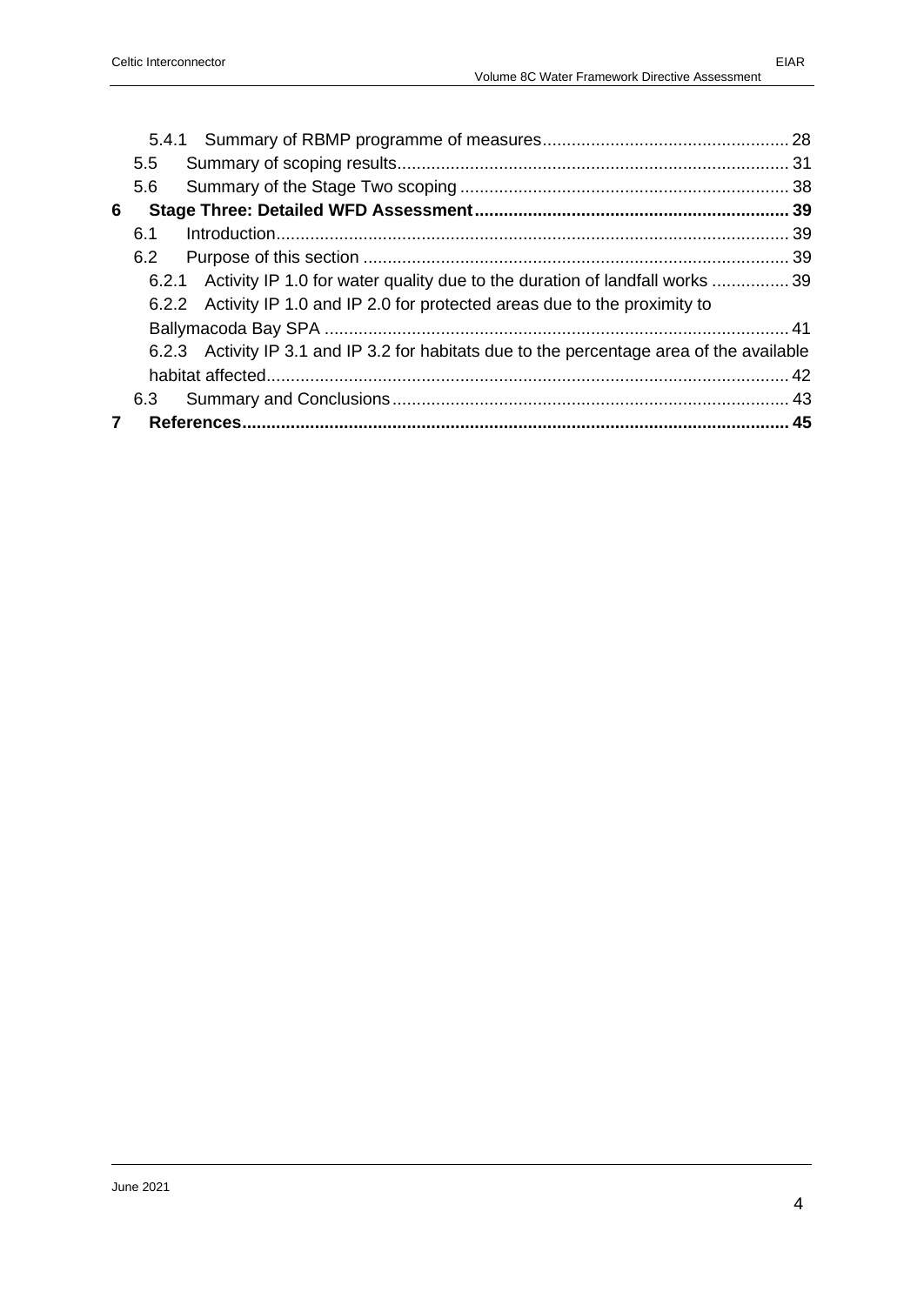#### <span id="page-4-0"></span>**1 Background**

#### <span id="page-4-1"></span>**1.1 Introduction**

This report presents an assessment pursuant to Directive 2000/60/EC of the European Parliament and of the Council establishing a framework for the Community action in the field of water policy (the Water Framework Directive, or WFD). The Directive has been transposed into Irish Law by the by European Communities (Water Policy) Regulations 2003 (S.I. No. 722 of 2003) (as amended) (the 'Regulations'; see Section [1.2\)](#page-4-2). In accordance with the WFD, proposals that have the potential to impact 'water bodies' as designated by the WFD are required to demonstrate that actions would not result in a deterioration in 'Good' status. This report screens for coastal and transitional water bodies that have the potential to be impacted by the Celtic Interconnector Project (hereafter 'the Proposed Development') in Irish waters. Based on the 'stages' set out in UK guidance (in the absence of an equivalent in Ireland), this report provides a **Stage One** (screening) and **Stage Two** (scoping) WFD assessment for the Proposed Development to identify the requirements of a **Stage Three** (detailed impact assessment) WFD assessment.

A WFD assessment for the Proposed Development has been carried out to provide the regulators with an overview of possible effects that may occur during the installation, operation, and decommissioning of the proposed interconnector cable.

The WFD considers both the environmental status of surface waters, including that of estuarine and coastal water bodies (known as 'transitional' and 'coastal' water bodies, respectively). This report has been produced in support of the foreshore consent application for the Proposed Development and it therefore focuses on transitional and coastal water bodies. WFD assessment reporting for surface waters in the onshore environment is found in Volume 3C – EIAR Ireland Onshore of the EIAR.

This report is separated into seven main sections:

- Section 1: Background;
- Section 2: Assessment method;
- Section 3: Project description;
- Section 4: Stage One: Screening;
- Section 5: Stage Two: Scoping;
- Section 6: Stage Three: Detailed WFD Assessment; and
- Section 7: References.

#### <span id="page-4-2"></span>**1.2 Legislative context**

The WFD has been transposed into Irish law by the 'Regulations. These Regulations cover governance, the characterisation of WFD river basins and the development of River Basin Management Plans (RBMP), environmental objectives and programmes of measures for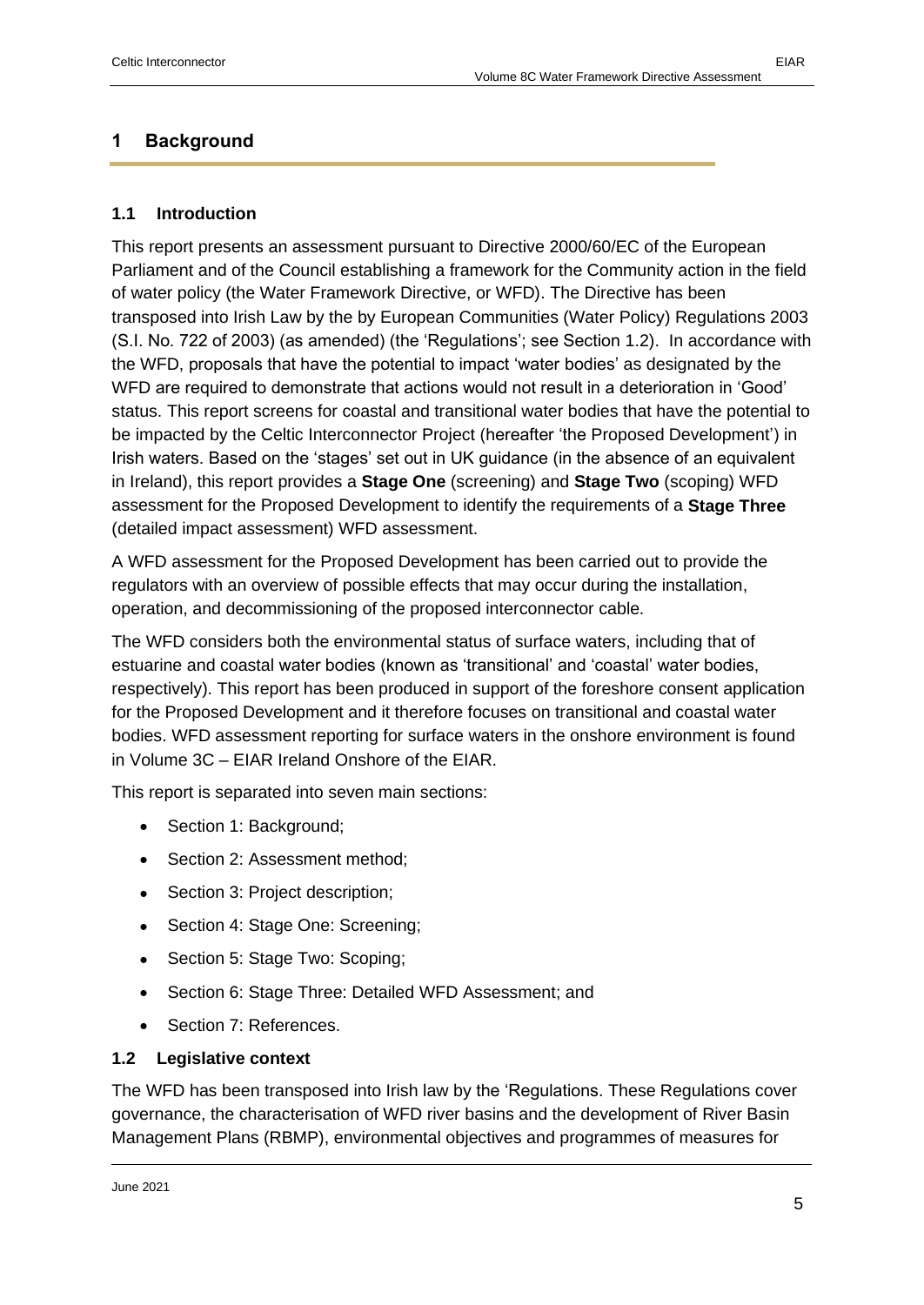achieving the latter, and criteria for determining quality standards. The Regulations provide for the implementation of the WFD in Ireland, providing for the designation of all surface waters (rivers, lakes, estuarine waters, transitional coastal waters, and groundwaters) as water bodies, and setting objectives for the achievement of Good Ecological Status (GES) or Good Ecological Potential (GEP) and Good Chemical Status (GCS).

The WFD applies to all bodies of water within one nautical mile (nm) from the coastline in Ireland for GES and out to 12nm for GCS (see Section 4.3, Figure 4.1). These bodies of water are separated into spatial units referred to as 'water bodies' and those that are manmade. Therefore, the consideration of proposals under the WFD applies to all surface and groundwater bodies that have the potential to be impacted by the Proposed Development.

#### <span id="page-5-0"></span>**1.3 Water Framework Directive objectives**

There are two principal objectives of the WFD:

- The first objective requires that all water bodies must reach at least 'good' overall status by 2027, at the latest. For surface waters including coastal and transitional waters, good status is a combination of good ecological status (or potential) and good chemical status.
- The second objective requires that the status of each water body, including all the quality elements which make up overall status, must not deteriorate relative to the baseline reported in the relevant RBMP.

The current baseline quality (referred to as the current 'status') of all water bodies is reported every six years as part of the RBMP cycle in Ireland. The first RBMP cycle in Ireland covered the period 2009 to 2015. The second cycle plan covers the period 2018-2021 and was published by the Government on 17 April 2018. A new third cycle RMBP covering the period 2022-2027 was launched for public consultation in 2020, with a view to being released as a draft publication in 2021. The third cycle RBMP documents available to date do not revise the second cycle WFD water body statuses or programmes of measures. The third cycle RBMP is due for final publication by December 2021, and it will set out "*clear objectives for the water environment and the strategies for meeting them*" (DHPLG, 2021).

The data concerning water body status available from the EPA relates to the first-cycle RBMP (2009-2015), with some data specified as relating to 2013-2015 and other specified as 2013-2018. The assessment presented in this report relies upon these water body statuses, making reference to additional detail provided in the later RBMPs where relevant.

#### <span id="page-5-1"></span>**1.4 Water Framework Directive classification**

The overall status of surface waters including transitional and coastal water bodies is classified using information on the biological, physico-chemical and hydromorphological quality of the body of water. For a water body to be in overall 'good' status, both ecological and chemical status must be at least 'good'.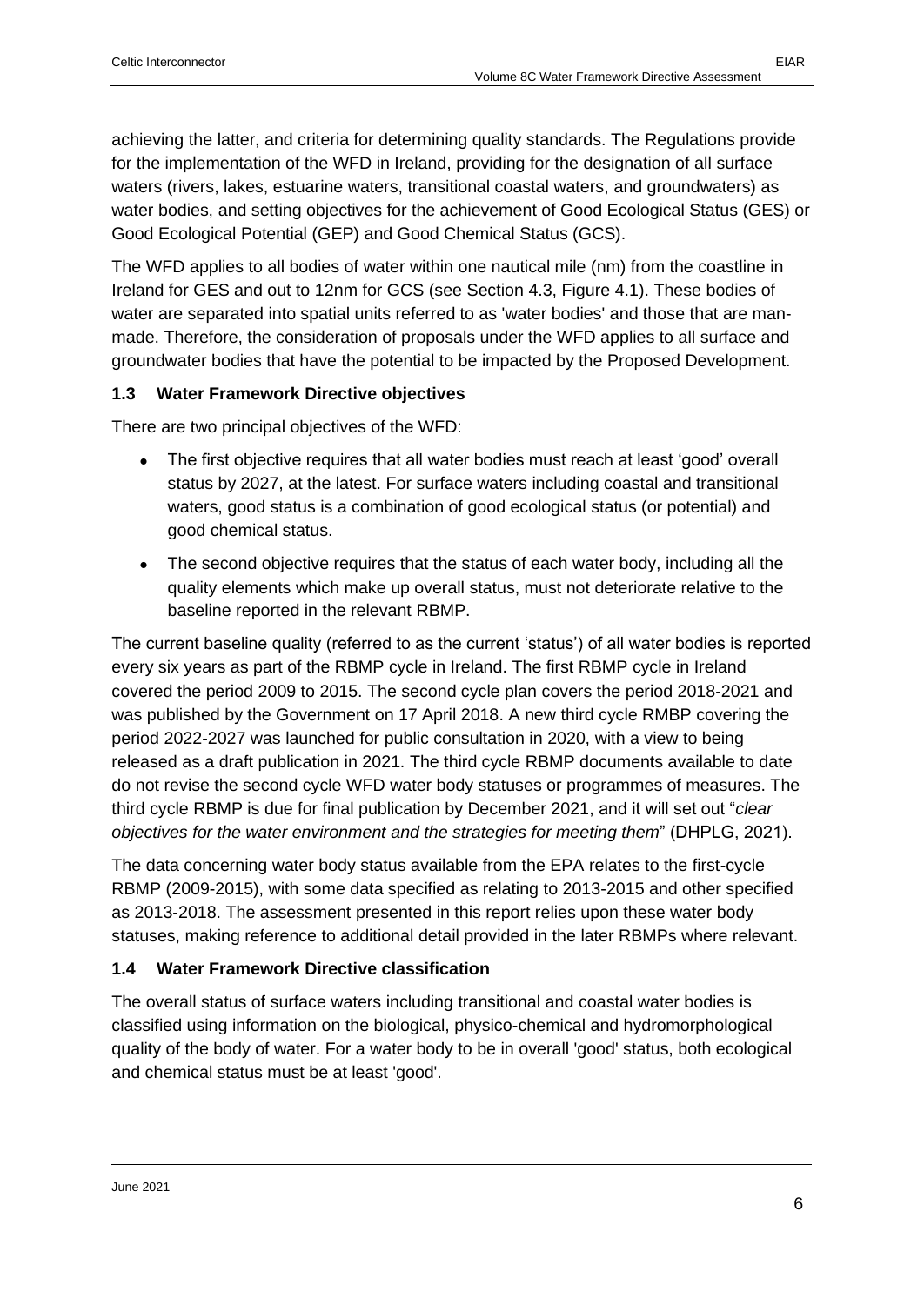The ecological status of a surface water body is assessed according to:

- The condition of biological elements, for example fish, benthic invertebrates and other aquatic flora;
- The condition of supporting physico-chemical elements, for example nutrient and oxygenation conditions;
- Concentrations of river-basin specific pollutants such as metals or acidification; and,
- The condition of the hydromorphological quality elements, including flow and tidal conditions and the morphological conditions including substrate.

The Environmental Protection Agency (EPA, 2021) refers to five status classes for water quality: high, good, moderate, poor, and bad. 'High status' is the 'reference condition' and it is defined as the biological, chemical, and morphological conditions associated with no or very low human pressure. The reference condition is considered to be the best status achievable or benchmark for a given water body. The reference conditions will vary depending on the water body type, whether it is man-made or natural (or a combination of the two), and the local biodiversity of the region.

The ecological status classification for the water body, and the confidence in this, is determined from the worst scoring quality element. This means that the condition of a single quality element can cause a water body to fail to reach its WFD classification objectives.

The current status and measures designed to achieve the water body objectives are set out by the EPA in the second and current RBMP (2018-2021). For this RBMP cycle, a single national River Basin District has been defined for Ireland. This is broken down into 46 catchment management units and the Proposed Development, with its landfall at Claycastle Beach falls within Catchment 19 (Lee, Cork Harbour and Youghal Bay).

Chemical status is assessed by compliance with environmental standards for chemicals that are listed in the EC Environmental Quality Standards Directive (2008/105/EC); transposed in Ireland by the European Communities Environmental Objectives (Surface Waters) Regulations 2009 S.I. No. 272/2009 (as amended). These chemicals include priority substances, priority hazardous substances, and eight other pollutants carried over from earlier (or 'daughter') directives, notably Council Directive 76/464/EEC of 4 May 1976 on pollution caused by certain dangerous substances discharged into the aquatic environment of the Community and Council Directive 86/280/EEC of 12 June 1986 on limit values and quality objectives for discharges of certain dangerous substances included in List I of the Annex to Directive 76/464/EEC. Further limit values are set in Council Directives 82/176/EEC and 84/156/EEC (mercury), 83/513/EEC (cadmium), 84/491/EEC (hexachlorocyclohexane), 86/280/EEC (Dichlorodiphenyltrichloroethane or 'DDT', carbon tetrachloride, and pentachorophenol), 88/347/EEC (aldrin, dieldrin, endrin, and isodrin), and 90/415/EEC (1,2-dichloroethane, trichloroethane, perchloroethane, and trichlorobenzene). Chemical status is recorded as 'good' or 'fail'. The chemical status classification for the water body is determined by the worst scoring chemical.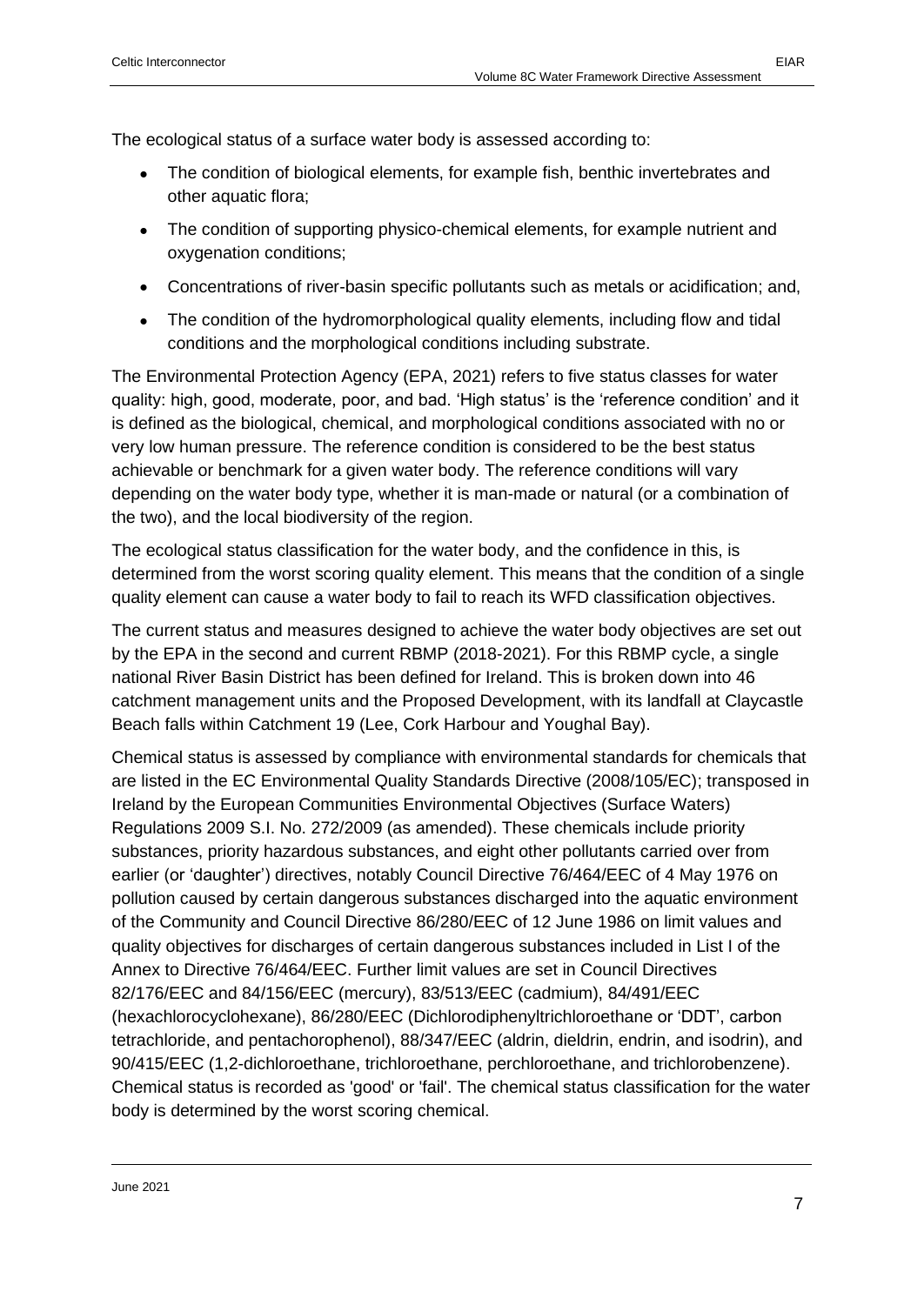Where the hydromorphology of a surface water body has been significantly altered for anthropogenic purposes, such as water supply, flood protection or navigation, it can be designated as an Artificial or Heavily Modified Water Body (A/HMWB). An alternative environmental objective, Good Ecological Potential (GEP) applies in these cases. In practice, this means that the ecology must be as close as possible to that of a similar natural water body, but without compromising its human use. The water bodies of relevance to the Proposed Development are not classified as A/HMWB so the classification of these is not discussed further.

Some surface waters in Ireland require special protection under other European legislation. The WFD, therefore, brings together the processes and aims of a range of other European Directives, such as the Revised Bathing Water Directive (2006/7/EC), the Shellfish Directive (2006/113/EC) and the Conservation of Natural Habitats and of Wild Fauna and Flora Directive (92/43/EEC). These Directives establish protected areas to manage water, nutrients, chemicals, economically significant species, and wildlife, and have been brought in line with the planning timescales of the WFD.

#### <span id="page-7-0"></span>**1.5 Compliance with the Water Framework Directive**

All new developments in Ireland that may have an impact on the water environment are required to comply with objectives of the WFD, under European Communities Environmental Objectives (Surface Waters) Regulations 2009 S.I. No. 272/2009 (as amended). This includes ensuring that no changes occur that cause a deterioration of the current status of any water body, and that the development does not prevent the achievement of the future status objectives of any water body. Water body status deterioration can occur as a result of deterioration of any of the quality elements that make up the overall status (e.g. biological, physicochemical or hydromorphological elements for surface waters) even where this does not result in a lowering of overall water body status.

This current report presents the findings of the WFD assessment process undertaken for the Celtic Interconnector Project.

#### <span id="page-7-1"></span>**1.6 Relation to Marine Strategy Framework Directive Assessment**

Due to their consideration of potential effects on the aquatic environment, there is some overlap between the jurisdictions and objectives of the WFD and the Marine Strategy Framework Directive (MSFD) 2008/56/EC of the European Parliament and of the Council adopted on 17 June 2008, which established a framework for community action in the field of marine environmental policy. The MSFD was transposed into Irish law by the European Communities (Marine Strategy Framework) Regulations S.I. No. 249 of 2011 (as amended).

The MSFD includes coastal waters, but not WFD transitional waters (e.g. estuaries, sea lochs or coastal lagoons. The line between the two directives is the 'bay closing line' or the seaward limit of transitional waters as defined under the WFD. This is presented in **[Figure](#page-8-0)  [1.1](#page-8-0)**.

June 2021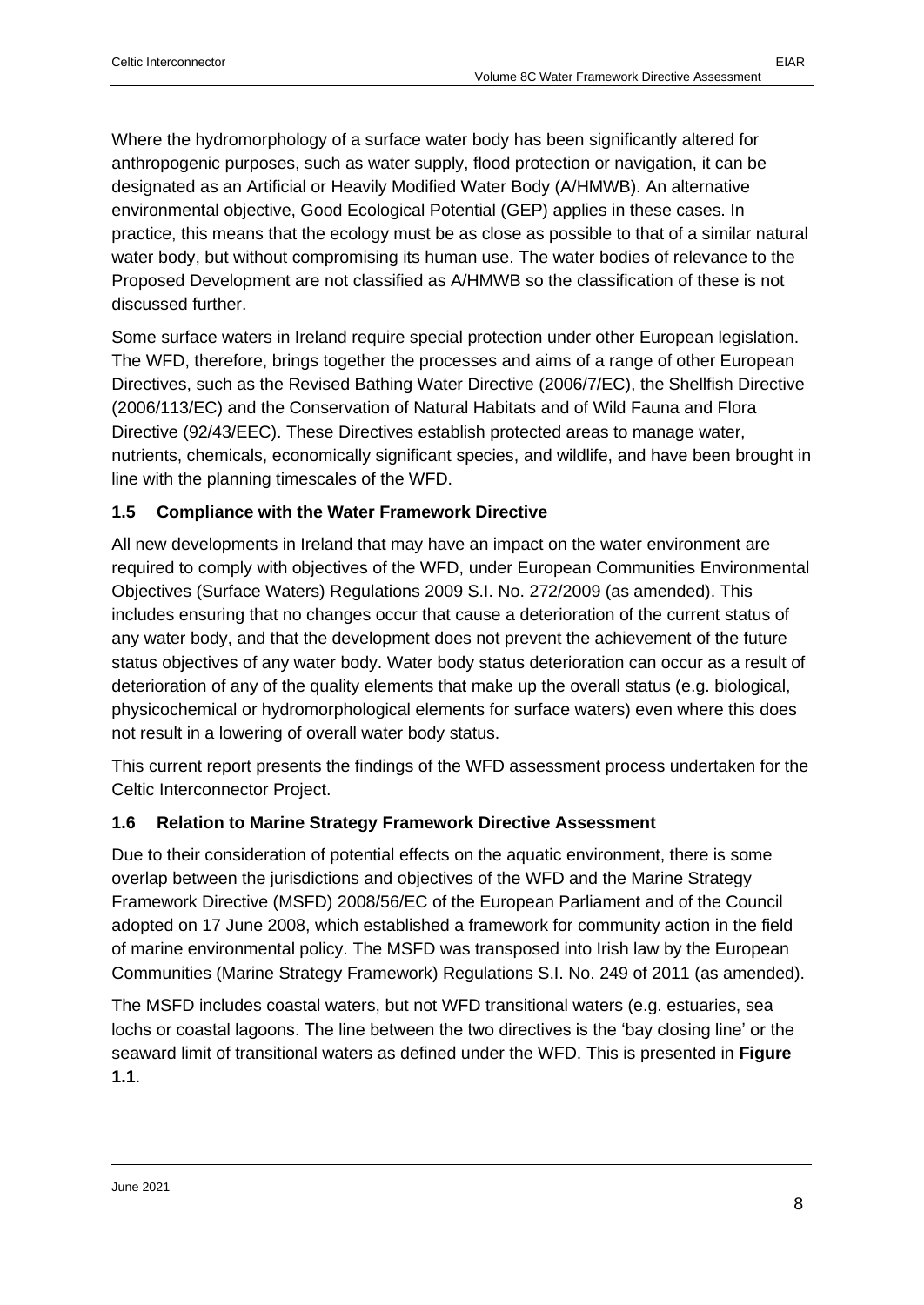# <span id="page-8-0"></span>**Figure 1.1 Extent of MSFD / WFD boundaries (noting example is from UK documentation)<sup>1</sup>**



<sup>1</sup> Defra (2014) Marine Strategy Part Two: UK Marine Monitoring Programmes. Available online at: [https://assets.publishing.service.gov.uk/government/uploads/system/uploads/attachment\\_data/file/341146/msfd](https://assets.publishing.service.gov.uk/government/uploads/system/uploads/attachment_data/file/341146/msfd-part-2-final.pdf)[part-2-final.pdf.](https://assets.publishing.service.gov.uk/government/uploads/system/uploads/attachment_data/file/341146/msfd-part-2-final.pdf) [Accessed 26 May 2021].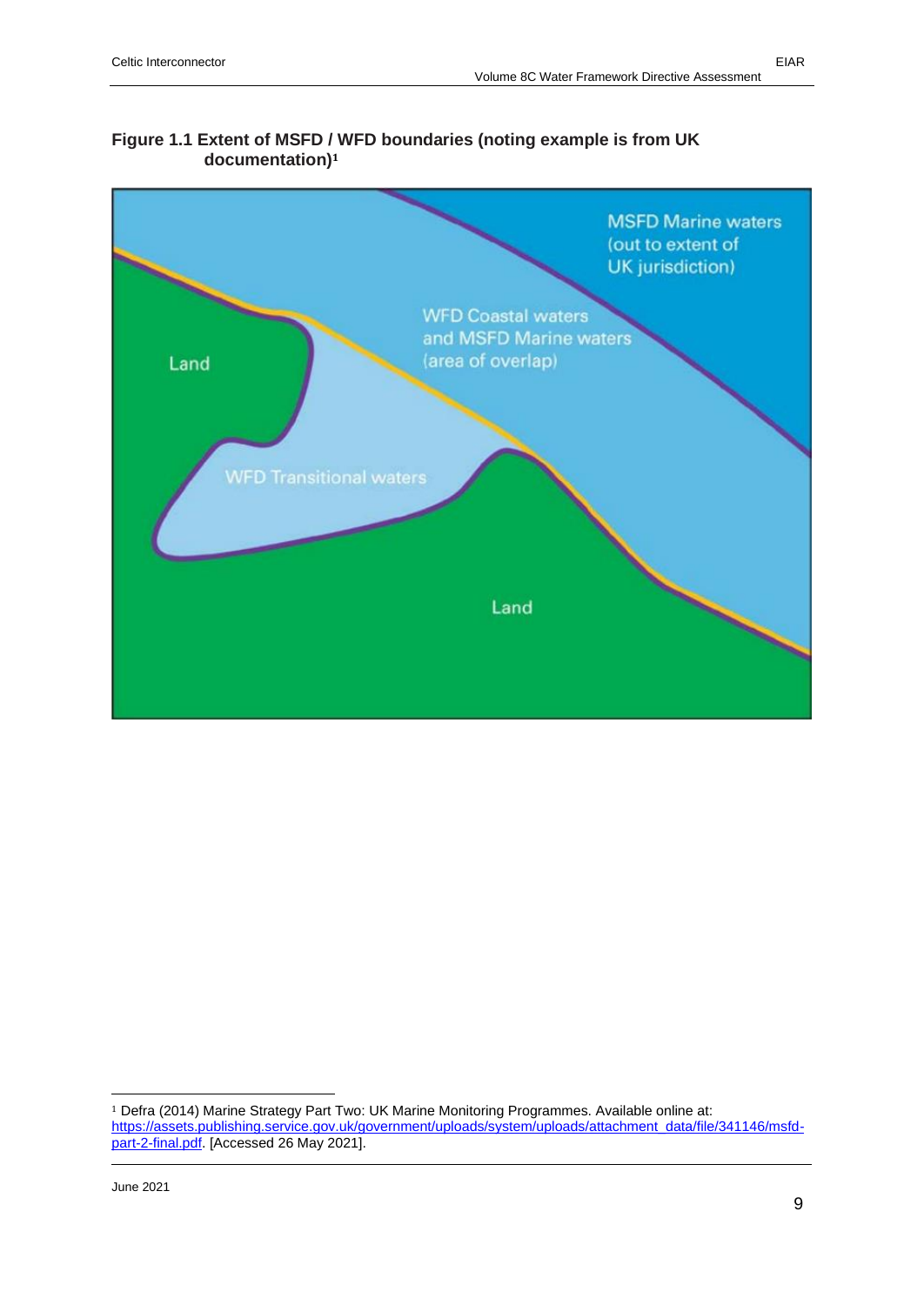#### <span id="page-9-0"></span>**2 Assessment Method**

#### <span id="page-9-1"></span>**2.1 Introduction**

Any activity that is part of the Proposed Development and that could have the potential to lower the status of any of the quality elements of a water body or preclude the measures necessary to achieve good status must be assessed to determine its compliance with the WFD.

This section sets out the approach to WFD assessment for the foreshore and marine components of the Proposed Development. For each of the stages, a description of the process adopted is provided, together with initial relevant information that may facilitate early decision-making.

#### <span id="page-9-2"></span>**2.1.1 Approach to assessing Water Framework Directive compliance**

Published methodologies for the assessment of plans or projects in relation to undertaking WFD assessments across all types of water bodies that are specific to Ireland are currently not available. There is however an EU-level guidance document of relevance titled "Water Framework Directive Project assessment checklist tool" (2018), published by the Joint Assistance to Support Projects in European Regions (JASPERS).

There are also several guidance documents from the UK that have been developed in relation to undertaking such assessments for the different water body types, predominantly written by the UK's Environment Agency. Those considered to be the most relevant to the Proposed Development are:

- Planning Inspectorate Advice Note 18: The WFD (PINS, 2017), which provides an overview of the WFD and provides an outline methodology for considering the WFD as part of the DCO process; and
- Clearing the Waters for All (Environment Agency, 2016), which has been produced to assist in the assessment of marine activities against the requirements of the WFD.

The WFD compliance process sets out the approach to developing and providing the information required for the WFD assessment. However, the process is iterative and will be revised as is appropriate in response to stakeholder comments. Necessary updates will be made as the assessment progresses.

The WFD assessment process consists of a preparatory stage followed by five assessment stages as follows:

- Preparatory Stage: Assessment method (description) and Project (description);
- Stage One: Screening;
- Stage Two: Scoping;
- Stage Three: Detailed Impact assessment;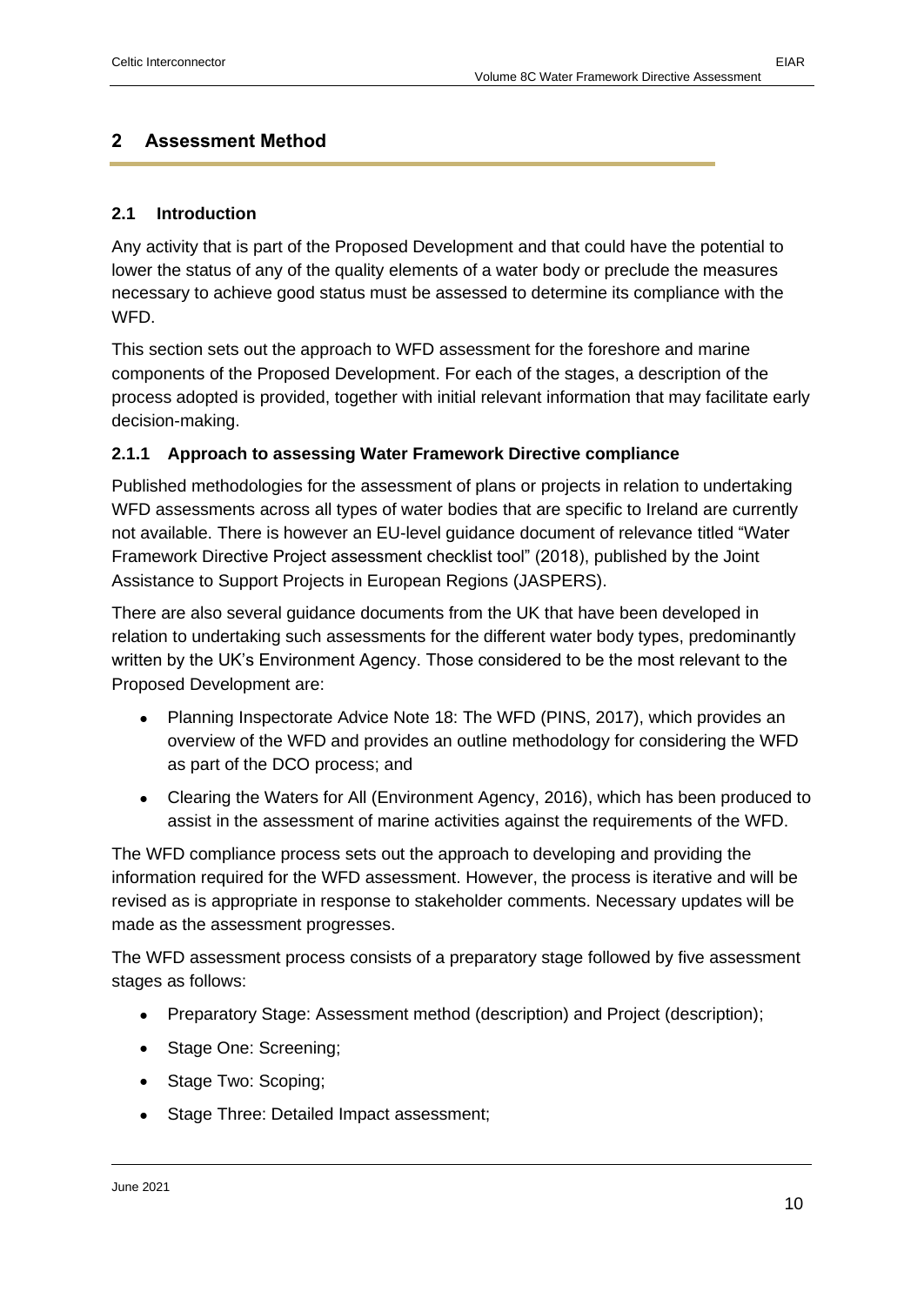- Stage Four: Identification and Evaluation of Measures; and
- Stage Five: Article 4.7 Derogation (if the assessment results in a conclusion that the Proposed Development is not compliant with the objectives of the WFD).

#### <span id="page-10-0"></span>**2.2 Stage One: Screening**

This stage aims to determine if the Proposed Development has impact pathways to WFD water bodies. This includes collating available information on the project and baseline environment of the water bodies which could potentially be impacted.

#### <span id="page-10-1"></span>**2.2.1 Method for the baseline collation stage**

Stage One requires the following main tasks to be undertaken:

- Initial screening to identify relevant water bodies in the study area. The following criteria are used to select water bodies for inclusion in the early stages of the assessment:
	- o all surface water bodies that could potentially be directly impacted by the Proposed Development;
	- o any surface water bodies that have direct connectivity (e.g. upstream and/or downstream from the Proposed Development) and could therefore potentially be indirectly affected by the proposed works; and
	- o any groundwater bodies that underlie the Proposed Development and therefore have the potential for direct impacts, and any hydraulically connected groundwater bodies that may receive indirect impacts.
- Review the RBMP for Ireland and agree the water bodies to be included in the assessment area in consultation with the EPA;
- Collection of water body baseline data, including details of the status of each quality element (where available from the EPA) and, if appropriate, reasons for not achieving good status and mitigation measures or other measures identified to attain good status. These data have been collated from the Lee-Cork Harbour Catchment Assessment (EPA, 2018) and are presented in [Table 4.2;](#page-21-0) and
- Collection of information in respect of the Proposed Development, broken down in sufficient detail so that the compliance of each activity can be considered in the assessment.

#### <span id="page-10-2"></span>**2.2.2 Identifying activities**

The screening process will consider the potential risk to WFD objectives as a result of the Proposed Development. The screening assessment will draw on the relevant information concerning the design and implementation proposals for the Proposed Development and the WFD baseline data from the data collation stage.

In line with the UK's Environment Agency guidance 'Clearing the Waters for All', the Proposed Development will be separated into activities, which include the various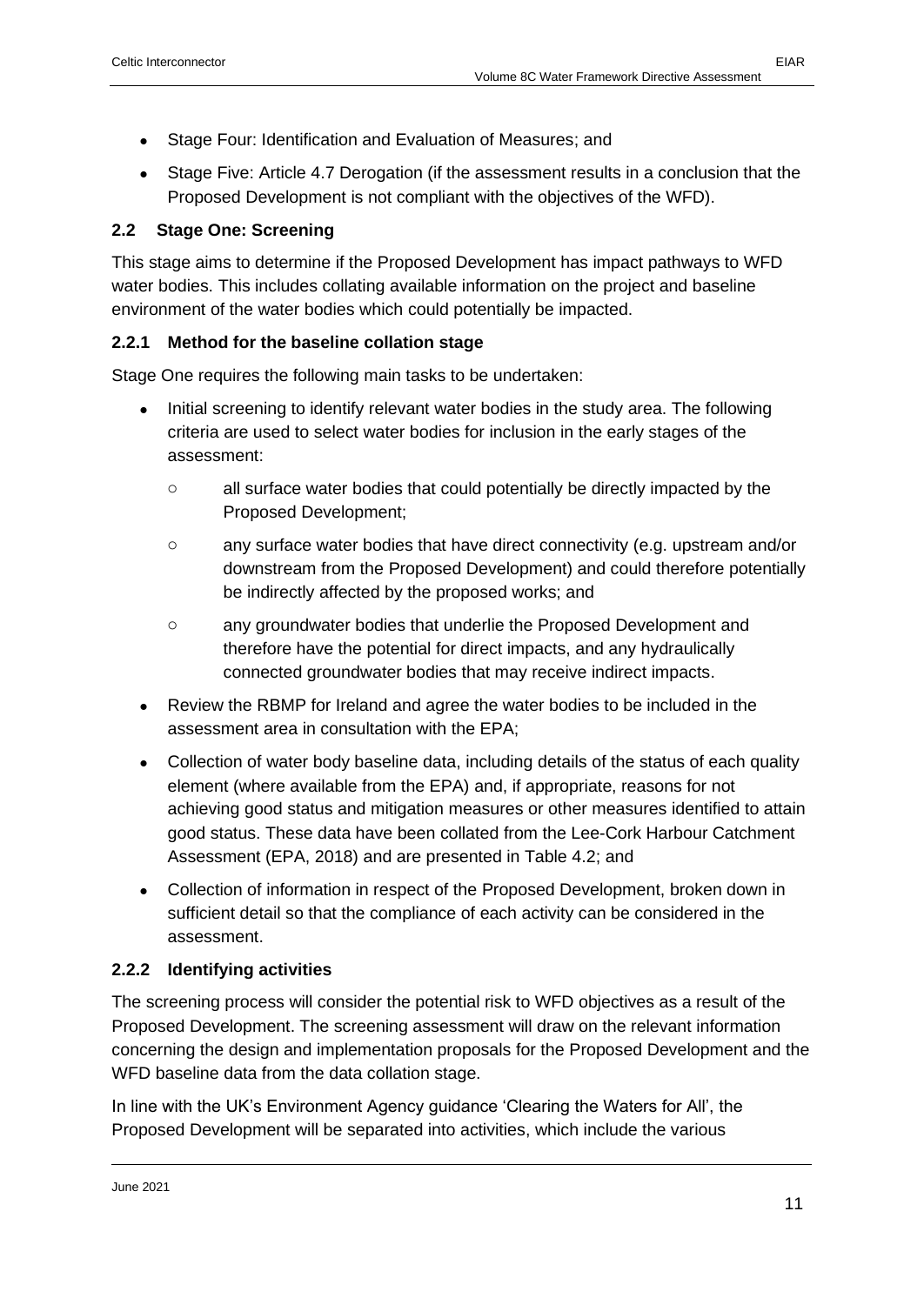installation, operational and decommissioning elements described in Volume 3D Part 2 EIAR for Ireland Offshore (Specialist Chapters) - Chapter 5: Description of the Landfall and Chapter 6: Description of the Offshore Cable. This helps with the assessment process to identify which WFD parameters of any given water body could potentially be at risk.

Where possible, the activities will be grouped for scoping if their potential effects on the water environment are similar and would occur within the same water body.

The screening will be based on a qualitative assessment utilising expert knowledge to assess potential risks from elements of the Proposed Development to WFD objectives. The screening results will be presented in an overview showing the different activities and the relevant individual water body quality elements that could be impacted.

#### <span id="page-11-0"></span>**2.3 Stage Two: Scoping**

#### <span id="page-11-1"></span>**2.3.1 Aim of Stage Two**

This stage identifies whether there is a potential risk to any of the water bodies identified in Stage One and is undertaken separately for each water body and each activity (or group of activities).

Water bodies and activities can be scoped out of the impact assessment if it can be satisfactorily demonstrated that there is no risk to the water body. If a risk is identified, then it will be necessary to undertake a Stage Three detailed impact assessment.

#### <span id="page-11-2"></span>**2.3.2 Scoping method**

The scoping stage considers:

- The potential risk to surface water body status (within and between status classes) by adversely affecting biological, hydromorphological and/or physico-chemical quality elements;
- The potential for activities to prevent delivery of WFD status objectives by impacting upon proposed improvement measures;
- The potential to incorporate the measures required to deliver status objectives included in the RBMP for Ireland;
- The potential risk to sensitive habitats, including designated sites and habitats with particular ecological importance and
- The potential risk to protected areas such as Bathing Waters.

#### <span id="page-11-3"></span>**2.3.3 Scoping questions**

The scope of this Chapter informs the foreshore consent application and as such is focused on transitional and coastal waters only. Consideration of the WFD in relation to surface water bodies is provided in Volume 3C, Chapter 7 of the EIAR. The scoping process considers the potential for each activity (or group of activities) to affect each quality element in turn.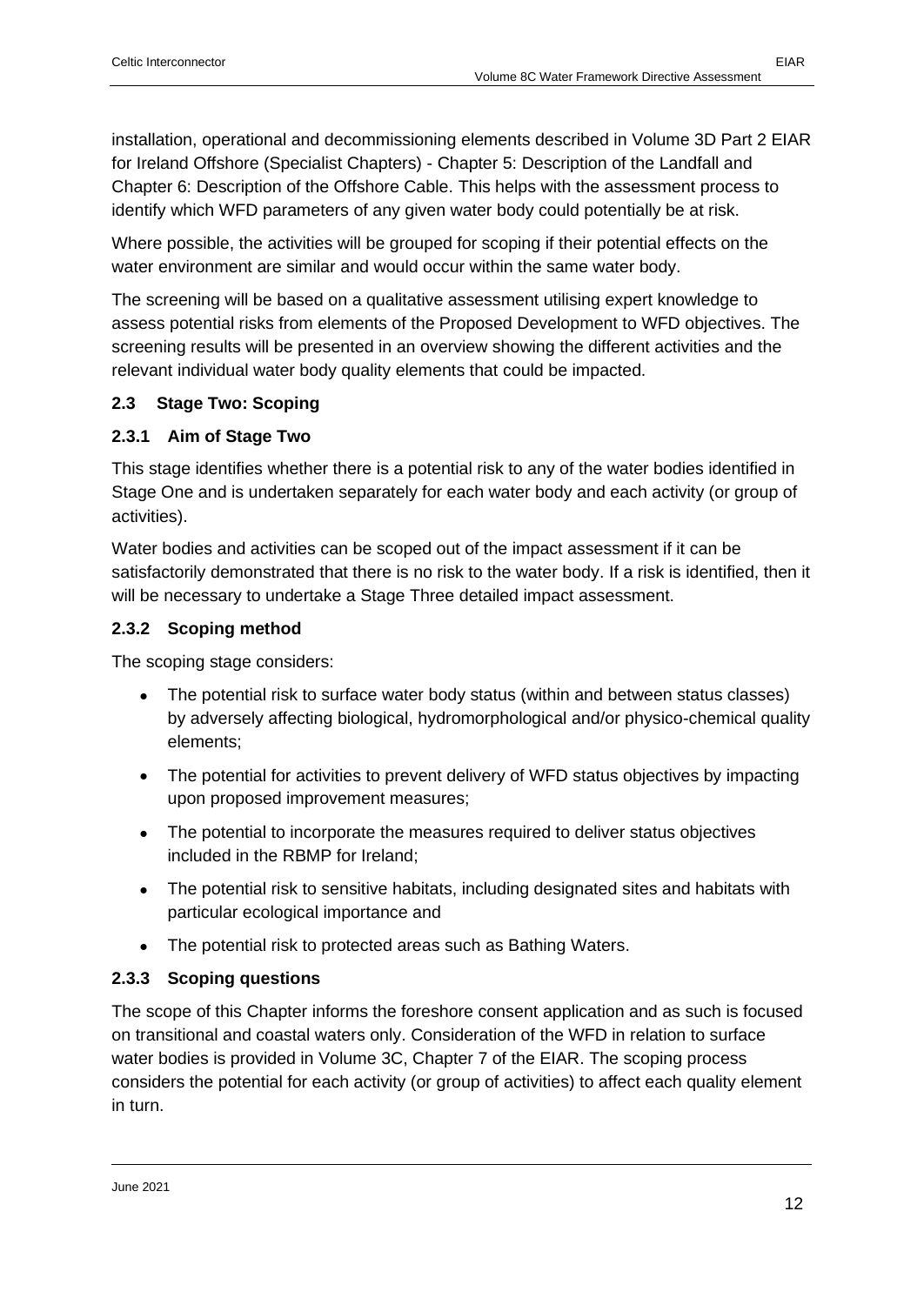The scoping stage is deliberately designed such that the spatial extent of any risk associated with the activity (e.g. the likelihood and severity of any potential impact) is not central to the decision. If any risk is identified, the quality element will be taken through to Stage Three for a detailed impact assessment.

In all cases, the water body and activity under assessment will be progressed to the detailed impact assessment (Stage Three) if the answer to one or more of the scoping questions is 'yes', but only for those quality elements that could potentially be impacted. Conversely, if the answer to a scoping question is 'no', the quality element is scoped out of the impact assessment. Note that activities will only be scoped out if there is clear, definitive evidence that there is no risk to a specific quality element or that a pathway for such an impact does not exist.

The decisions recorded in the scoping tables are based on expert judgement, informed by available data. The result of Stage Two will be a list of water bodies, activities and quality elements to be carried forward for further consideration in the Stage Three detailed impact assessment.

For transitional and coastal water bodies, the series of quality element specific 'trigger questions' for the quality elements that are applicable in each type of water body– and which needs to be answered in order to guide the decision-making process– are presented in [Table 2.1.](#page-12-0)

| <b>Parameter</b>      | <b>Scoping questions</b>                                                                        |  |  |
|-----------------------|-------------------------------------------------------------------------------------------------|--|--|
| <b>Biology</b>        |                                                                                                 |  |  |
| Habitats <sup>2</sup> | Will the footprint of the activity cover an area of 0.5km <sup>2</sup> or<br>$larger3$ ?        |  |  |
|                       | Will the footprint of the activity cover 1% or more of the total<br>water body area?            |  |  |
|                       | Will the footprint of the activity be within 500m of any higher<br>sensitivity habitat?         |  |  |
|                       | Will the footprint of the activity cover 1% of lower sensitivity<br>habitats in the water body? |  |  |
|                       |                                                                                                 |  |  |

#### <span id="page-12-0"></span>**Table 2.1 Scoping questions for transitional and coastal water bodies**

<sup>2</sup> Habitats include 'Lower' and 'Higher' sensitivity habitats. Higher sensitivity habitats are defined in the 'Clearing the Waters for All' guidance to include: chalk reef, clam, cockle and oyster beds, intertidal seagrass, maerl, mussel beds, including blue and horse mussel, polychaete reef, saltmarsh, subtidal kelp beds and subtidal seagrass. Lower sensitivity habitats include all other habitats potentially present, such as cobbles, gravel and shingle, intertidal soft sediments like sand and mud, rocky shore, subtidal boulder fields, subtidal rocky reef and subtidal soft sediments.

<sup>3</sup> Note that a footprint may also be a temperature or sediment plume. For dredging activity, a footprint is 1.5 times the dredge area.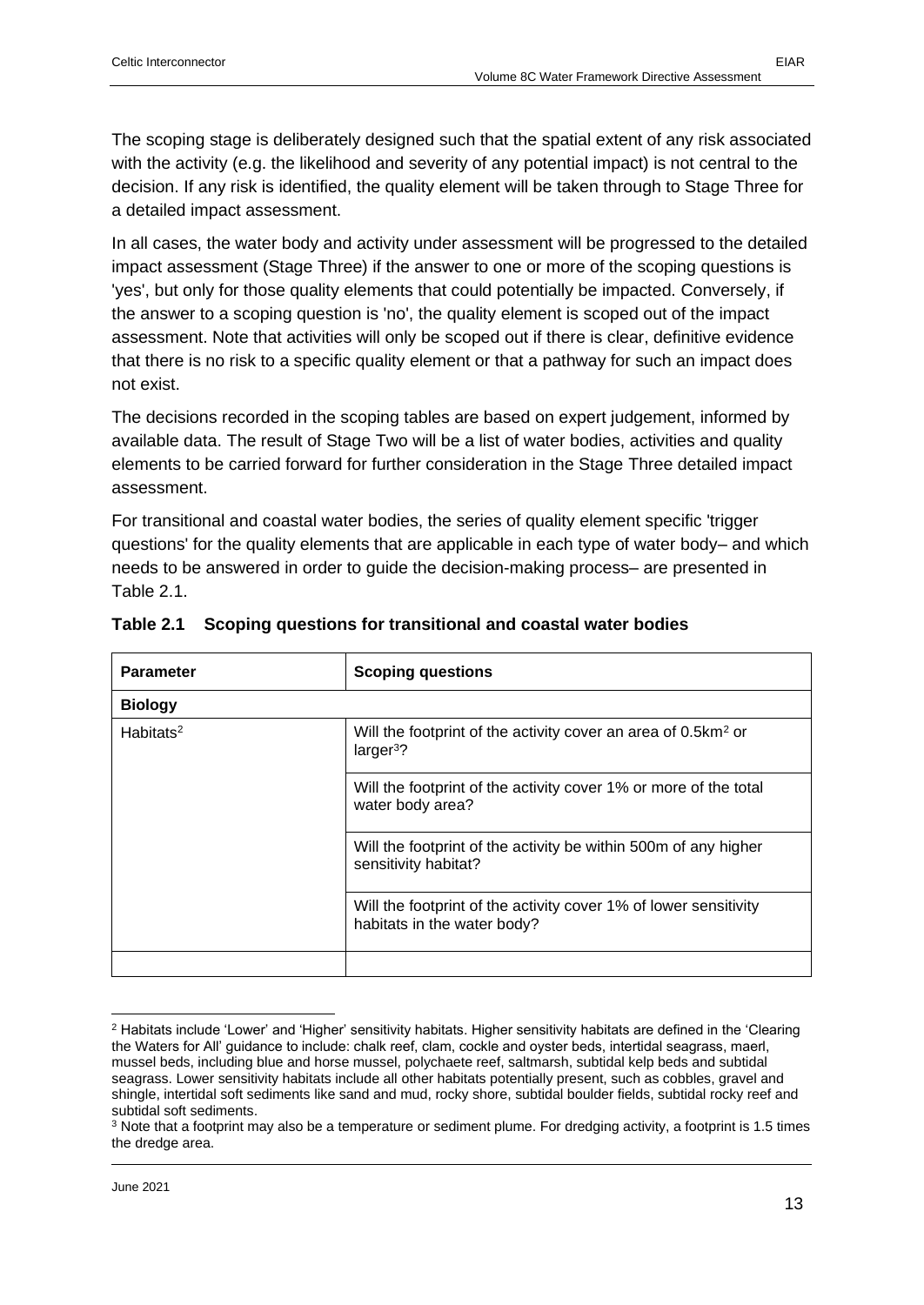| <b>Parameter</b>                          | <b>Scoping questions</b>                                                                                                                                                                         |
|-------------------------------------------|--------------------------------------------------------------------------------------------------------------------------------------------------------------------------------------------------|
| Fish (transitional water bodies<br>only)  | Is the activity in an estuary and could it affect fish in the estuary,<br>outside the estuary but could delay or prevent fish entering it or<br>could affect fish migrating through the estuary? |
|                                           | Could the activity impact on normal fish behaviour like<br>movement, migration or spawning (for example creating a<br>physical barrier, noise, chemical change or a change in depth or<br>flow)? |
|                                           | Could the activity cause entrainment or impingement of fish?                                                                                                                                     |
| Hydromorphology                           |                                                                                                                                                                                                  |
| Hydromorphology                           | Could the activity impact on the hydromorphology (for example<br>morphology or tidal patterns) of a water body at high status?                                                                   |
|                                           | Could the activity significantly impact the hydromorphology of<br>any water body?                                                                                                                |
|                                           | Is the activity in a water body that is heavily modified for the<br>same use as the activity?                                                                                                    |
| <b>Water Quality</b>                      |                                                                                                                                                                                                  |
| Physicochemical (and<br>phytoplankton)    | Could the activity affect water clarity, temperature, salinity,<br>oxygen levels, nutrients or microbial patterns continuously for<br>longer than a spring neap tidal cycle (about 14 days)?     |
|                                           | Is the activity in a water body with a phytoplankton status of<br>moderate, poor or bad?                                                                                                         |
|                                           | Is the activity in a water body with a history of harmful algae?                                                                                                                                 |
| Chemistry                                 | Could the activity release chemicals that are on the<br>Environmental Quality Standards Directive (EQSD) list?                                                                                   |
|                                           | Will the activity disturb sediment with contaminants above Cefas<br><b>Action Level 1?</b>                                                                                                       |
|                                           | If the activity has a mixing zone, are the chemicals released on<br>the EQSD List?                                                                                                               |
| <b>Protected Areas</b>                    |                                                                                                                                                                                                  |
| <b>Protected Areas</b>                    | Is the activity within 2km of a protected area?                                                                                                                                                  |
| <b>Invasive Non-native Species (INNS)</b> |                                                                                                                                                                                                  |
| <b>INNS</b>                               | Could the activity introduce or spread INNS to a water body?                                                                                                                                     |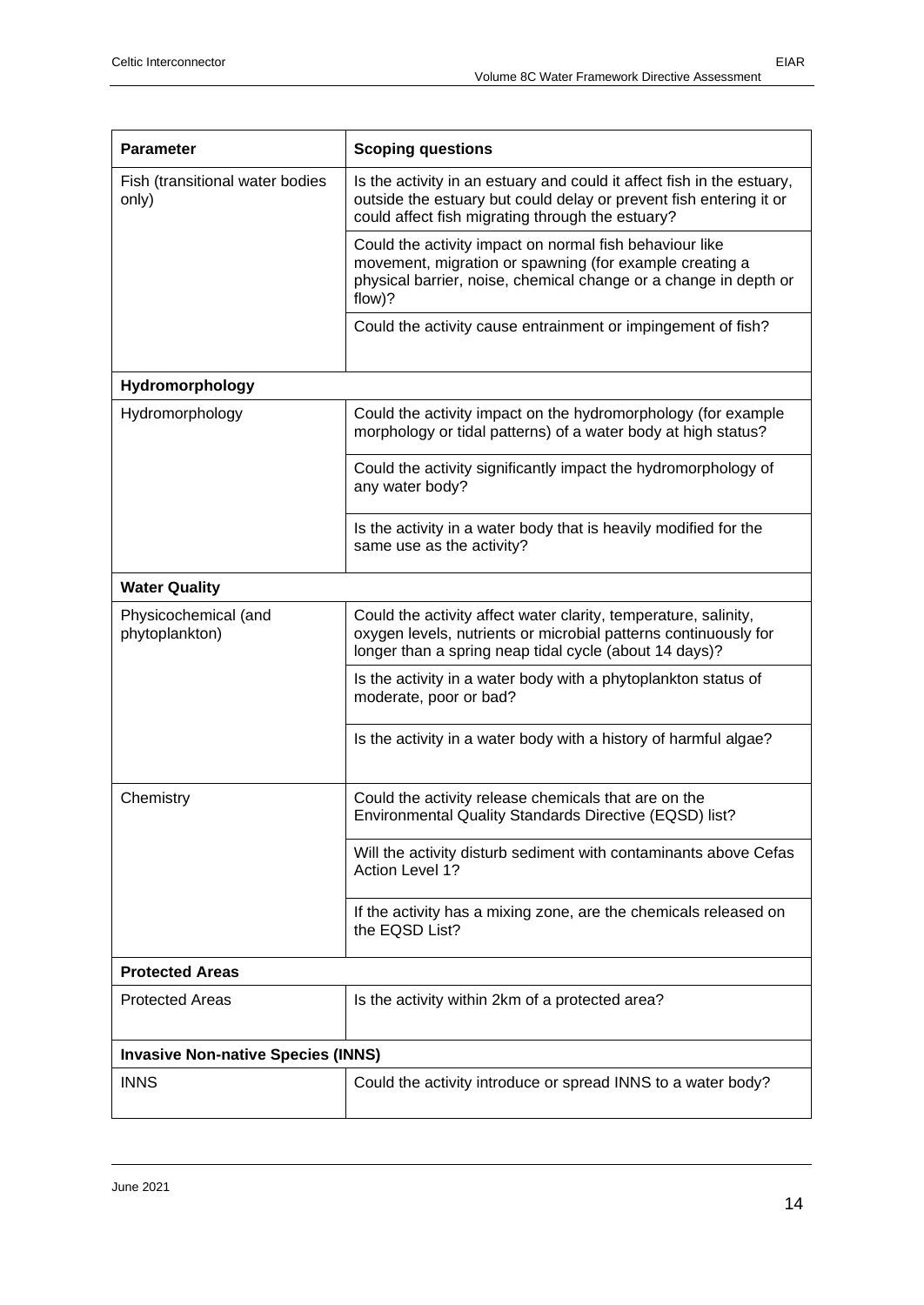<span id="page-14-0"></span>This section describes the process that has been followed for all quality elements scoped in for any specific water body.

#### <span id="page-14-1"></span>**2.4.1 Aim of Stage Three**

The Stage Three detailed impact assessment determines whether the activities that have been put forward from the Stage Two scoping process are likely to cause deterioration and whether this deterioration will have a significant non-temporary effect on the status of one or more WFD quality elements at the water body scale. For priority substances, the process requires the assessment to consider whether the activity is likely to cause failure of good chemical status. **Appendix B** lists the 45 priority substances in the field of water policy, including those that are considered hazardous priority substances.

An approach that quantifies the spatial scale of impacts that may occur from the Proposed Development within a WFD water body is necessary in order to make an initial judgement on the extent of the impact in respect to the scale of the WFD water body. Understanding spatial impact also facilitates a clear definition of the spatial extent of mitigation that may be required in order to manage likely impacts to an acceptable level such that they would not result in significant deterioration.

If it is established that an activity is likely to affect water status at water body level (that is, by causing deterioration in status or by preventing achievement of WFD objectives (including those for Protected Areas) and the implementation of mitigation measures for Heavily Modified Water Bodies (HMWBs)), or that an opportunity may exist to contribute to improving status at a water body level, potential measures to avoid the effect or achieve improvement are investigated. This stage considers such measures and, where necessary, evaluates them in terms of cost and proportionality.

#### <span id="page-14-2"></span>**2.4.2 Method for the detailed impact assessment**

The end result of Stage Two is a final list of water bodies, project activities and quality elements to be carried forward for a detailed impact assessment. The Stage Three detailed impact assessment then considers the potential for status deterioration associated with each activity (i.e. not the project as a whole) on the biological, hydromorphological and physicochemical and chemical quality elements of each relevant surface water body, and the quantitative and chemical quality elements of each relevant groundwater body. The assessment conclusions of Stage Two include consideration of embedded mitigations where appropriate.

The assessment establishes whether the project activities will:

- cause deterioration within a water body;
- prevent WFD status objectives (i.e. GES or GEP) being achieved, including prevention of the delivery of mitigation measures identified in the RBMP; and / or
- prevent status objectives being achieved in any other water bodies, including prevention of the delivery of mitigation measures identified in the RBMP.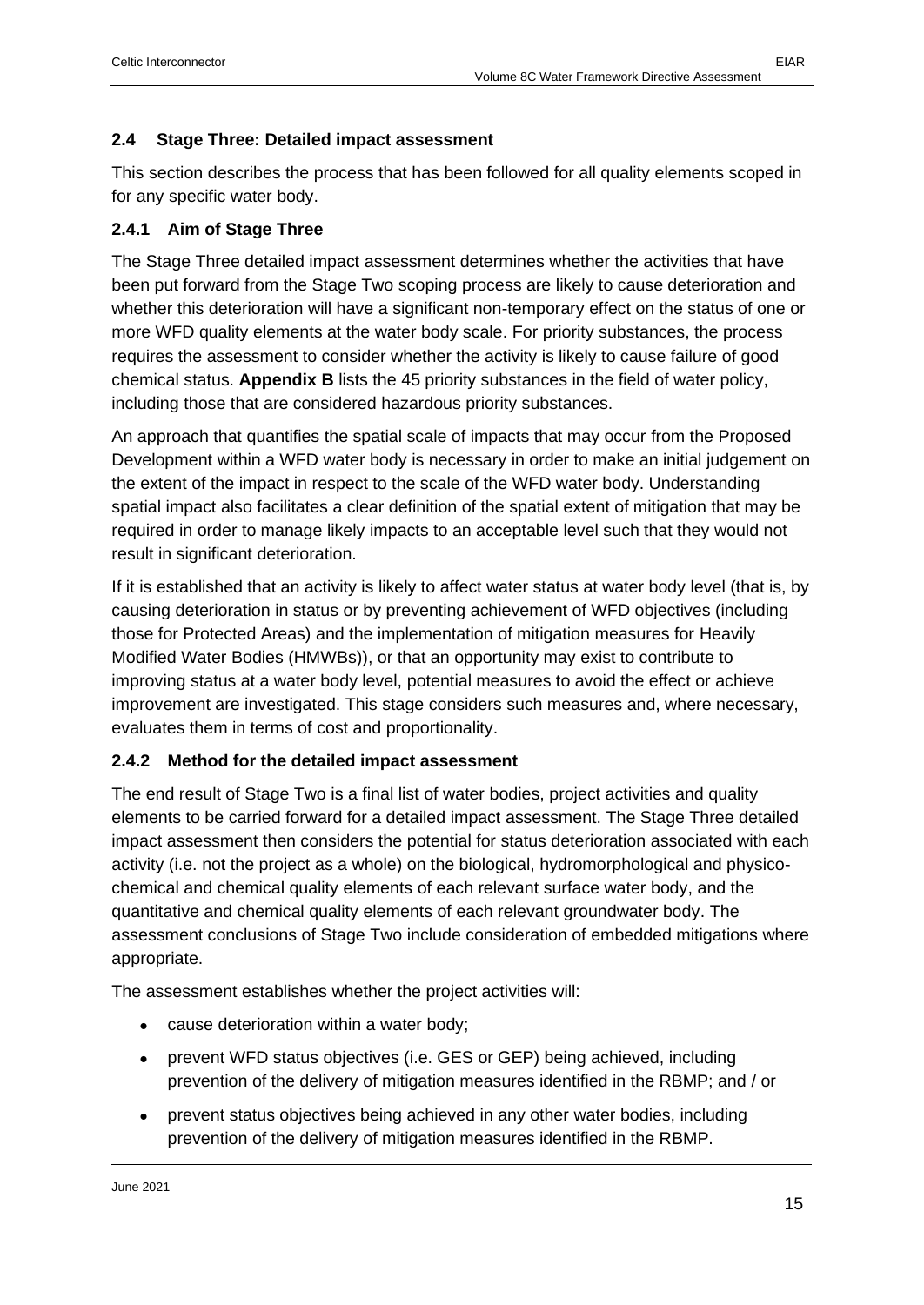Impacts of the project on other European legislation, for example the Habitats Directive, Birds Directive, Shellfish Waters Directive, and Revised Bathing Water Directive, will also be considered in line with Articles 4.8 and 4.9 of the WFD. Where necessary, reference will be made to supporting information contained in the relevant chapters of the EIAR, and in the case of Natura 2000 protected areas, the AA Screening and Natura Impact Statement ('the NIS assessment').

#### <span id="page-15-0"></span>**2.4.3 Determination of deterioration**

Any deterioration will be considered within the context of the water body, in terms of the scale and magnitude of the impact as well as the timescales over which the impact would occur. The detailed assessment will therefore differ depending on the nature of the water body.

#### <span id="page-15-1"></span>**2.4.4 Protected areas**

The WFD specifies that areas requiring special protection under other directives be identified as protected areas. These areas have their own objectives and standards. Where the water body boundaries overlap with protected areas, the most stringent objective applies – that is, the requirements of one particular directive should not undermine the requirements of another. The types of protected areas potentially relevant to the Proposed Development include bathing waters, shellfish waters, European sites comprising Special Areas of Conservation (SACs), candidate SACs (cSACs), and Special Protection Areas (SPAs), and waters relevant to the Nitrates Directive, (i.e. waters that are at risk of nitrate pollution and that are referred to in Ireland's Nitrates Action Programme).

#### <span id="page-15-2"></span>**2.5 Stage Four: Identification of mitigation measures**

If, at the end of the Stage Three, adverse impacts are identified, Stage Four will then consider measures (in addition to embedded mitigations considered in Stage Two) to mitigate the impacts of relevant activities and, if possible, improve the state of the water environment. Where possible, multiple benefits will be sought from each measure (for example, across different water bodies or improving more than one quality element) in line with the RBMP for Ireland.

#### <span id="page-15-3"></span>**2.6 Stage Five: Article 4.7 Derogation**

Where measures cannot be identified that result in WFD compliance, and no suitable alternatives can be identified, the provisions of Article 4.7 of the Directive would need to be invoked. The provisions of Article 4.7 would only apply where there is a:

• Failure to meet good groundwater status, GES or GEP or to prevent deterioration in status arises from new modifications to the physical characteristics of the water body or alteration of groundwater levels; or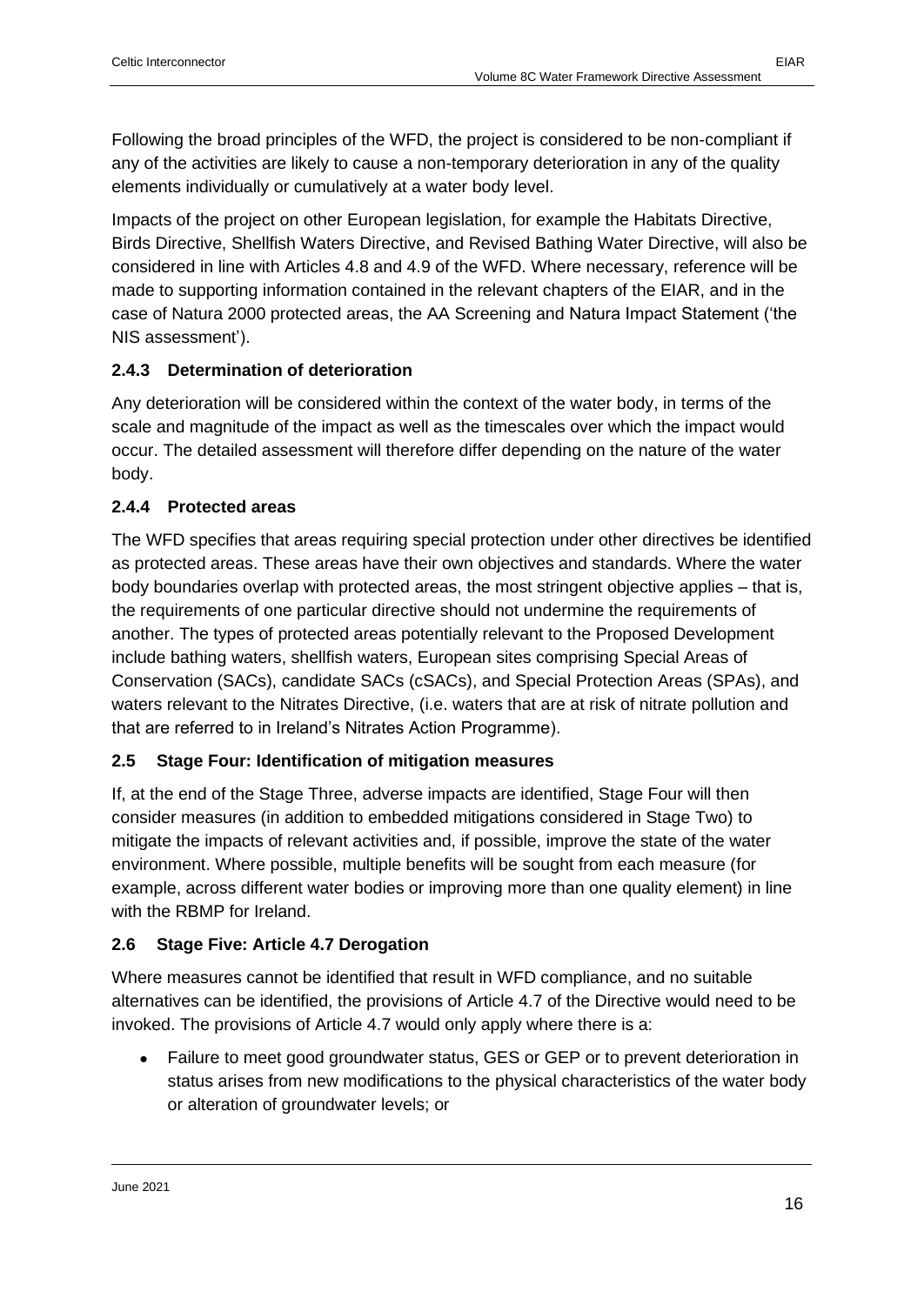• Failure to prevent deterioration from high to good overall status of a surface water body is the result of new sustainable human development activities.

An Article 4.7 derogation would then need to demonstrate that the following conditions are met:

- All practicable mitigation has been incorporated;
- There are no significantly better environmental options;
- The project is of overriding public interest and/or the benefits of the project outweigh the benefits of WFD compliance; and
- The reasons for the modifications to the water body are reported in the next RBMP.

Should an Article 4.7 derogation be required, the appropriate authority will be responsible for advising whether the Article 4.7 conditions have been met, in order for the regulators to decide on whether to grant consent. Such a decision may necessitate the requirement for post-consent measures to be implemented such as monitoring and reporting of WFD impacts during the installation phase.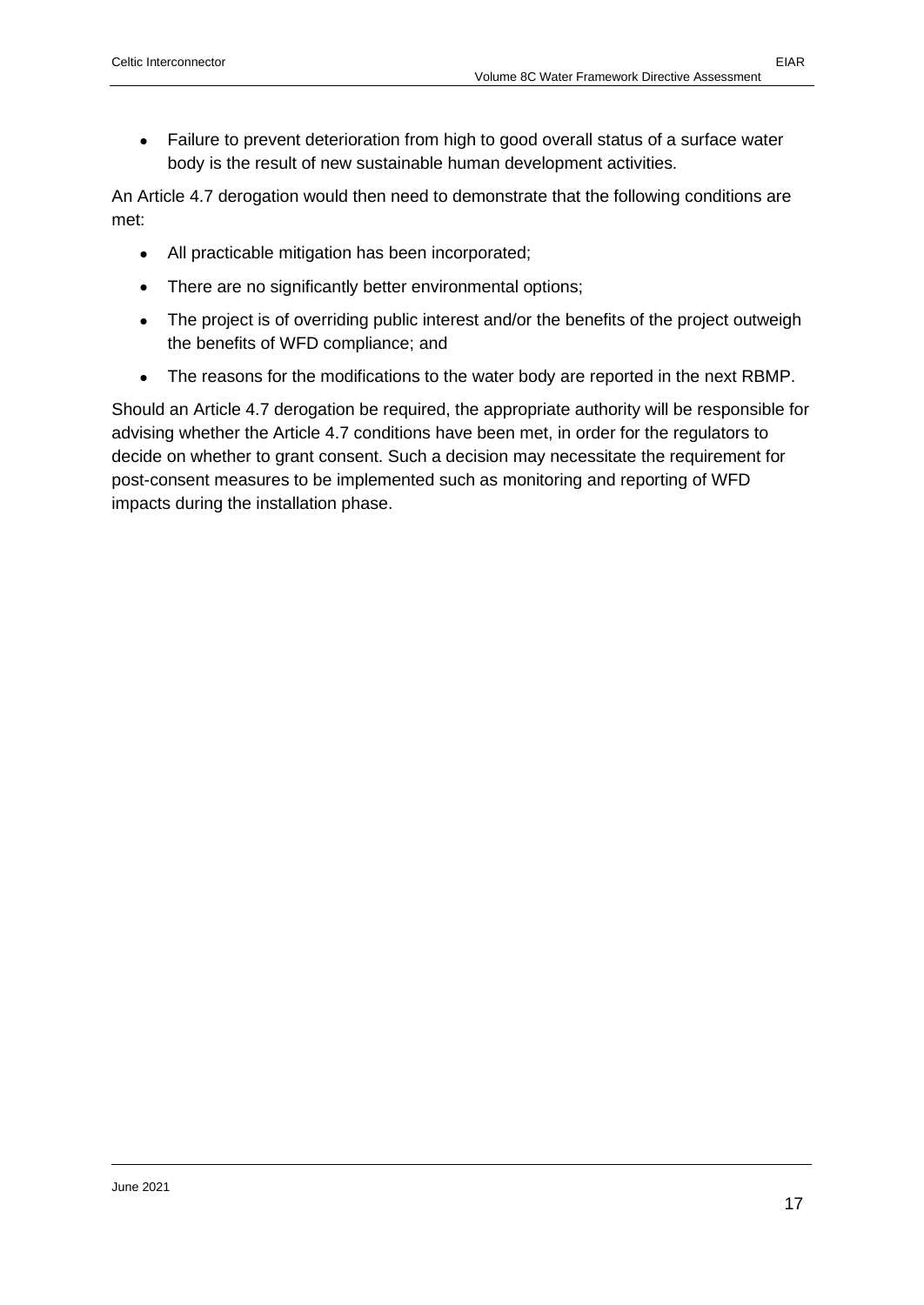### <span id="page-17-0"></span>**3 Project Description**

Volume 3D Part 2 EIAR for Ireland Offshore (Technical Chapters) - Chapter 5: Description of the Landfall and Chapter 6: Description of the Offshore Cable provide a detailed account of the Proposed Development for the landfall at Claycastle Beach, the foreshore, and works in the wider marine environment of Irish Territorial Waters out to 12nm. A bullet-point summary is provided below, against which the potential impacts of the Proposed Development in terms of WFD compliance are assessed. In addition, embedded mitigation measures are presented within individual chapters of Volume 3D Part 2 EIAR for Ireland Offshore (Technical Chapters).

#### <span id="page-17-1"></span>**3.1 Landfall installation (Phase 1)**

- Open cut trenching across Claycastle Beach;
- Installation of landfall compound;
- Installation of temporary causeway;
- Installation of cofferdam with sheet piling;
- Excavation of cofferdam and removal of sediment to installation compound;
- Installation of conduits into trench and replacement of spoil; and
- Installation of temporary winch platform and winch.

#### <span id="page-17-2"></span>**3.2 Landfall installation (Phase 2)**

- Excavation of receiver pit;
- Arrival of submarine cables on cable lay vessel and transferral of messenger wire to cable laying vessel;
- Cable pull-in by winch, from cable laying vessel through conduit to the Transition Joint Bay;
- Offshore cable burial commences by cable laying vessel with plough; and
- Reinstatement of receiving pit, beach, and landfall area

#### <span id="page-17-3"></span>**3.3 Marine installation (Phase 3)**

The marine installation noted below includes activities relevant to works within the 12nm of Irish Territorial Waters and therefore of relevance to the WFD. Activities relevant to works beyond that limit are detailed in Volume 3D1 – Project description but are not included here.

- Contractor survey, route engineering and finalisation;
- Geophysical survey in relation to unexploded ordnance (UXO) intervention campaign;
- Pre-lay grapnel runs;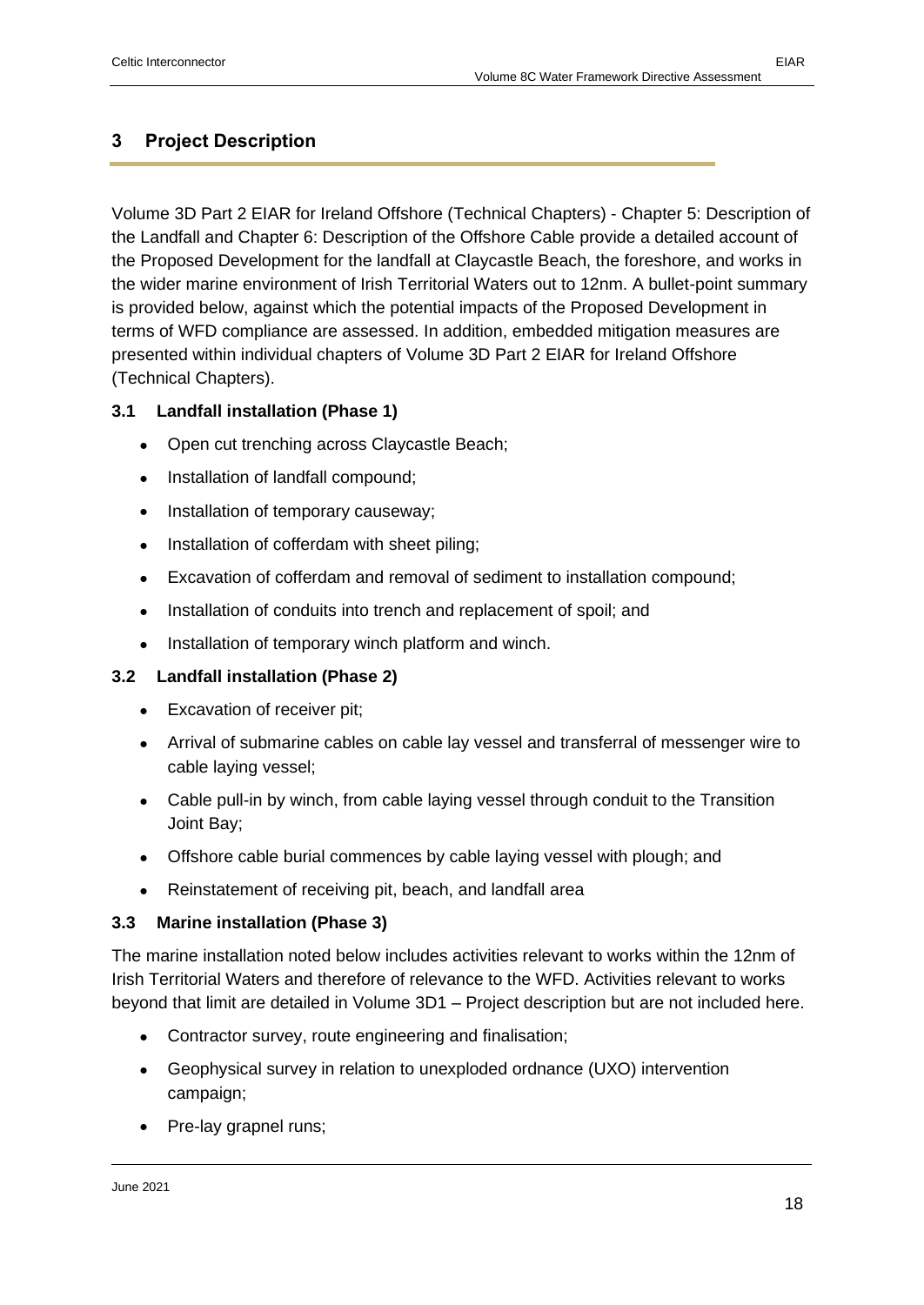- Pre-lay route survey; and
- Cable lay, burial and post-lay and post-burial survey.

All works will be undertaken in line with international good practice, such as adherence to the International Convention for the Prevention of Pollution from Ships (the MARPOL Convention), which is the main convention covering pollution prevention in the marine environment, including from operational or accidental causes.

#### <span id="page-18-0"></span>**3.4 Installation phasing**

The first phase of the construction sequence would be completed in the winter months from October 2024 to April 2025, to avoid the bathing season at Claycastle beach and involves the installation of pre-installed conduits within a trench excavated across the beach. The estimated duration for phase one is anticipated to take approximately 10 weeks and is detailed as follows:

- Mobilisation / Site Preparation 1 week;
- Landfall Civil Works 4 weeks;
- Conduit stringing and Installation 3 weeks; and
- Backfilling and Site Reinstatement 2 weeks.

The durations of the works provided above are indicative only and based on a working week Monday to Friday 7am to 7pm and Saturday from 7am to 2pm. Safety requirements for the installation operations / procedures and weather condition may ultimately dictate the final programme.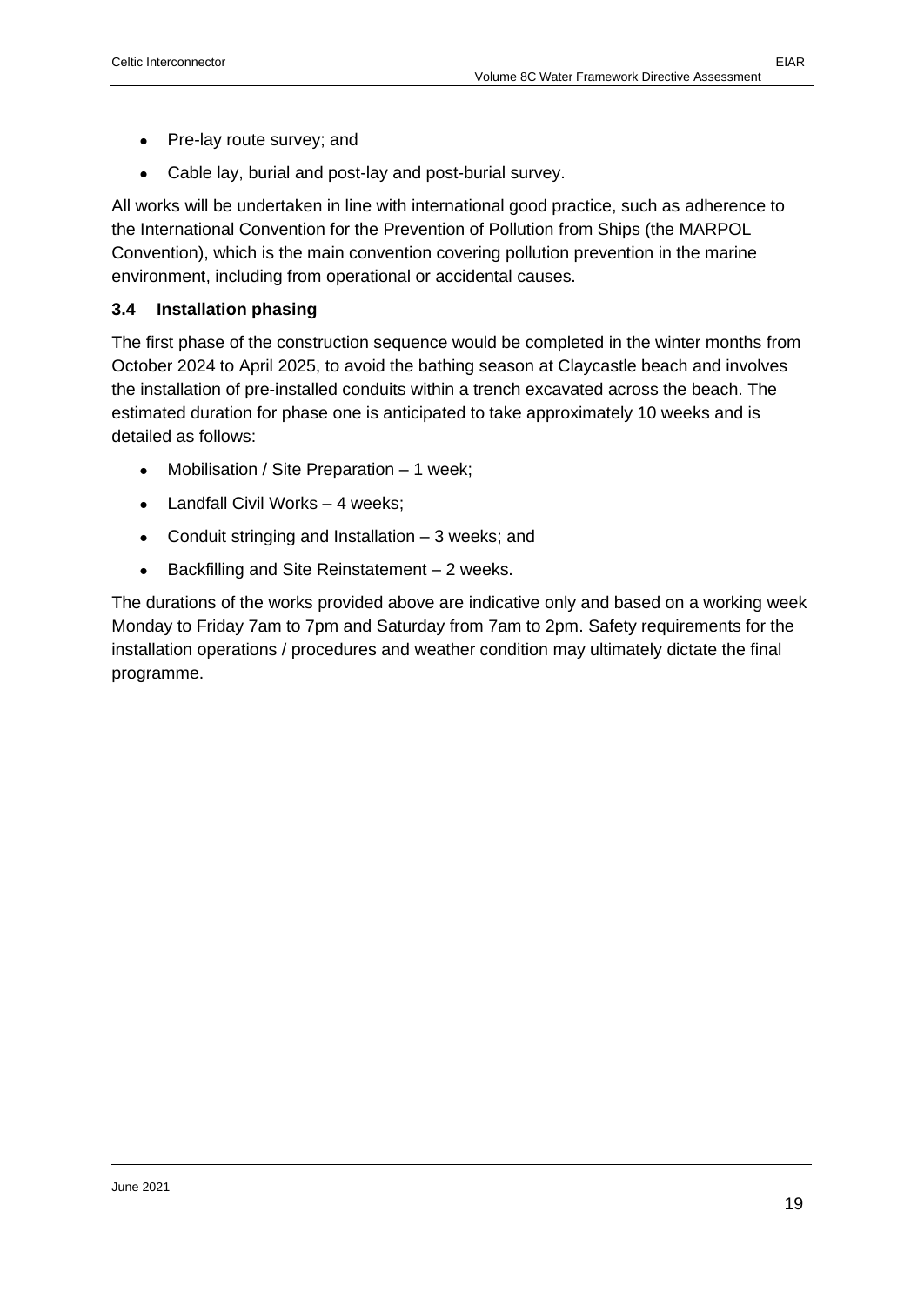#### <span id="page-19-0"></span>**4 Stage One: Screening**

#### <span id="page-19-1"></span>**4.1 Purpose of this section**

This section divides the proposed works for the Proposed Development in the foreshore and marine environment into activities for assessment and identifies the WFD water bodies that are potentially at risk from these activities. It uses the most up to date Project Description information and the information concerning water body extent and classification available from the Environmental Protection Agency.

#### <span id="page-19-2"></span>**4.2 Identification of activities**

The works proposed for the Proposed Development have been separated into activities in line with the requirements of 'Clearing the Waters for All' (Environment Agency, 2016) and general WFD assessment good practice.

These activities are listed in Table 4.1.

| Reference           | <b>Activity</b>    | <b>Sub-Activities included</b>                                |
|---------------------|--------------------|---------------------------------------------------------------|
| <b>Installation</b> |                    |                                                               |
| IP 1.0              | Beach preparation, | Open cut trenching across Claycastle Beach                    |
|                     | excavations, and   | Installation of temporary causeway                            |
|                     | reinstatement      | Installation of cofferdam with sheet piling                   |
|                     |                    | Excavation of cofferdam and removal of sediment to            |
|                     |                    | installation compound                                         |
|                     |                    | Installation of conduits into trench and replacement of spoil |
|                     |                    | Installation of temporary winch platform and winch            |
|                     |                    | Excavation of receiver pit                                    |
|                     |                    | Reinstatement of receiving pit and beach                      |
| IP 2.0              | Cable pull-in      | Arrival of submarine cables on cable lay vessel and           |
|                     |                    | transferral of messenger wire to cable laying vessel          |
|                     |                    | Cable pull-in by winch, from cable laying vessel through      |
|                     |                    | conduit to the Transition Joint Bay                           |
|                     |                    | Offshore cable burial commences by cable laying vessel with   |
|                     |                    | plough                                                        |
| IP 3.1              | Surveys and seabed | Contractor survey, route engineering and finalisation         |
|                     | preparation        | UXO intervention campaign (pre-lay route survey)              |
|                     |                    | Pre-lay grapnel runs                                          |
| IP 3.2              | Cable lay          | Cable lay                                                     |
|                     |                    | Post-lay survey                                               |
|                     |                    | Cable burial                                                  |
|                     |                    | Post-burial survey                                            |
| <b>Operation</b>    |                    |                                                               |
| O <sub>1</sub>      | Surveys            | Maintenance surveys                                           |

**Table 4.1: Foreshore and Marine Works Associated for the Proposed Development**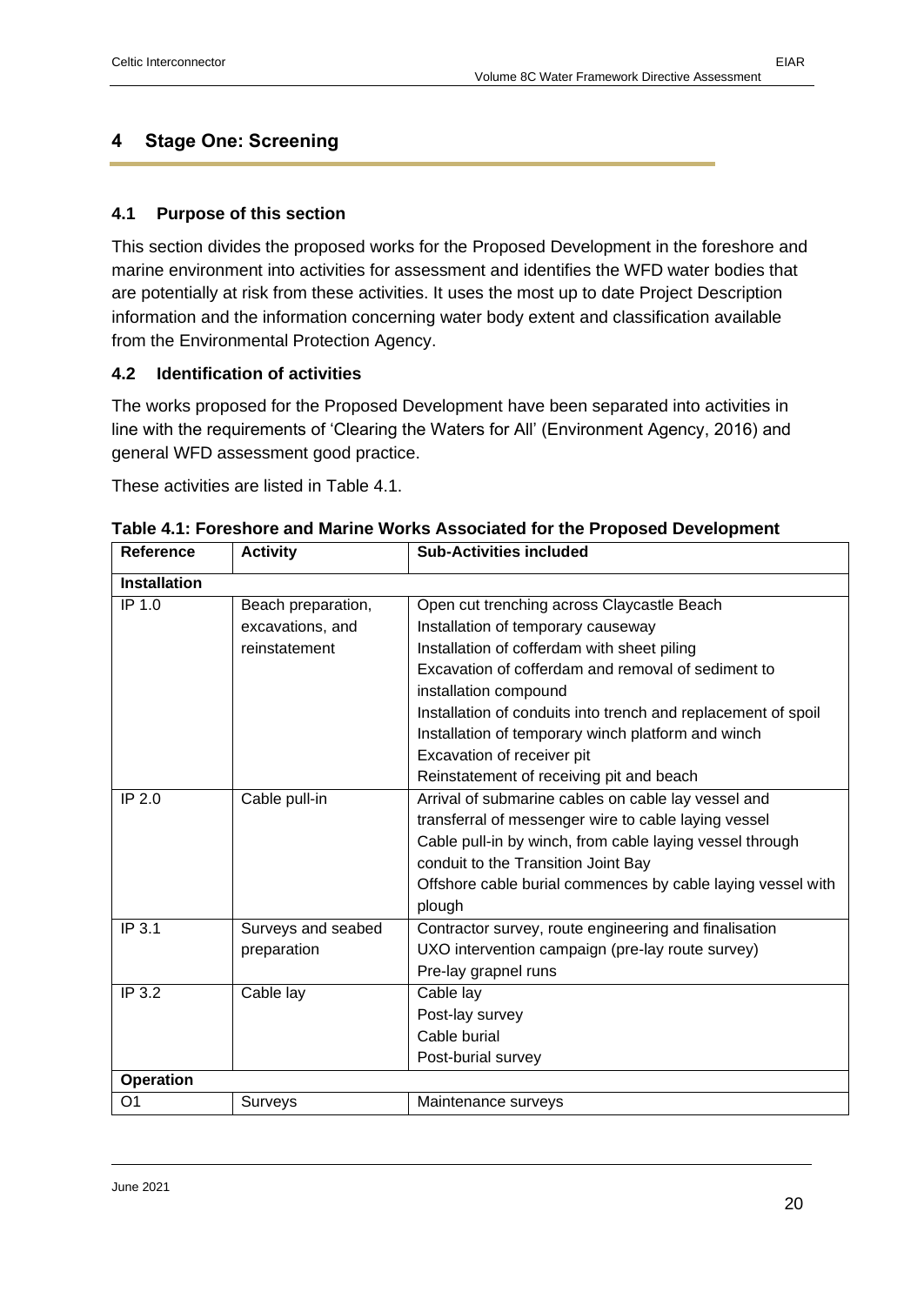The operational life of the equipment and apparatus of the Proposed Development is expected to be 40 years. The WFD status of the water bodies of interest are likely to have changed within a 40-year timescale so the potential for decommissioning activities to affect the WFD status of Irish water bodies is not included in this assessment.

#### <span id="page-20-0"></span>**4.3 Water body identification**

Figure 4.1 shows the WFD surface water bodies screened in for the scoping stage, while Table 4.2 provides a screening appraisal of all water bodies that coincide with or could be connected to the Proposed Development.

#### **Figure 4.1 Water Framework Directive Water Bodies in the vicinity of the Proposed Development**

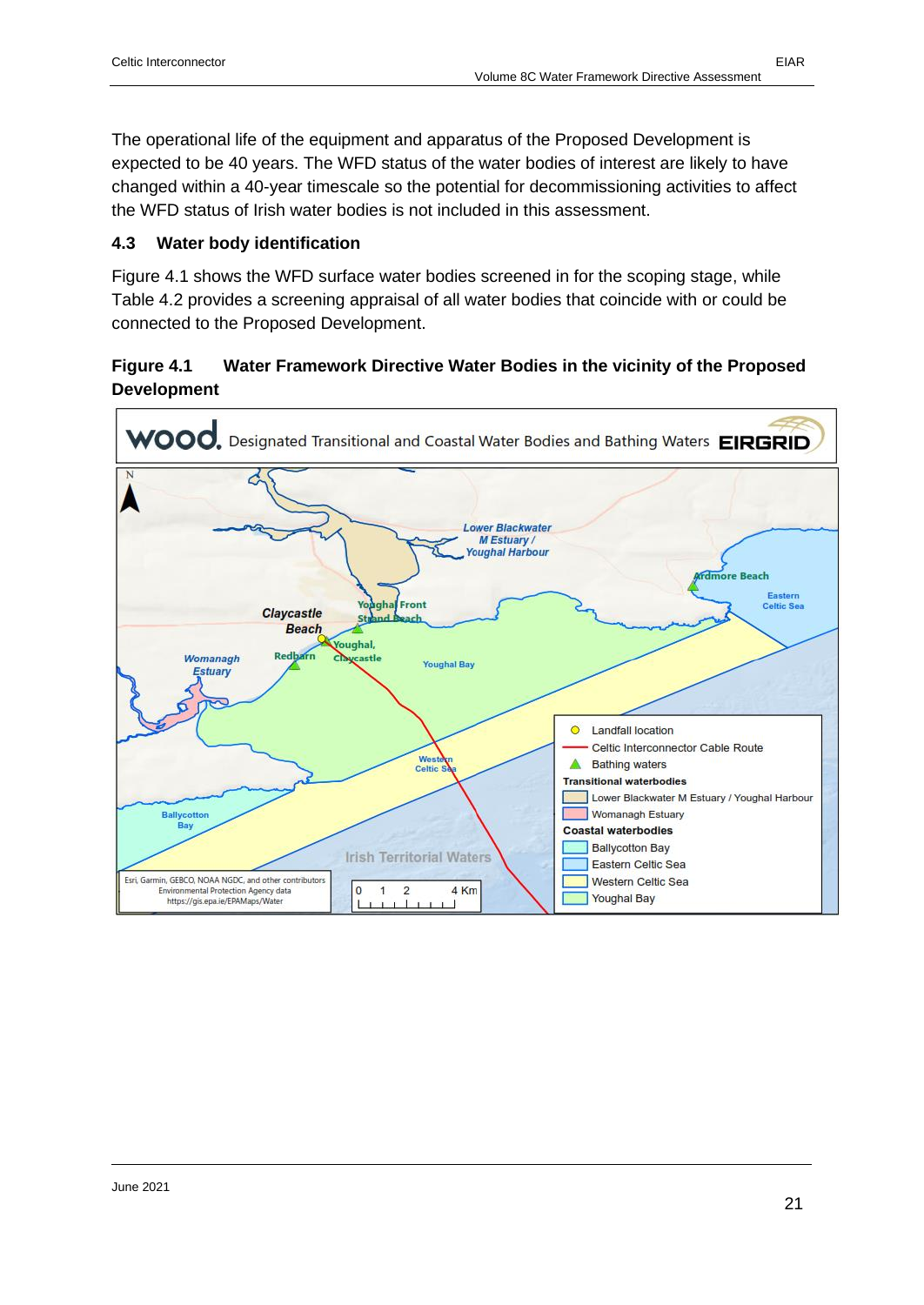<span id="page-21-0"></span>

| Water body name                                                      | <b>Type</b>  | ing i roposed Development. Watchboards soreened in Remined as grey rows<br><b>Description</b>                                                                                                                                                                                                                                                             | <b>Screening</b> | <b>Justification</b>                                                                                                                                                                                                                                                                                                                                                                                                                                                                                                                                                                                                                                                                                                                                                                                                                                                                                                                                                                                                                                                                                                                                                                                                                                                                                 |
|----------------------------------------------------------------------|--------------|-----------------------------------------------------------------------------------------------------------------------------------------------------------------------------------------------------------------------------------------------------------------------------------------------------------------------------------------------------------|------------------|------------------------------------------------------------------------------------------------------------------------------------------------------------------------------------------------------------------------------------------------------------------------------------------------------------------------------------------------------------------------------------------------------------------------------------------------------------------------------------------------------------------------------------------------------------------------------------------------------------------------------------------------------------------------------------------------------------------------------------------------------------------------------------------------------------------------------------------------------------------------------------------------------------------------------------------------------------------------------------------------------------------------------------------------------------------------------------------------------------------------------------------------------------------------------------------------------------------------------------------------------------------------------------------------------|
| and ID number                                                        |              |                                                                                                                                                                                                                                                                                                                                                           | <b>Outcome</b>   |                                                                                                                                                                                                                                                                                                                                                                                                                                                                                                                                                                                                                                                                                                                                                                                                                                                                                                                                                                                                                                                                                                                                                                                                                                                                                                      |
| Lower Blackwater M<br>Estuary / Youghal<br>Harbour<br>IE_SW_020_0100 | Transitional | Overall water body assessment status:<br>Moderate (2013-2018).<br>Ecological status: Moderate<br>Chemical status: Moderate<br>Nutrient conditions: High<br>At Risk of not meeting its water quality<br>objectives in the 2013-2015 and 2013-<br>2018 monitoring periods. It was<br>assessed as needing measures to<br>improve the water quality outcomes. | Screened<br>out  | Screened out on the basis that there are no physical<br>works within this water body and activities relating to the<br>landfall works at the foreshore and for cable laying works<br>within the 12nm limit of Irish Territorial Waters are<br>approximately 2km across open marine waters from the<br>closest boundary of this water body.<br><b>Volume 3D Part 2 EIAR for Ireland Offshore</b><br>(Specialist Chapters) - Chapter 12: Marine Water<br>Quality describes how the majority (of sediment<br>deposition occurs within tens of metres from a cable<br>route (OSPAR, 2009). Based on the dominant<br>composition of the marine sediments described in<br><b>Volume 3D Part 2 EIAR for Ireland Offshore</b><br>(Specialist Chapters) - Chapter 10: Marine Sediment<br>Quality (i.e. gravelly muddy sand, as per Folk, 1954), it is<br>anticipated that 90% would be deposited within 1km of<br>the cable route (BERR, 2008; Aquind, 2019).<br>Fine sediments such as clay and silts can remain in<br>suspension for longer and therefore be transported over<br>a wider area, but these quickly become undiscernible<br>above the natural variation of background loads.<br>The secondary effect of this on fish has been assessed in<br><b>Volume 3D Part 2 EIAR for Ireland Offshore</b> |
|                                                                      |              |                                                                                                                                                                                                                                                                                                                                                           |                  | (Specialist Chapters) - Chapter 13: Biodiversity as                                                                                                                                                                                                                                                                                                                                                                                                                                                                                                                                                                                                                                                                                                                                                                                                                                                                                                                                                                                                                                                                                                                                                                                                                                                  |

#### **Table 4.2 Results of screening exercise for the identification of Water Framework Directive water bodies potentially impacted by the Proposed Development. Waterbodies screened-in identified as grey rows**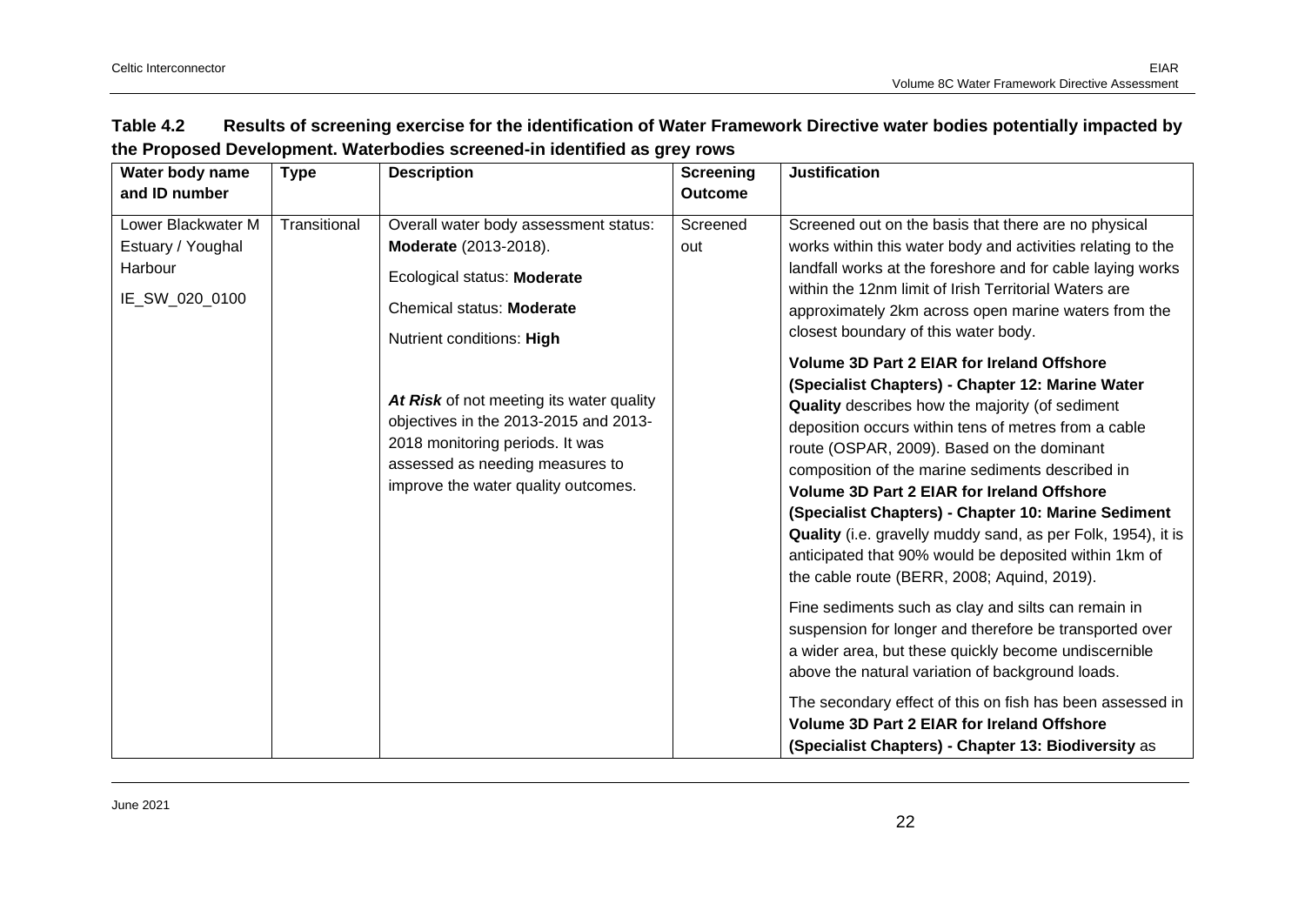| Water body name                    | <b>Type</b>  | <b>Description</b>                                                                                        | <b>Screening</b> | <b>Justification</b>                                                                                                                                                                                                                                                                                                                                                                                 |
|------------------------------------|--------------|-----------------------------------------------------------------------------------------------------------|------------------|------------------------------------------------------------------------------------------------------------------------------------------------------------------------------------------------------------------------------------------------------------------------------------------------------------------------------------------------------------------------------------------------------|
| and ID number                      |              |                                                                                                           | <b>Outcome</b>   |                                                                                                                                                                                                                                                                                                                                                                                                      |
|                                    |              |                                                                                                           |                  | negligible to minor, and as minor in relation to fish<br>spawning and nursery grounds, and diadromous fish.<br><b>Volume 3D Part 2 EIAR for Ireland Offshore</b><br>(Specialist Chapters) - Chapter 12: Marine Water<br>Quality concludes that effects on water quality as a<br>result of changes to turbidity or the release of<br>contaminants are not significant.                                |
|                                    |              |                                                                                                           |                  | <b>Volume 3D Part 2 EIAR for Ireland Offshore</b><br>(Specialist Chapters) - Chapter 10: Marine Sediment<br>Quality identifies that concentrations of heavy and trace<br>metals are consistently low along the cable route in Irish<br>waters, with only one exceptional sampling station<br>(approximately 5km from shore) that exhibited slightly<br>elevated levels of mercury, lead and arsenic. |
|                                    |              |                                                                                                           |                  | The levels identified would not give rise to significant<br>effects on water quality or biodiversity. The changes<br>identified are not likely to result in a deterioration in<br>'ecological status' in relation to hydromorphology, water<br>quality (including nutrient loading), or biological receptors<br>that inhabit the water body.                                                         |
| Womanagh Estuary<br>IE_SW_030_0100 | Transitional | The water body has a current overall<br>water body assessment status of<br><b>Unassigned (2013-2018).</b> | Screened<br>out  | Screened out on the basis that activities relating to the<br>landfall works at the foreshore and to cable laying works<br>within the 12nm limit of Irish Territorial Waters are<br>approximately 4km from the closest boundary of this<br>water body. Volume 3D Part 2 EIAR for Ireland<br>Offshore (Specialist Chapters) - Chapter 12: Marine                                                       |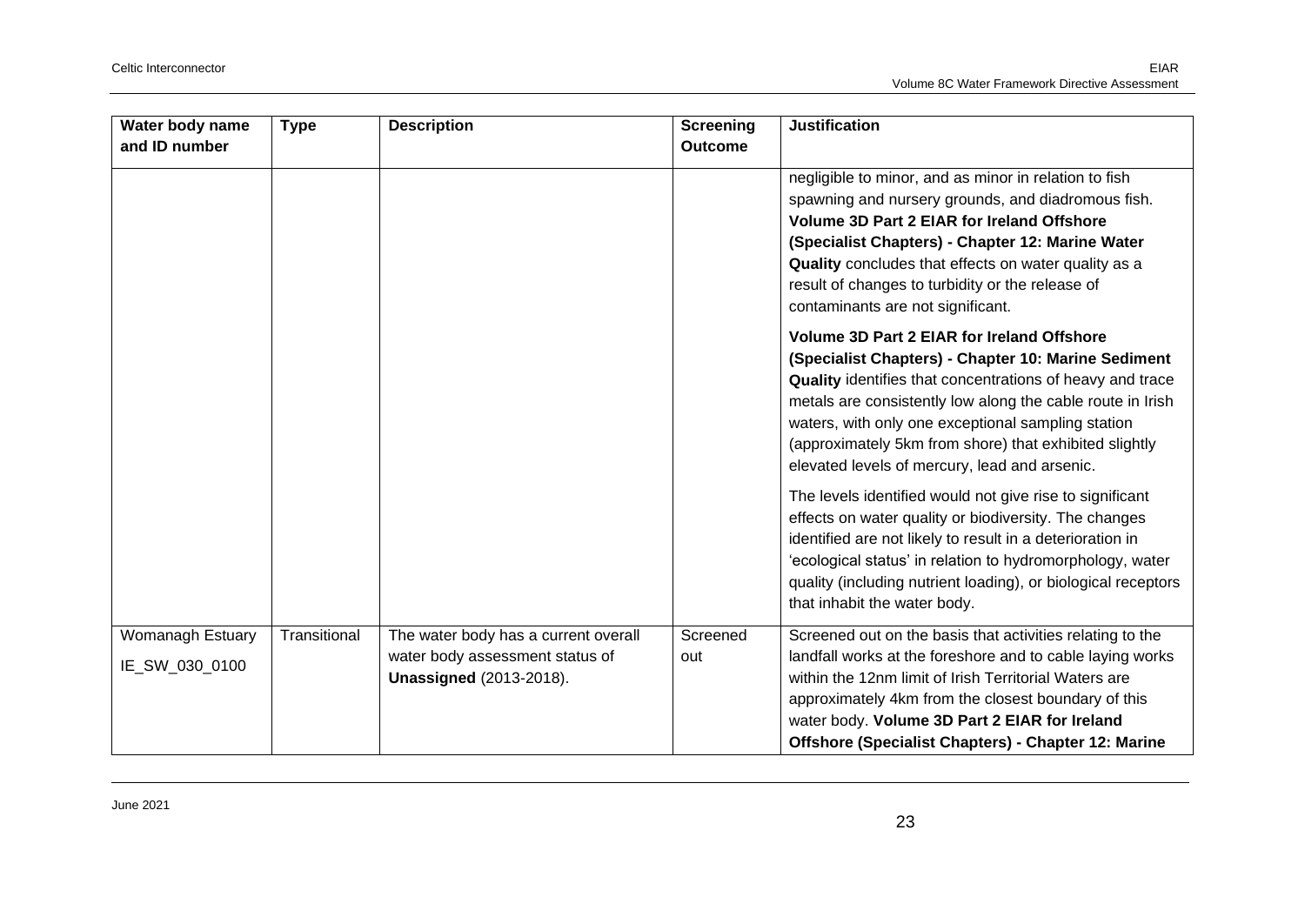| Water body name | <b>Type</b> | <b>Description</b> | <b>Screening</b> | <b>Justification</b>                                                                                                                                                                                                                                                                                                                                                                                                                                                                                                                                   |
|-----------------|-------------|--------------------|------------------|--------------------------------------------------------------------------------------------------------------------------------------------------------------------------------------------------------------------------------------------------------------------------------------------------------------------------------------------------------------------------------------------------------------------------------------------------------------------------------------------------------------------------------------------------------|
| and ID number   |             |                    | <b>Outcome</b>   |                                                                                                                                                                                                                                                                                                                                                                                                                                                                                                                                                        |
|                 |             |                    |                  | Water Quality describes how the majority (of sediment<br>deposition occurs within tens of meters from a cable<br>route (OSPAR, 2009).                                                                                                                                                                                                                                                                                                                                                                                                                  |
|                 |             |                    |                  | Based on the dominant composition of the marine<br>sediments described in Volume 3D Part 2 EIAR for<br>Ireland Offshore (Specialist Chapters) - Chapter 10:<br>Marine Sediment Quality (i.e. gravelly muddy sand, as<br>per Folk, 1954), it is anticipated that 90% would be<br>deposited within 1km of the cable route. Fine sediments<br>such as clay and silts can remain in suspension for<br>longer and therefore be transported over a wider area,<br>but these quickly become indiscernible above the natural<br>variation of background loads. |
|                 |             |                    |                  | The secondary effect of this on fish has been assessed in<br><b>Volume 3D Part 2 EIAR for Ireland Offshore</b><br>(Specialist Chapters) - Chapter 13 Biodiversity as<br>negligible to minor, and as minor in relation to fish<br>spawning and nursery grounds, and diadromous fish.<br>Volume 3D Part 2 EIAR for Ireland Offshore<br>(Specialist Chapters) - Chapter 8 Marine Water<br>Quality concludes that effects on water quality as a<br>result of changes to turbidity or the release of<br>contaminants are not significant.                   |
|                 |             |                    |                  | Volume 3D Part 2 EIAR for Ireland Offshore<br>(Specialist Chapters) - Chapter 10: Marine Sediment<br>Quality identifies that concentrations of heavy and trace                                                                                                                                                                                                                                                                                                                                                                                         |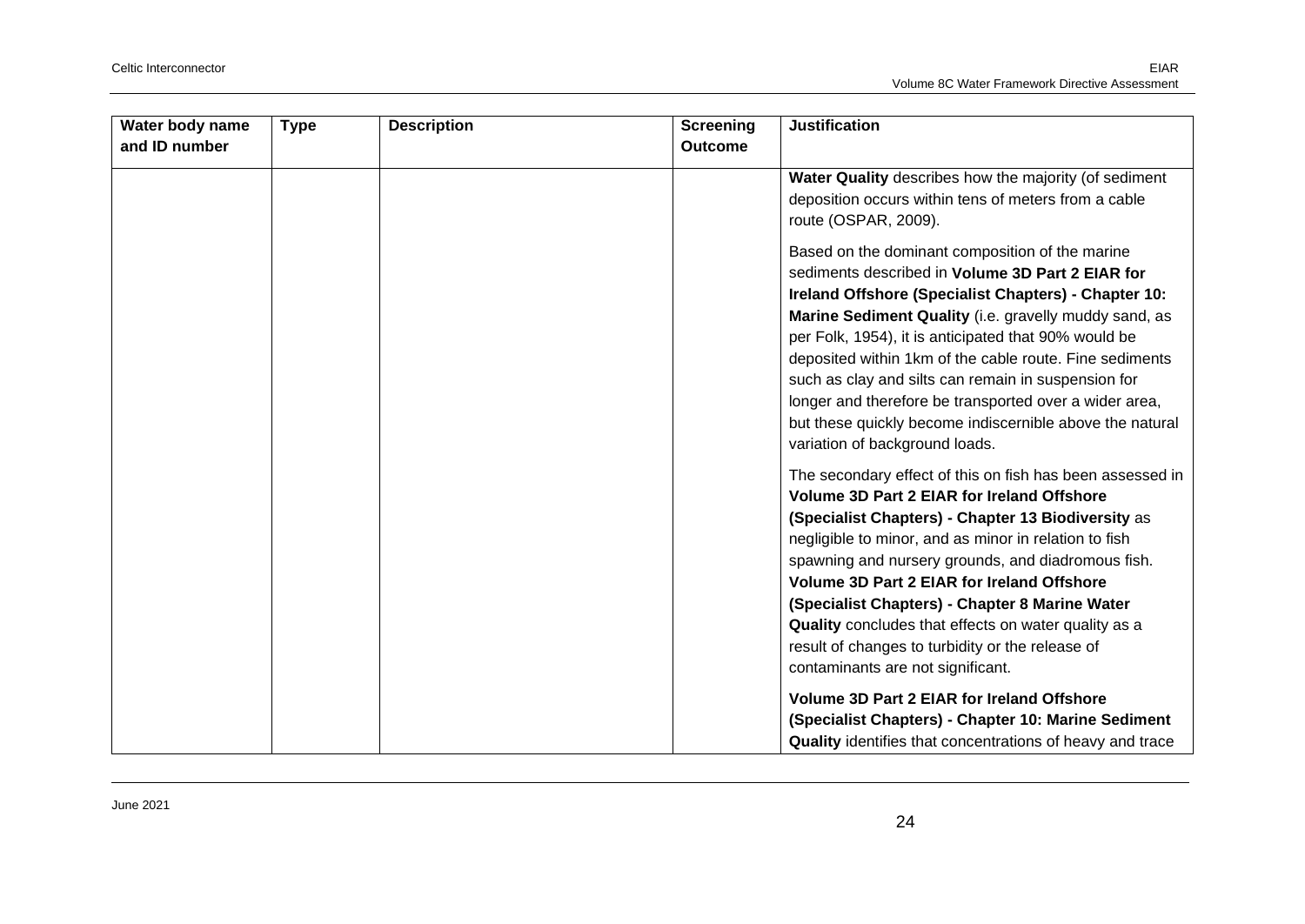| Water body name<br>and ID number     | <b>Type</b> | <b>Description</b>                                                                                                                                                                                                                                                                                                             | <b>Screening</b><br><b>Outcome</b> | <b>Justification</b>                                                                                                                                                                                                                                                                                                                                                                                                                                                                                                                                |
|--------------------------------------|-------------|--------------------------------------------------------------------------------------------------------------------------------------------------------------------------------------------------------------------------------------------------------------------------------------------------------------------------------|------------------------------------|-----------------------------------------------------------------------------------------------------------------------------------------------------------------------------------------------------------------------------------------------------------------------------------------------------------------------------------------------------------------------------------------------------------------------------------------------------------------------------------------------------------------------------------------------------|
|                                      |             |                                                                                                                                                                                                                                                                                                                                |                                    | metals are consistently low along the cable route in Irish<br>waters, with only one exceptional sampling station<br>(approximately 5km from shore) that exhibited slightly<br>elevated levels of mercury, lead, and arsenic. The levels<br>identified would not give rise to significant effects on<br>water quality or biodiversity.<br>The changes identified are not likely to result in a<br>deterioration in 'ecological status' in relation to the<br>hydromorphology, water quality, or biological receptors<br>that inhabit the water body. |
| <b>Youghal Bay</b><br>IE_SW_020_0000 | Coastal     | Overall water body assessment status:<br>Moderate (2013-2018).<br>Ecological status: Good<br>Chemical status: Moderate<br>Nutrient conditions: High<br>There was an increase in nitrogen loads<br>and opportunistic macroalgae during<br>the 2013-2015 monitoring period. This<br>has improved in the 2013-2018 RBMP<br>cycle. | Screened in                        | Screened in as the landfall works at the foreshore and<br>the nearshore cable laying works are undertaken within<br>this water body. It is therefore the receiving water body<br>for all potential hydromorphological, water quality and<br>biological impacts from the landfall works at the foreshore<br>and for cable laying works where they occur up to the<br>limit within this water body.                                                                                                                                                   |
|                                      |             | Youghal Front Strand Beach failed to<br>meet its environmental objectives in the                                                                                                                                                                                                                                               |                                    |                                                                                                                                                                                                                                                                                                                                                                                                                                                                                                                                                     |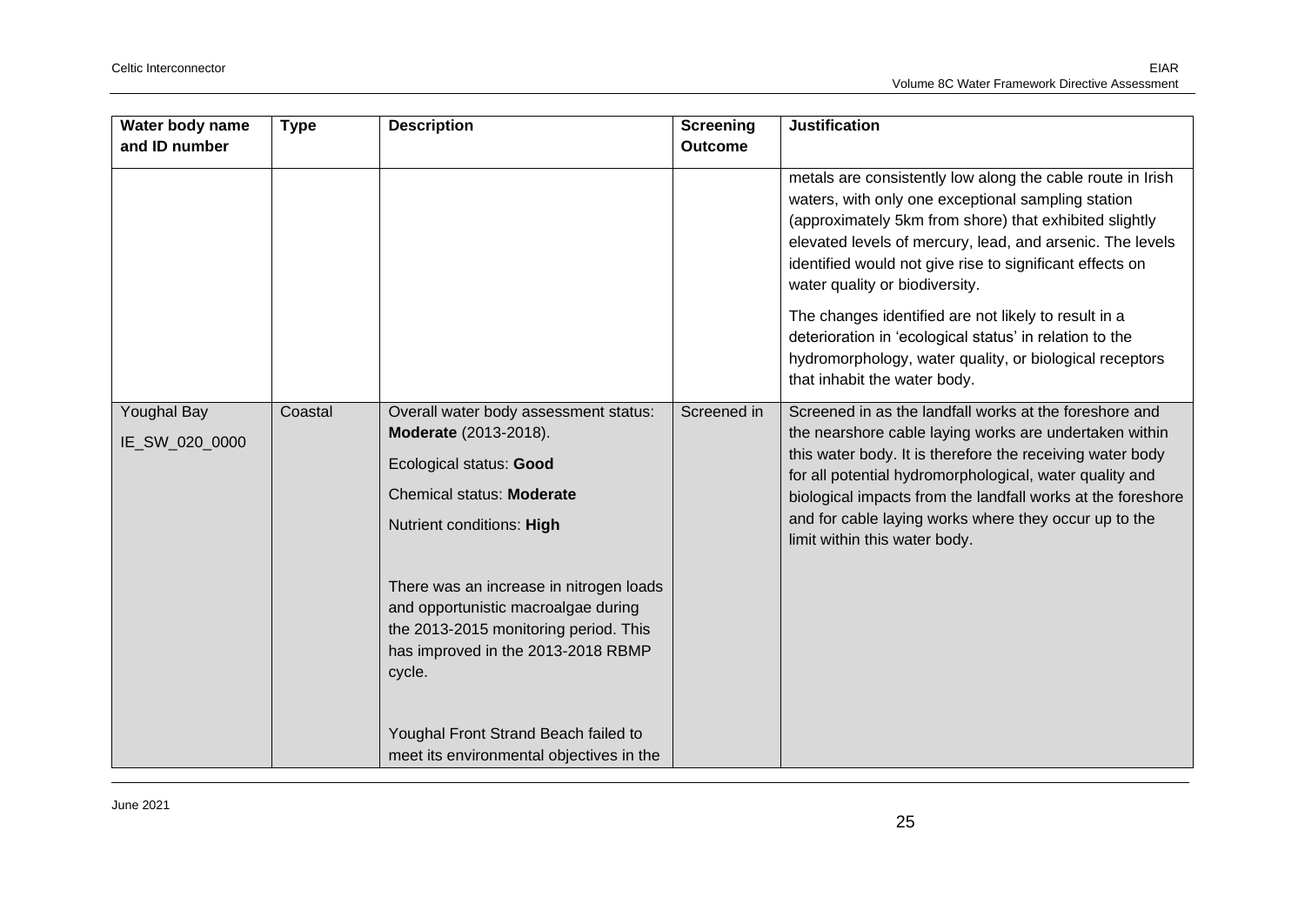| Water body name<br>and ID number                       | <b>Type</b> | <b>Description</b>                                                                                                                                                                                                                                                                                                                                                                                                                                                                                                                                            | <b>Screening</b><br><b>Outcome</b> | <b>Justification</b>                                                                                                                                                                                                                                                                                 |
|--------------------------------------------------------|-------------|---------------------------------------------------------------------------------------------------------------------------------------------------------------------------------------------------------------------------------------------------------------------------------------------------------------------------------------------------------------------------------------------------------------------------------------------------------------------------------------------------------------------------------------------------------------|------------------------------------|------------------------------------------------------------------------------------------------------------------------------------------------------------------------------------------------------------------------------------------------------------------------------------------------------|
|                                                        |             | due to bacteriological water quality in<br>the 2012-2015 monitoring period. It did<br>not qualify for Blue Flag Status in 2016<br>based on water quality results for the<br>four-year assessment period 2012-<br>2015. More recent data is not available.<br>Water quality at Youghal Bay is At Risk<br>due to the pressure of pastural<br>agriculture. Youghal Bay failed the<br>environmental quality standard for<br>dissolved oxygen but passed the<br>environmental quality standard for<br>dissolved inorganic nitrogen in the<br>2013-2018 RBMP cycle. |                                    |                                                                                                                                                                                                                                                                                                      |
| <b>Western Celtic Sea</b><br>(HA 19)<br>IE_SW_010_0000 | Coastal     | The water body has a current overall<br>water body assessment status of<br><b>Unassigned (2013-2018)</b><br>Water quality is <b>Not at Risk</b>                                                                                                                                                                                                                                                                                                                                                                                                               | Screened in                        | Screened in as the offshore cable laying works are<br>undertaken within this water body. It is therefore the<br>receiving water body for all potential hydromorphological,<br>water quality and biological impacts from the cable laying<br>works within the 12nm limit of Irish Territorial Waters. |

The water bodies taken forward for scoping are Youghal Bay and Western Celtic Sea.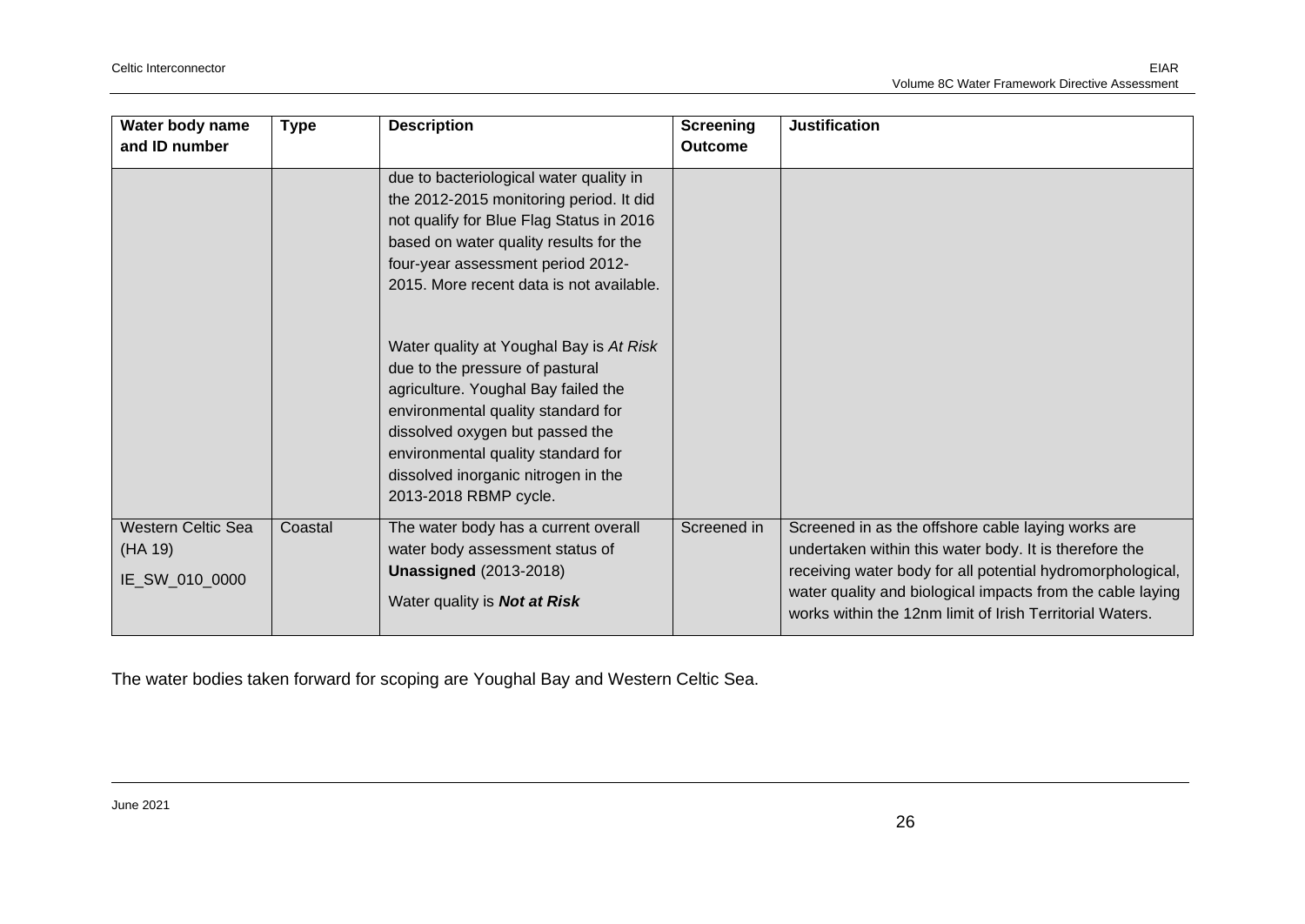## <span id="page-26-0"></span>**5 Stage Two: Scoping**

#### <span id="page-26-1"></span>**5.1 Purpose of this section**

This section presents the results of the scoping assessment undertaken on the water bodies that have been screened in for scoping, as identified in Section 4.3 of this report, using the method outlined in Section 2.

The scoping stage considers the following WFD water bodies:

- Youghal Bay: IE\_SW\_020\_0000
- Western Celtic Sea: IE\_SW\_010\_0000

This assessment examines the potential for the Proposed Development to impact upon WFD water bodies and their quality elements. The results of this scoping stage determine which water bodies and quality elements may require further assessment as part of the Stage Three detailed impact assessment.

It may be possible to scope out some activities during Stage Two of the WFD assessment process. However, to do so requires sufficient project information to be available to allow reasoned and clear conclusions to be reached. Where there is uncertainty over the potential for an activity to have an impact, then a precautionary view has been taken, and the activity scoped in for the Stage Three detailed impact assessment.

#### <span id="page-26-2"></span>**5.2 Possible impacts of project activities on water body quality elements**

The scoping exercise has identified the 2013-2018 status of the screened in water bodies. An overview of the current status using the EPA Catchment map is presented in **Appendix A** Table A.1.

The scoping stage reviews the project description against the following quality elements:

- Habitats;
- Hydromorphology;
- Water quality; and
- Introduction, spread, or dispersal of Invasive Non-Native species (INNS).

#### <span id="page-26-3"></span>**5.2.1 Assessment of potential mechanisms for impact to quality elements**

For the water bodies that have been screened into Stage Two, Table 5.1 shows the proposed installation and/or operational activities that occur within each water body and that may directly impact a specific quality element. The scoping questions presented in Table 2.1 have then been applied to each water body individually for each of the installation and operational stage activities listed in Table 4.1 (noting that decommissioning is excluded on the basis that the WFD status of the water bodies of interest may have changed in the 40 year period of the operational life of the Proposed Development). The results of this scoping assessment are provided in Table 5.1.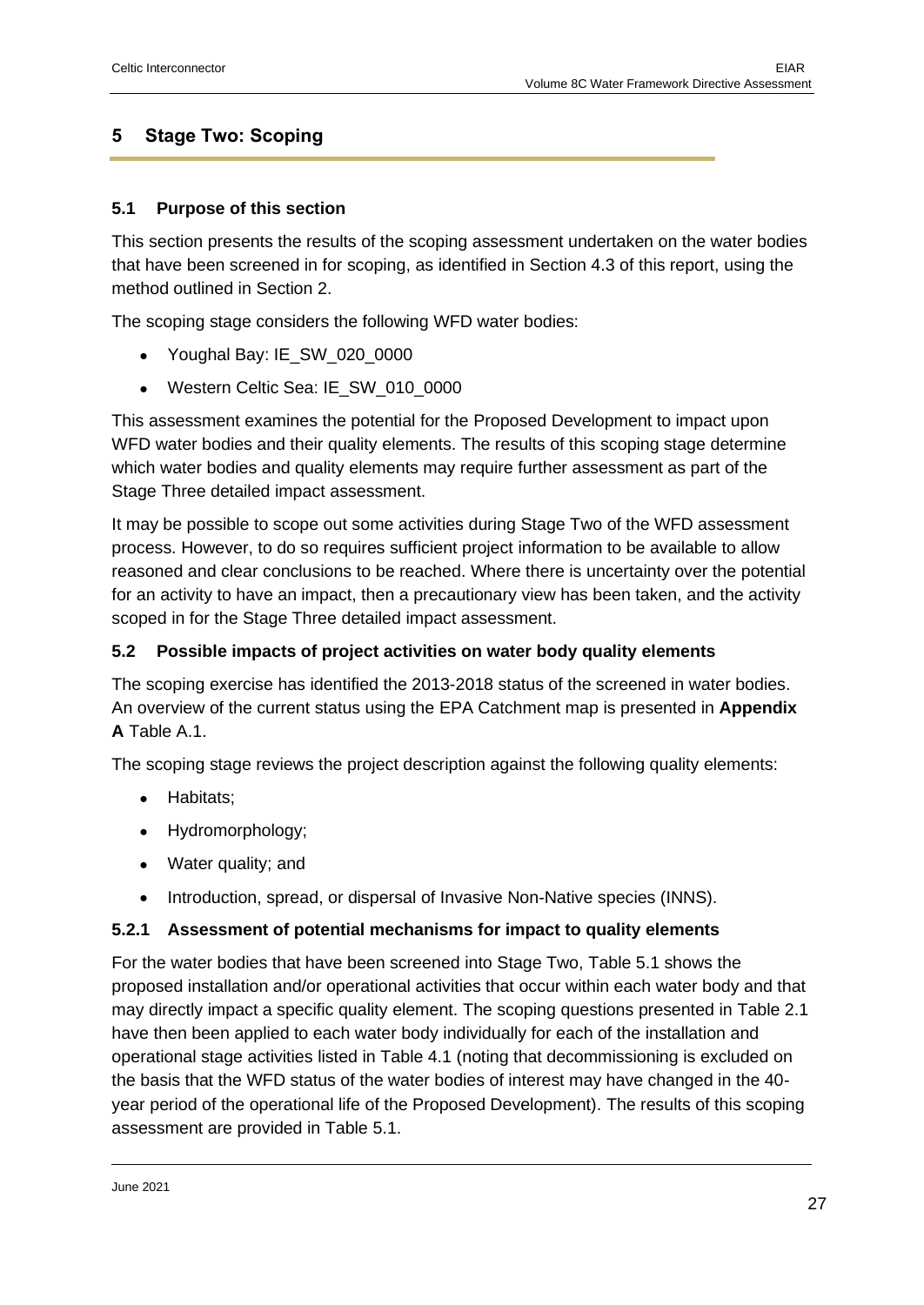#### <span id="page-27-0"></span>**5.3 Potential impacts of the Proposed Development on protected areas**

Protected areas within each of the WFD water bodies identified during the screening phase are listed in **Appendix A** Table A.2. This demonstrates that there are a variety of areas protected under the Nitrates Directive (91/676/EEC), EC Directive on the Conservation of Natural Habitats and of Wild Fauna and Flora (Council Directive 92/43/EEC), EC Directive on the Conservation of Wild Birds (2009/147/EC), Bathing Water Directive (2006/7/EC) and Shellfish Water Directive (79/923/EEC) associated with the water bodies that have been scoped into this assessment.

#### <span id="page-27-1"></span>**5.3.1 Assessment of potential mechanisms for impact**

Several European sites for nature conservation have been scoped into the assessment. WFD assessments require the consideration of the potential effects on WFD quality elements (i.e. hydromorphological, physico-chemical, chemical, and biological), many of which support ecological designated interest features of the European sites. Volume 4A -NIS for Ireland Offshore (the NIS) informs and builds on the output of this assessment to assess the potential effects on designated site interest features. It is beyond the scope of the WFD assessment to consider impacts on the designated site interest features themselves there are not considered here, but they are assessed in the relevant sections of the NIS and EIAR. Signposting is made in the following sections to the NIS and supporting EIAR chapters.

#### <span id="page-27-2"></span>**5.4 Impacts of activities associated with the Proposed Development on the RBMP improvements and mitigation measures**

The RBMP for Ireland 2018-2021 does not set out specific improvements or mitigation measures for any specific water bodies. Instead, it sets out broad evidence-based priorities that are to be adopted across Ireland to facilitate the broad delivery of objectives of the WFD. In order to inform the assessment of how the Proposed Development could influence the RMBP objectives, an extract from the RBMP for Ireland that summarises these is presented in the following section.

#### <span id="page-27-3"></span>**5.4.1 Summary of RBMP programme of measures**

The potential for the Proposed Development to compromise the delivery of the improvements and mitigation measures set out in the RBMP for Ireland is presented in Table 5.1. For reference, a high-level summary of the RBMP programme of measures is presented here. In line with the pressures identified through the RBMP characterisation process, and the priorities mentioned above, the following are the evidence-based priorities aimed at moving towards meeting the environmental objectives of the WFD in Ireland. It is notable that none of these measures relate specifically to the marine environment or to the water bodies intersected by the Proposed Development:

• An Agricultural Sustainability Support and Advisory Programme will be established. The Advisors will work on a one-to-one basis with farmers to bring about behavioural change through improved agricultural practices in areas which have identified pressures on water bodies;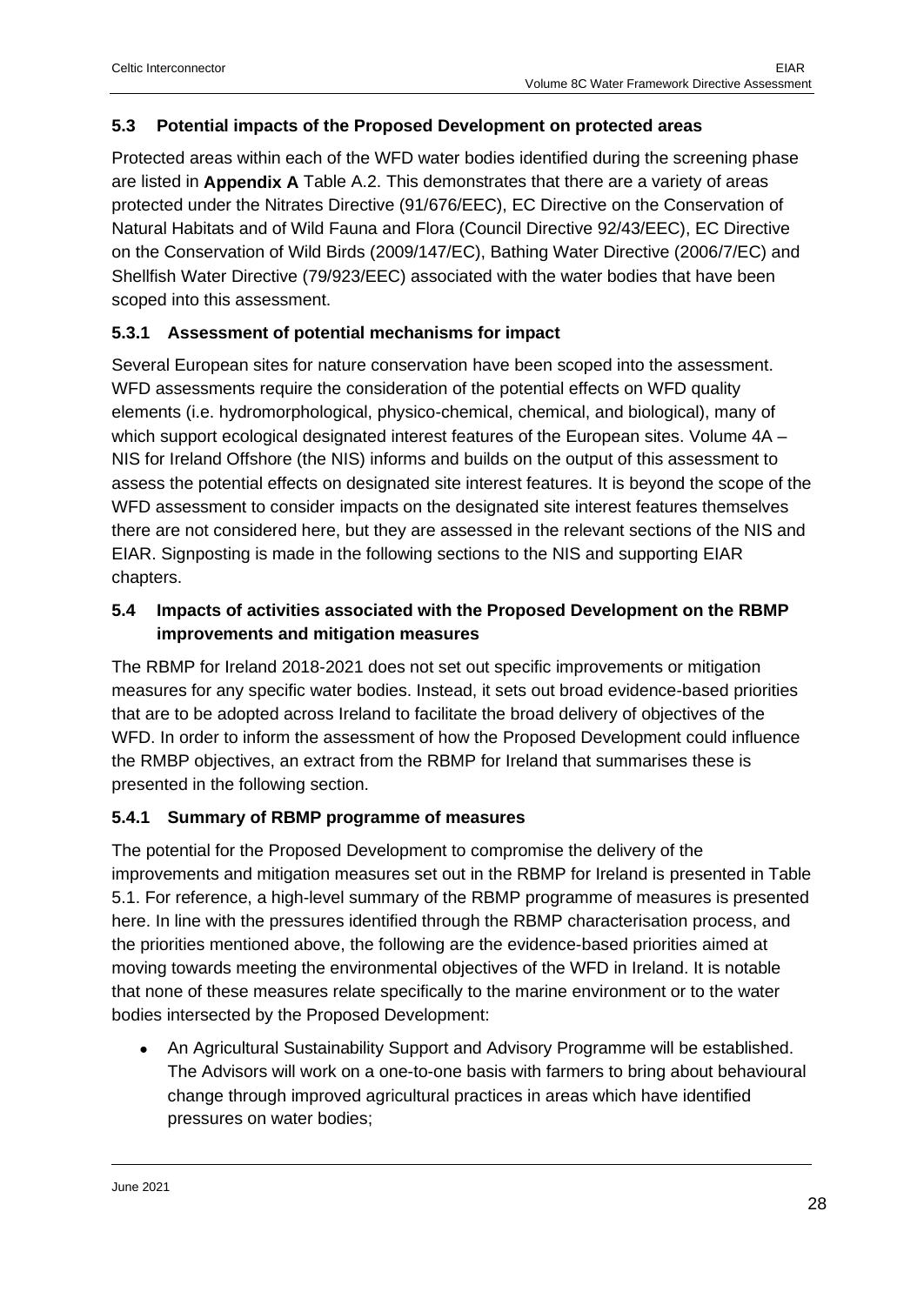- Local authorities are putting in place Support and Advisory Teams to carry out scientific assessments and to drive the implementation of mitigation measures at local level;
- Agri-environment schemes will be implemented through the Rural Development Programme (RDP);
- Compliance with the Good Agriculture Practice Regulations will be improved through implementation of the enhanced Nitrates Action Programme (NAP) for 2018–2021 and of the associated inspection regime;
- Knowledge-transfer programmes within the agriculture sector will be used to promote better nutrient management and point source-pollution management on the farm. The approach to this will have three strands: The National Dairy Sustainability Forum; a knowledge transfer programme for farmers; and an on-line nutrientmanagement planning system will be rolled out for use by all farmers;
- The National Inspection Plan 2018–21 for domestic waste-water treatment systems, currently being finalised by the EPA, will use the outputs of the catchment characterisation work to further improve the risk-based approach to inspection of septic tanks;
- There is significant planned investment in urban waste-water collection and treatment infrastructure;
- Forestry regulations and policy have been re-aligned to contribute to achieving water quality objectives, and these will be fully implemented. Forestry funding schemes and other resources will be promoted and strategically deployed to protect and improve water quality;
- For peat extraction, new legislation is to be introduced to improve the environmental regulation of large and small-scale commercial peat harvesting;
- The Relevant EU regulation(s) with regard to Invasive Alien Species (IAS) will be implemented, along with specific plans for priority IAS. Clear governance and coordination structures across relevant bodies will be developed, and community engagement harnessed to ensure the long-term sustainability of projects aimed at preventing and mitigating pressures from IAS;
- To work to address significant pressures arising from hydromorphology, the EPA and Inland Fisheries Ireland will improve assessment methods and knowledge in relation to the physical condition of rivers, lakes, and marine coastal waters to inform and support future management measures;
- In addition, the feasibility of implementing measures to improve fish connectivity in the Lower Shannon catchment will be assessed; and
- The DPHLG (now DHLGH) will establish a register of water abstractions and will consult on a proportionate and risk-based framework or the regulation of abstractions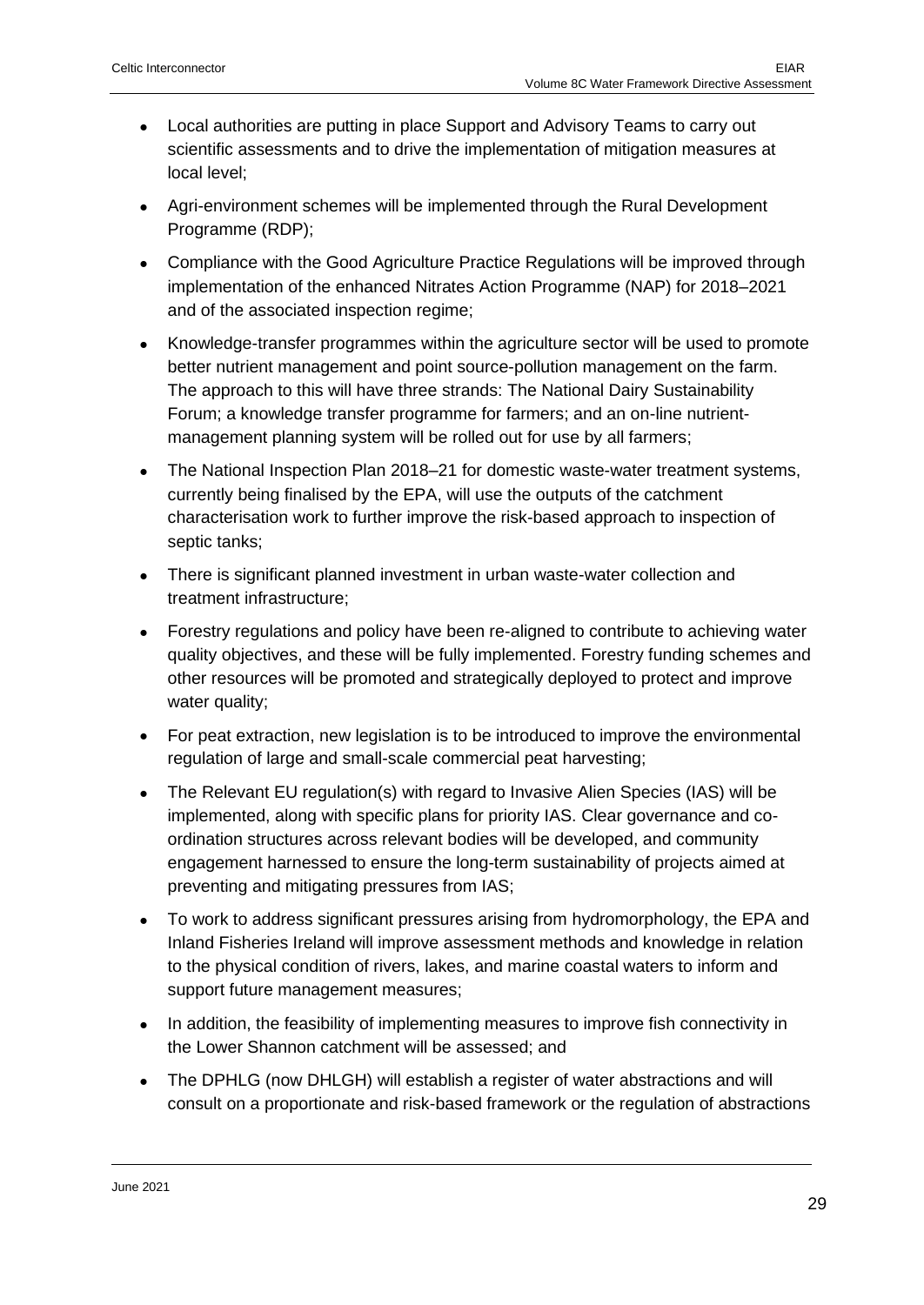to ensure continued sustainable use of our water resources. To protect and restore our high-status waters.

For protected areas:

- Around 350 public drinking water source risk assessments will be completed by 2021, with the remaining assessments to be completed by 2027;
- Urban waste water pressures in four of the currently non-compliant bathing waters will be addressed through the aforementioned Irish Water Investment Plan;
- Urban waste water discharges in the vicinity of shellfish waters will continue to be assessed to determine whether they are contributing to failures in shellfish water objectives and, in turn, whether additional waste-water treatment is required; and
- Also, through the Irish Water Investment Plan, and in accordance with the requirements of the Urban Waste Water Treatment Directive, more stringent treatment will be provided for eight currently non-compliant urban areas discharging to designated nutrient sensitive areas.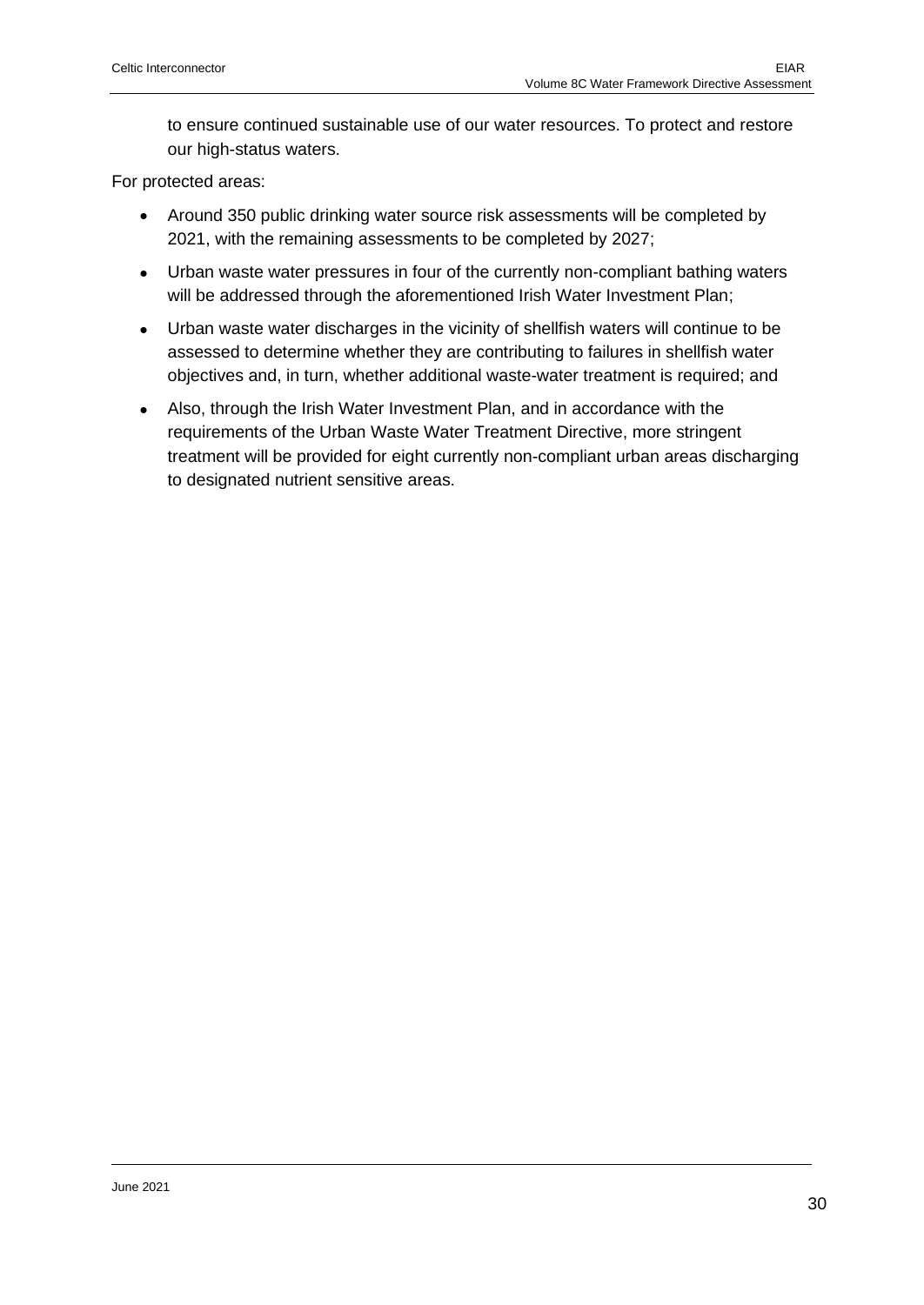#### **5.5 Summary of scoping results**

| Table 5.1 | Summary of scoping results: presenting the activities at the MDS that potentially affect water body quality elements |
|-----------|----------------------------------------------------------------------------------------------------------------------|
|           | and status. The responses below relate to the scoping questions in Table 2-1.                                        |

<span id="page-30-0"></span>

| <b>Activity</b>                                                  | <b>Water body</b>             | Quality element scoping responses in respect of the scoping questions set out in<br>Table 2.1                                                                                                                                                                                                                                                                                                                                                                                                                                                                                                                                                                                                                                                                                                                                                    | <b>Adjacent water</b><br>bodies where<br>potential indirect<br>effects may occur |
|------------------------------------------------------------------|-------------------------------|--------------------------------------------------------------------------------------------------------------------------------------------------------------------------------------------------------------------------------------------------------------------------------------------------------------------------------------------------------------------------------------------------------------------------------------------------------------------------------------------------------------------------------------------------------------------------------------------------------------------------------------------------------------------------------------------------------------------------------------------------------------------------------------------------------------------------------------------------|----------------------------------------------------------------------------------|
| IP 1.0 Beach<br>preparation,<br>excavations and<br>reinstatement | Youghal Bay<br>IE_SW_020_0000 | Habitats: No - the footprint of beach preparations and excavations will not exceed<br>0.5km <sup>2</sup> . The temporary land take of 2,860m <sup>2</sup> , which represents 0.00286km <sup>2</sup> is therefore<br>less than 0.5km <sup>2</sup> of the water body. Reinstatement will return the sandy beach habitat to<br>its original state within approximately 10 weeks with no permanent habitat loss or<br>footprint.                                                                                                                                                                                                                                                                                                                                                                                                                     | None                                                                             |
|                                                                  |                               | Hydromorphology: No - significant permanent impacts to hydromorphology are not<br>anticipated. Any effects will be temporary and short-term during the installation phase of<br>approximately ten weeks.                                                                                                                                                                                                                                                                                                                                                                                                                                                                                                                                                                                                                                         |                                                                                  |
|                                                                  |                               | Water quality: Yes - landfall works are over a period of approximately 10 weeks and<br>therefore longer than 14 days or a spring neap tidal cycle. However, beach sediments<br>are not contaminated, and any elevated suspended sediment once works are complete<br>will be short-term (i.e. less than a spring neap tidal cycle). Volume 3D Part 2 EIAR for<br>Ireland Offshore (Specialist Chapters) - Chapter 13: Biodiversity concludes that<br>sensitive diadromous (or migratory) fish species will not be significantly affected by the<br>temporary disturbance to sediments or water quality resulting from the Proposed<br>Development.                                                                                                                                                                                                |                                                                                  |
|                                                                  |                               | Protected areas: Yes - Ballymacoda SPA is 1.7km from the installation site. However,<br>the NIS (Volume 4A - NIS for Ireland Offshore) has concluded that there will be no<br>adverse effects on the site integrity of the Ballymacoda SPA, or any other protected<br>areas. The Ballymacoda SPA is designated for its coastal habitats and wintering<br>waterbird assemblage. The NIS concludes no adverse effects on this SPA because the<br>potential effects of the Proposed Development are not of a scale (spatially or<br>temporally) to affect the fitness of the designated features of the wider populations of<br>the relevant species. In line with the WFD assessment criteria however, due to its<br>proximity to the Proposed Development, the Ballymacoda SPA is the only site taken<br>forward to the next stage of assessment. |                                                                                  |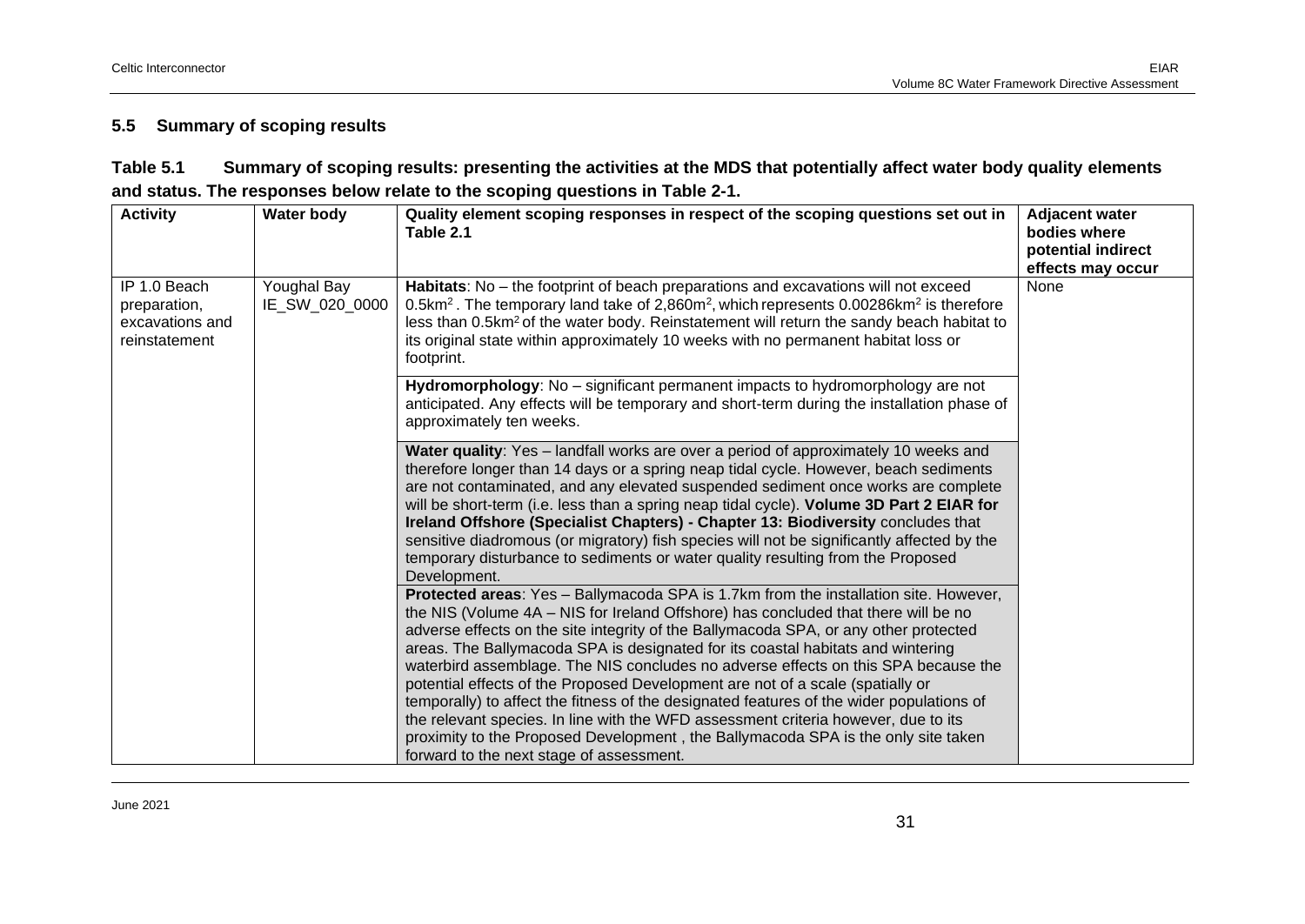| <b>Activity</b>                    | <b>Water body</b> | Quality element scoping responses in respect of the scoping questions set out in<br>Table 2.1                                                                                                                                                                                                                                                                                                                                       | <b>Adjacent water</b><br>bodies where<br>potential indirect<br>effects may occur |
|------------------------------------|-------------------|-------------------------------------------------------------------------------------------------------------------------------------------------------------------------------------------------------------------------------------------------------------------------------------------------------------------------------------------------------------------------------------------------------------------------------------|----------------------------------------------------------------------------------|
|                                    |                   | <b>INNS:</b> No - vessels will be from European providers and will adhere to the International<br>Convention for the Control and Management of Ships Ballast Water & Sediments D-2<br>Standard (Ballast Water Performance standards). There is no credible pathway for<br>INNS from the activity.                                                                                                                                   |                                                                                  |
|                                    |                   | <b>Mitigation measures:</b> $No$ – the mitigation measures for the RBMP for Ireland as<br>summarised in Section 5.4 are not specific to this water body. They relate largely to<br>policy changes, improvement to regulatory compliance, and the implementation of<br>knowledge transfer. The Proposed Development will not adversely impact the<br>implementation of these measures across Ireland or in County Cork specifically. |                                                                                  |
| IP 2.0 Cable pull-<br>$\mathsf{I}$ |                   | Habitats: No - this activity is non-intrusive and there is no footprint of this activity that<br>affects marine habitats.                                                                                                                                                                                                                                                                                                           | None                                                                             |
|                                    |                   | Hydromorphology: No - this activity does not interact with the seabed, currents,<br>waves or tides and there is therefore no credible pathway for impacts to<br>hydromorphology from this activity.                                                                                                                                                                                                                                 |                                                                                  |
|                                    |                   | Protected areas: Yes - Ballymacoda SPA is 1.7km from the installation site. However,<br>the NIS (Volume 4A - NIS for Ireland Offshore) has concluded that there is no potential<br>for adverse effects on the site integrity of the Ballymacoda SPA and that its<br>conservation objectives will not be challenged by the Proposed Development.                                                                                     |                                                                                  |
|                                    |                   | Water quality: No - this activity does not interact with water quality so there is no<br>credible pathway for impacts to water quality from this activity.                                                                                                                                                                                                                                                                          |                                                                                  |
|                                    |                   | <b>INNS:</b> No - see rationale for IP 1.0.                                                                                                                                                                                                                                                                                                                                                                                         |                                                                                  |
|                                    |                   | Mitigation measures: No - see rationale for IP 1.0.                                                                                                                                                                                                                                                                                                                                                                                 |                                                                                  |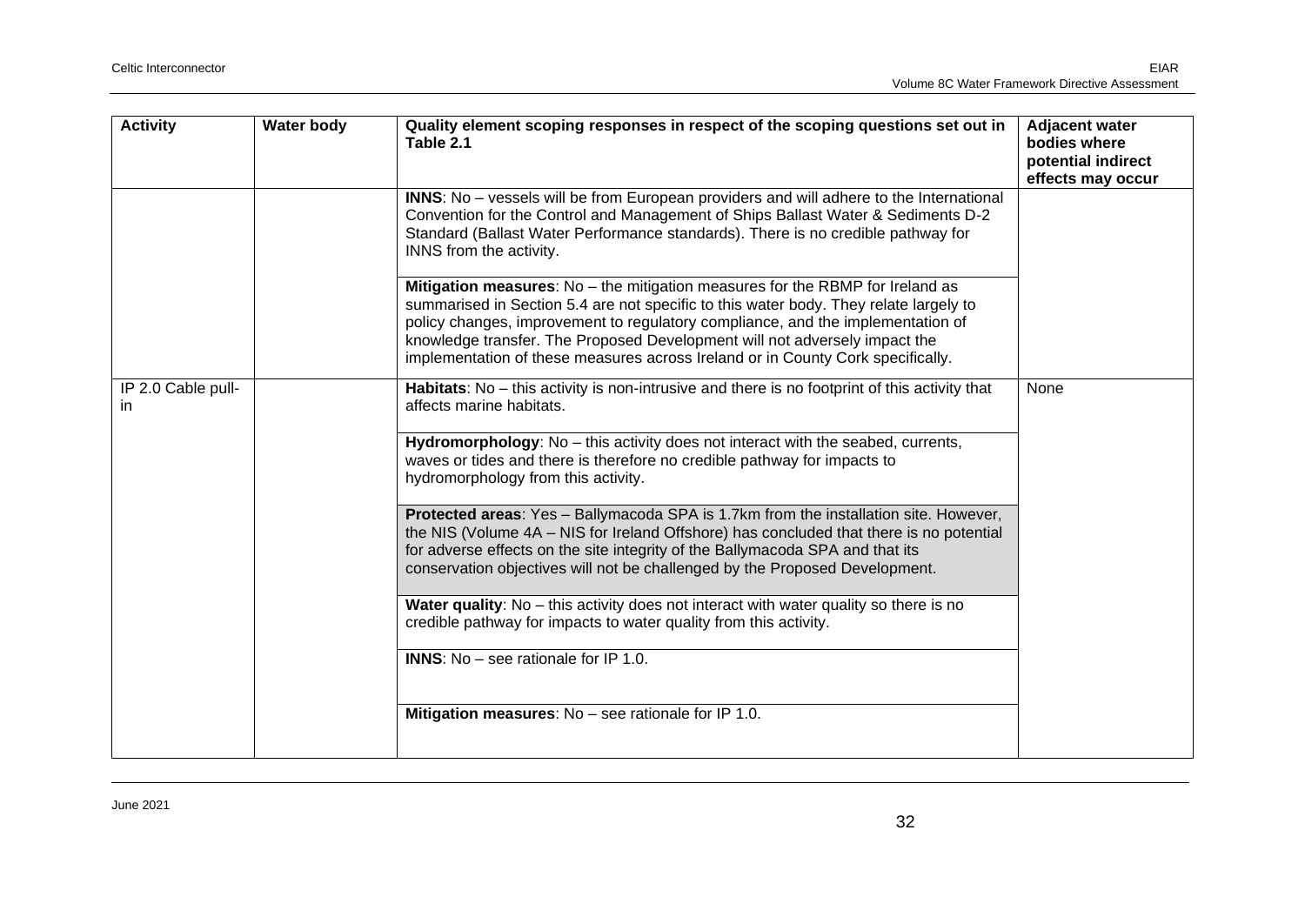| <b>Activity</b>                             | <b>Water body</b> | Quality element scoping responses in respect of the scoping questions set out in<br>Table 2.1                                                                                                                                                                                                                                                                                                                                                                                                                                                                                                                                                                                                                                                                                                                                                                                                                                                                                                                                                     | <b>Adjacent water</b><br>bodies where<br>potential indirect<br>effects may occur |
|---------------------------------------------|-------------------|---------------------------------------------------------------------------------------------------------------------------------------------------------------------------------------------------------------------------------------------------------------------------------------------------------------------------------------------------------------------------------------------------------------------------------------------------------------------------------------------------------------------------------------------------------------------------------------------------------------------------------------------------------------------------------------------------------------------------------------------------------------------------------------------------------------------------------------------------------------------------------------------------------------------------------------------------------------------------------------------------------------------------------------------------|----------------------------------------------------------------------------------|
| IP 3.1 Surveys<br>and seabed<br>preparation |                   | Habitats: Yes - the linear footprint of the cable lay within Youghal Bay including the<br>indicative cable installation corridor will be approximately 1.25km <sup>2</sup> . This represents<br>approximately 2.5% of the total seabed area of the Youghal Bay water body, and<br>therefore exceeding the 1% threshold set out in the scoping questions. However,<br>Volume 3D Part 2 EIAR for Ireland Offshore (Specialist Chapters) - Chapter 13:<br>Biodiversity reports on the EUNIS habitat classifications at Claycastle Beach and the<br>seabed along the cable route. Habitats include littoral sand and muddy sand, and littoral<br>mixed sediment. The EIAR has concluded that there will be no significant impacts to<br>intertidal and benthic habitats as a result of the Proposed Development. Following cable<br>burial, the seabed will quickly reinstate to previous conditions through wave and tidal<br>action, with no permanent habitat loss footprint. There will therefore be no risk to the<br>habitats' quality element. | None                                                                             |
|                                             |                   | Hydromorphology: No - the seabed preparation within Youghal Bay will be minimal,<br>as there are no sandwaves, and the cable route follows a channel.                                                                                                                                                                                                                                                                                                                                                                                                                                                                                                                                                                                                                                                                                                                                                                                                                                                                                             |                                                                                  |
|                                             |                   | Water quality: No - seabed sediments are not contaminated and any elevated<br>suspended sediment due to the minimal seabed preparation required will be short-term<br>(less than a spring neap tidal cycle).                                                                                                                                                                                                                                                                                                                                                                                                                                                                                                                                                                                                                                                                                                                                                                                                                                      |                                                                                  |
|                                             |                   | Protected areas: No - surveys and seabed preparation in the marine environment will<br>occur more than 2km away from the nearest protected area (Ballymacoda SPA).                                                                                                                                                                                                                                                                                                                                                                                                                                                                                                                                                                                                                                                                                                                                                                                                                                                                                |                                                                                  |
|                                             |                   | <b>INNS:</b> No – see rationale for IP 1.0.                                                                                                                                                                                                                                                                                                                                                                                                                                                                                                                                                                                                                                                                                                                                                                                                                                                                                                                                                                                                       |                                                                                  |
|                                             |                   | Mitigation measures: No - see rationale for IP 1.0.                                                                                                                                                                                                                                                                                                                                                                                                                                                                                                                                                                                                                                                                                                                                                                                                                                                                                                                                                                                               |                                                                                  |
| IP 3.2 Cable lay                            |                   | Habitats: Yes - as stated for IP 3.1, the linear footprint of the cable lay within Youghal<br>Bay including the indicative cable installation corridor will be approximately 1.25km <sup>2</sup> .<br>This represents approximately 2.6% of the total seabed area of the Youghal Bay water<br>body. However, Volume 3D Part 2 EIAR for Ireland Offshore (Specialist Chapters) -<br>Chapter 13: Biodiversity reports on the EUNIS habitat classifications at Claycastle                                                                                                                                                                                                                                                                                                                                                                                                                                                                                                                                                                            | None                                                                             |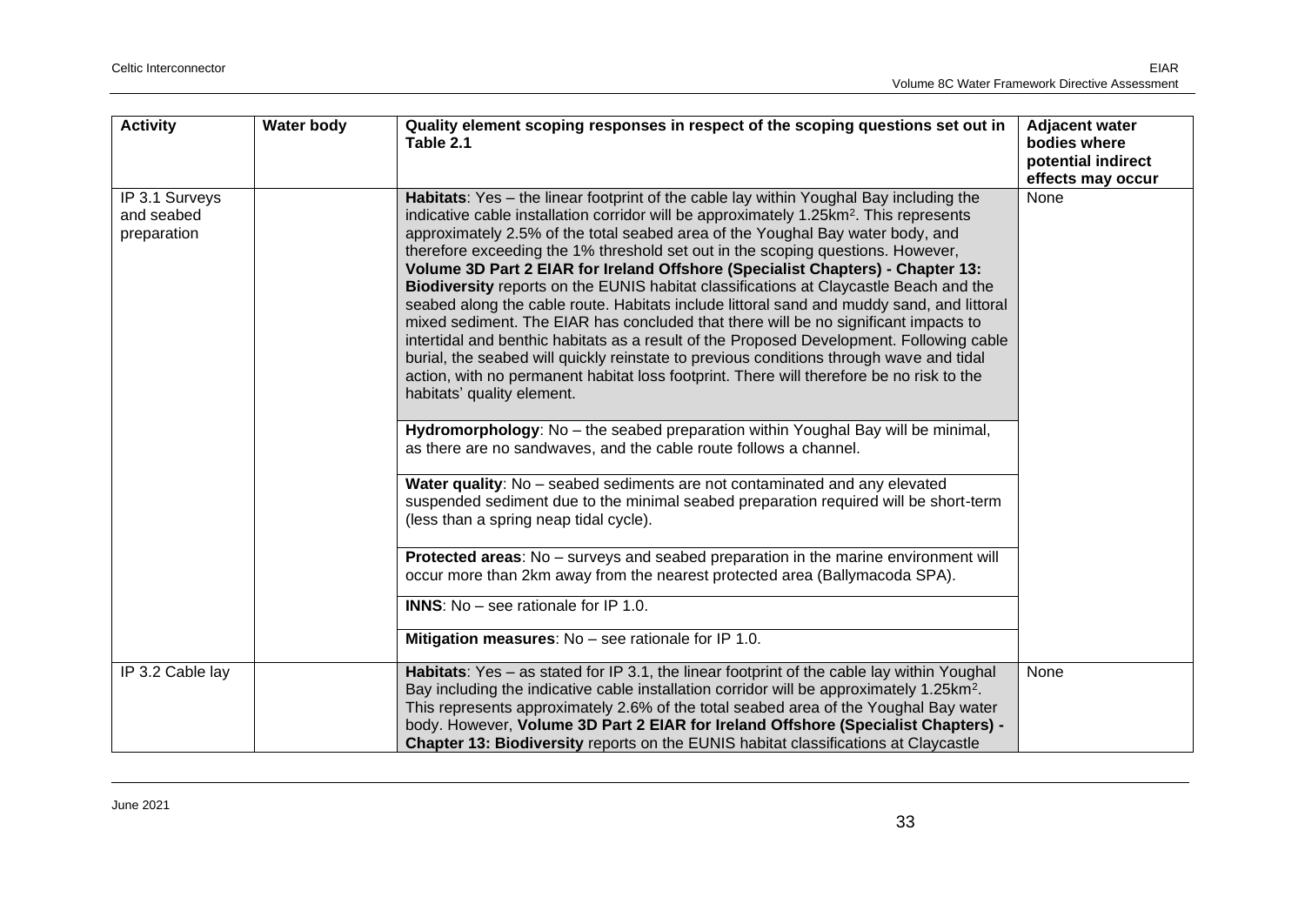| <b>Activity</b> | <b>Water body</b> | Quality element scoping responses in respect of the scoping questions set out in<br>Table 2.1                                                                                                                                                                                                                                                                                                                                              | <b>Adjacent water</b><br>bodies where<br>potential indirect<br>effects may occur |
|-----------------|-------------------|--------------------------------------------------------------------------------------------------------------------------------------------------------------------------------------------------------------------------------------------------------------------------------------------------------------------------------------------------------------------------------------------------------------------------------------------|----------------------------------------------------------------------------------|
|                 |                   | Beach and the seabed along the cable route. Habitats include littoral sand and muddy<br>sand, and littoral mixed sediment. The EIAR has concluded that there will be no<br>significant impacts to intertidal and benthic habitats as a result of the Proposed<br>Development. Following cable burial, the seabed will quickly reinstate to previous<br>conditions through wave and tidal action, with no permanent habitat loss footprint. |                                                                                  |
|                 |                   | Hydromorphology: No – the water body is not high status and Volume 3D Part 2<br>EIAR for Ireland Offshore (Specialist Chapters) - Chapter 11: Marine Physical<br>Processes concludes that there are no significant impacts to hydromorphology as a<br>result of disturbance to or loss of seabed features as a result of the proposed<br>installation methods.                                                                             |                                                                                  |
|                 |                   | Water quality: No - seabed sediments are not contaminated, and any elevated<br>suspended sediment will be short-term (less than a spring neap tidal cycle).                                                                                                                                                                                                                                                                                |                                                                                  |
|                 |                   | Protected areas: No - cable lay in the marine environment will occur >2km from the<br>nearest protected area (Ballymacoda SPA).                                                                                                                                                                                                                                                                                                            |                                                                                  |
|                 |                   | <b>INNS:</b> No – see rationale for IP 1.0.                                                                                                                                                                                                                                                                                                                                                                                                |                                                                                  |
|                 |                   | <b>Mitigation measures:</b> $No$ – see rationale for IP 1.0.                                                                                                                                                                                                                                                                                                                                                                               |                                                                                  |
| O1 Surveys      |                   | Habitats: No - this activity is non-intrusive and there is no footprint of this activity that<br>affects marine habitats.                                                                                                                                                                                                                                                                                                                  | None                                                                             |
|                 |                   | Hydromorphology: No - there is no credible pathway for impacts to hydromorphology<br>from these survey activities.                                                                                                                                                                                                                                                                                                                         |                                                                                  |
|                 |                   | <b>Water quality:</b> No – there is no credible pathway for impacts to water quality from these<br>survey activities.                                                                                                                                                                                                                                                                                                                      |                                                                                  |
|                 |                   | Protected areas: No, surveys will be undertaken in the marine environment more than<br>2km away from the nearest protected area (Ballymacoda SPA).                                                                                                                                                                                                                                                                                         |                                                                                  |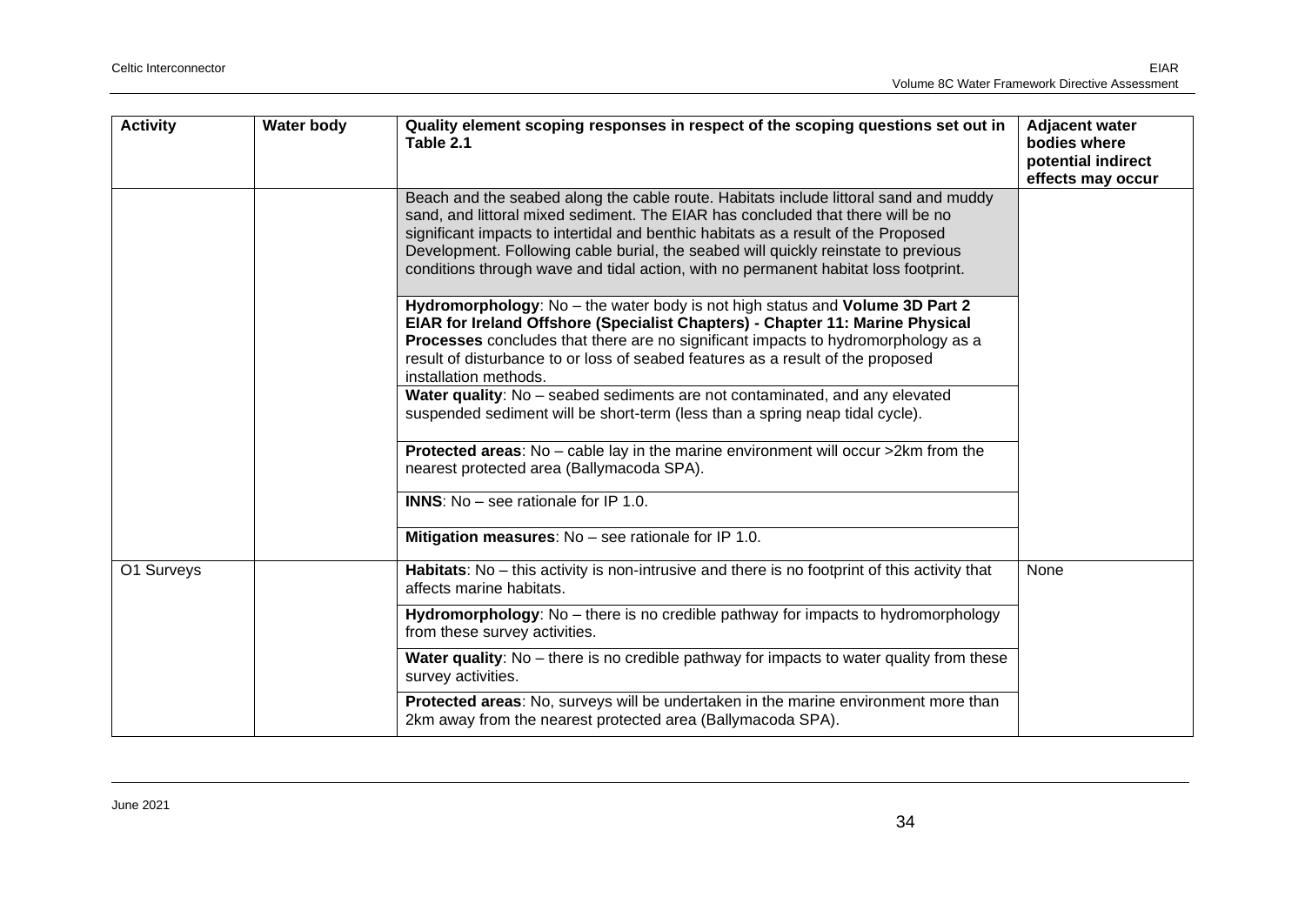| <b>Activity</b>                                                  | <b>Water body</b>                                      | Quality element scoping responses in respect of the scoping questions set out in<br>Table 2.1                                                                                                                                                                                                                                                                                                                                                                                                                                                                                                                                                                                                                                                                                                                                                                                                                                             | <b>Adjacent water</b><br>bodies where<br>potential indirect<br>effects may occur |
|------------------------------------------------------------------|--------------------------------------------------------|-------------------------------------------------------------------------------------------------------------------------------------------------------------------------------------------------------------------------------------------------------------------------------------------------------------------------------------------------------------------------------------------------------------------------------------------------------------------------------------------------------------------------------------------------------------------------------------------------------------------------------------------------------------------------------------------------------------------------------------------------------------------------------------------------------------------------------------------------------------------------------------------------------------------------------------------|----------------------------------------------------------------------------------|
|                                                                  |                                                        | <b>INNS:</b> $No$ – see rationale for IP 1.0.                                                                                                                                                                                                                                                                                                                                                                                                                                                                                                                                                                                                                                                                                                                                                                                                                                                                                             |                                                                                  |
|                                                                  |                                                        | Mitigation measures: No - see rationale for IP 1.0.                                                                                                                                                                                                                                                                                                                                                                                                                                                                                                                                                                                                                                                                                                                                                                                                                                                                                       |                                                                                  |
| IP 1.0 Beach<br>preparation,<br>excavations and<br>reinstatement | <b>Western Celtic</b><br>Sea (HA 19)<br>IE_SW_010_0000 | This activity does not occur in this water body so there are no credible pathways for<br>impacts to any of the quality elements set out in the scoping questions.                                                                                                                                                                                                                                                                                                                                                                                                                                                                                                                                                                                                                                                                                                                                                                         | None                                                                             |
| IP 2.0 Cable pull-<br>in.                                        |                                                        | This activity does not occur in this water body so there are no credible pathways for<br>impacts to any of the quality elements set out in the scoping questions.                                                                                                                                                                                                                                                                                                                                                                                                                                                                                                                                                                                                                                                                                                                                                                         | None                                                                             |
| IP 3.1 Surveys<br>and seabed<br>preparation                      |                                                        | Habitats: No - the linear footprint of the cable lay within the offshore marine<br>environment of the Western Celtic Sea water body including the indicative cable<br>installation corridor will be approximately 1km <sup>2</sup> . This represents 0.19% of the total<br>seabed habitat available within the Western Celtic Sea. Volume 3D Part 2 EIAR for<br>Ireland Offshore (Specialist Chapters) - Chapter 13: Biodiversity reports on the<br>EUNIS habitat classifications along the cable route in the offshore environment.<br>Habitats include shallow circalittoral rock and deep circalittoral muddy sand. The EIAR<br>has concluded that there will be no significant impacts to intertidal and benthic habitats<br>as a result of the Proposed Development. Following cable burial, the seabed will quickly<br>reinstate to previous conditions through wave and tidal action, with no permanent<br>habitat loss footprint. | None                                                                             |
|                                                                  |                                                        | Hydromorphology: No - the water body is not high status and Volume 3D Part 2<br>EIAR for Ireland Offshore (Specialist Chapters) - Chapter 11: Marine Physical<br>Processes concludes that there are no significant impacts to hydromorphology as a<br>result of disturbance to or loss of seabed features as a result of the proposed<br>installation methods.<br>Water quality: No - seabed sediments are not contaminated, and any elevated<br>suspended sediment will be short-term (less than a spring neap tidal cycle).                                                                                                                                                                                                                                                                                                                                                                                                             |                                                                                  |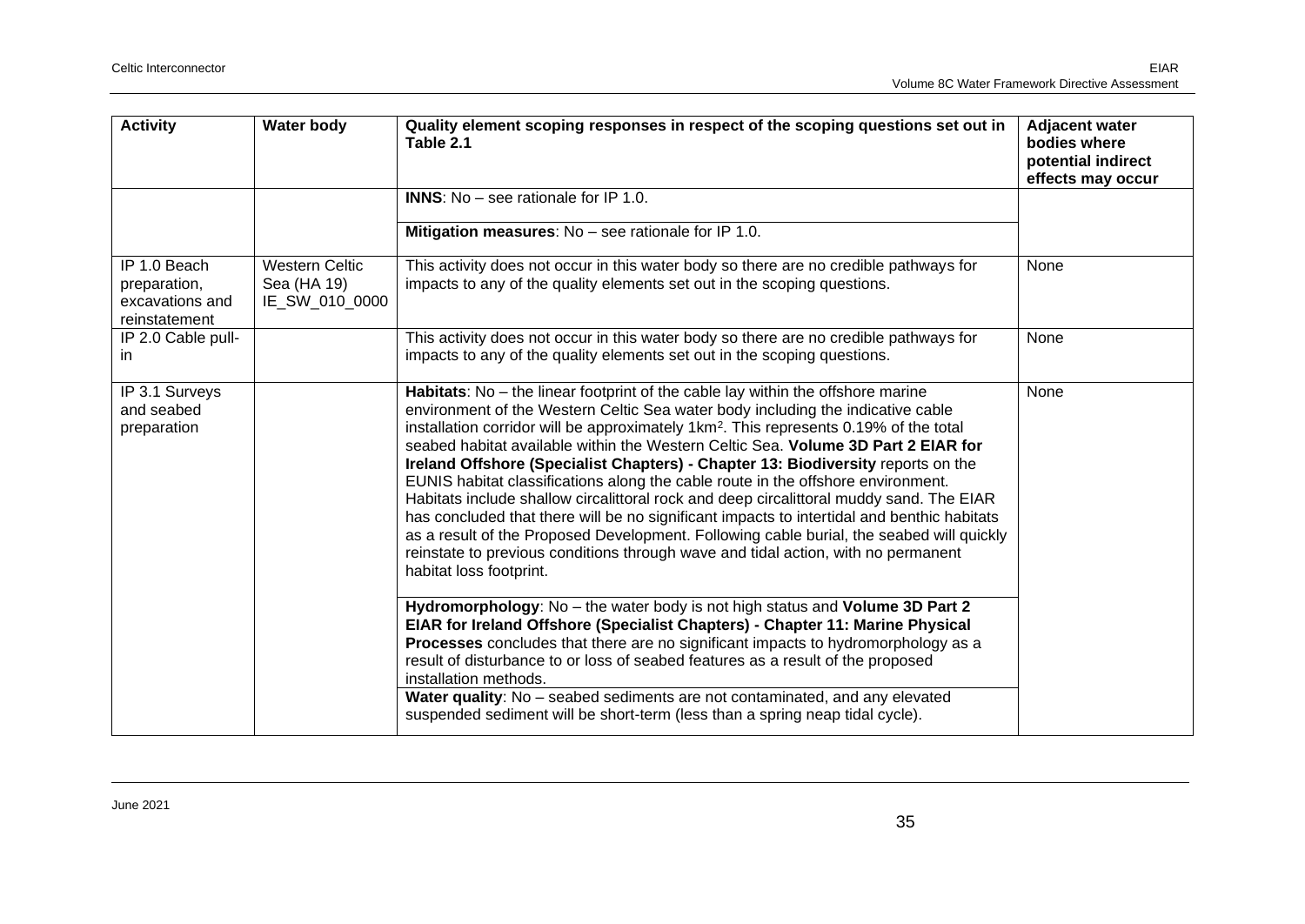| <b>Activity</b>  | <b>Water body</b> | Quality element scoping responses in respect of the scoping questions set out in<br>Table 2.1                                                                                                                                                                                                                                                                                                                         | <b>Adjacent water</b><br>bodies where<br>potential indirect<br>effects may occur |
|------------------|-------------------|-----------------------------------------------------------------------------------------------------------------------------------------------------------------------------------------------------------------------------------------------------------------------------------------------------------------------------------------------------------------------------------------------------------------------|----------------------------------------------------------------------------------|
|                  |                   | <b>Protected areas:</b> No – these works will be undertaken in the marine environment more<br>than 2km away from the nearest protected area (Ballymacoda SPA).                                                                                                                                                                                                                                                        |                                                                                  |
|                  |                   | INNS: No - vessels will be from European providers and will adhere to the International<br>Convention for the Control and Management of Ships Ballast Water & Sediments D-2<br>Standard (Ballast Water Performance standards).                                                                                                                                                                                        |                                                                                  |
|                  |                   | Mitigation measures: The mitigation measures for the RBMP for Ireland as<br>summarised in Section 5.4 are not specific to this water body. They relate largely to<br>policy changes, improvement to regulatory compliance, and the implementation of<br>knowledge transfer. The Proposed Development will not adversely impact the<br>implementation of these measures across Ireland or in County Cork specifically. |                                                                                  |
| IP 3.2 Cable lay |                   | Habitats: No - See rationale for IP 3.1.                                                                                                                                                                                                                                                                                                                                                                              | None                                                                             |
|                  |                   | Hydromorphology: No - the water body is not high status and Volume 3D Part 2 EIAR<br>for Ireland Offshore (Specialist Chapters) - Chapter 11: Marine Physical<br>Processes concludes that there are no significant impacts to hydromorphology as a<br>result of disturbance to or loss of seabed features as a result of the proposed<br>installation methods.                                                        |                                                                                  |
|                  |                   | Water quality: No - seabed sediments are not contaminated, and any elevated<br>suspended sediment will be short-term (less than a spring neap tidal cycle).                                                                                                                                                                                                                                                           |                                                                                  |
|                  |                   | Protected areas: No - these works will be undertaken in the marine environment more<br>than 2km away from the nearest protected area (Ballymacoda SPA).                                                                                                                                                                                                                                                               |                                                                                  |
|                  |                   | <b>INNS:</b> No - see rationale for IP 3.1                                                                                                                                                                                                                                                                                                                                                                            |                                                                                  |
|                  |                   | Mitigation measures: No - see rationale for IP 3.1                                                                                                                                                                                                                                                                                                                                                                    |                                                                                  |
| O1 Surveys       |                   | Habitats: No - this activity is non-intrusive and there is no footprint of this activity that<br>affects marine habitats.                                                                                                                                                                                                                                                                                             | None                                                                             |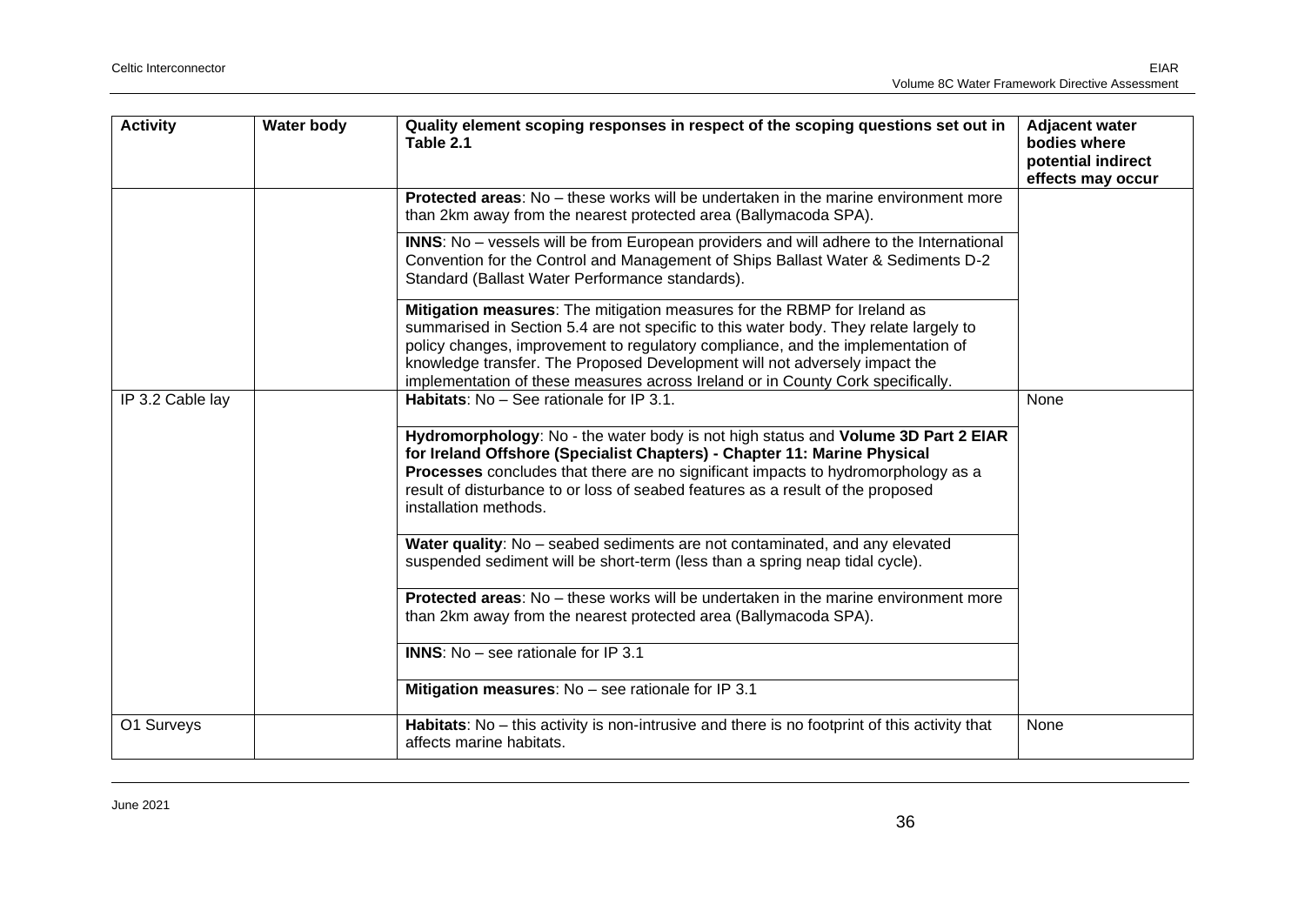| <b>Activity</b> | <b>Water body</b> | Quality element scoping responses in respect of the scoping questions set out in<br>Table 2.1                                                                  | <b>Adjacent water</b><br>bodies where<br>potential indirect<br>effects may occur |
|-----------------|-------------------|----------------------------------------------------------------------------------------------------------------------------------------------------------------|----------------------------------------------------------------------------------|
|                 |                   |                                                                                                                                                                |                                                                                  |
|                 |                   | Hydromorphology: No – there is no credible pathway for impacts to hydromorphology<br>from these survey activities.                                             |                                                                                  |
|                 |                   | <b>Water quality:</b> No – there is no credible pathway for impacts to water quality from these<br>survey activities.                                          |                                                                                  |
|                 |                   | <b>Protected areas:</b> No – these works will be undertaken in the marine environment more<br>than 2km away from the nearest protected area (Ballymacoda SPA). |                                                                                  |
|                 |                   | <b>INNS:</b> No $-$ see rationale for IP 3.1                                                                                                                   |                                                                                  |
|                 |                   | Mitigation measures: No - see rationale for IP 3.1                                                                                                             |                                                                                  |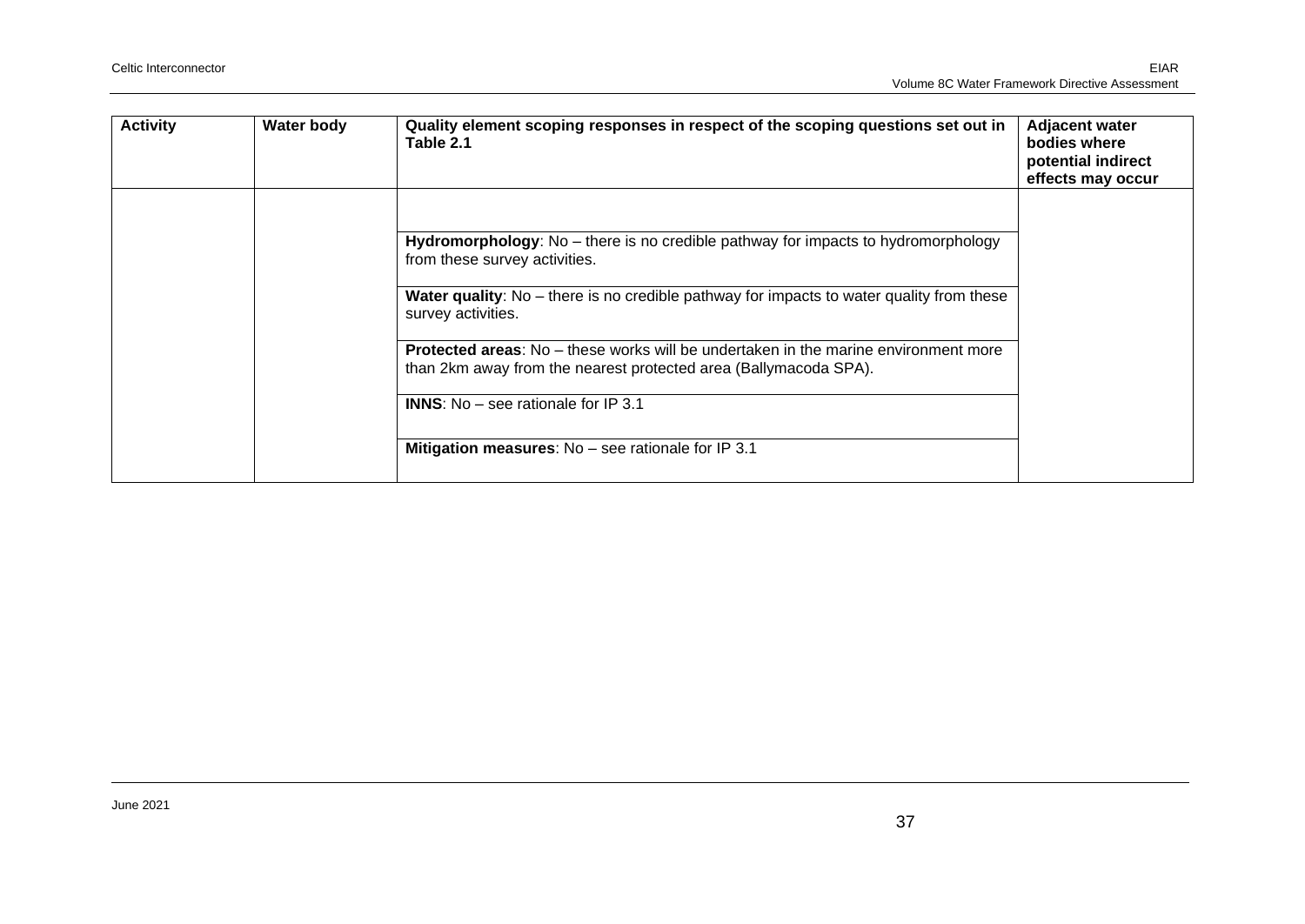#### <span id="page-37-0"></span>**5.6 Summary of the Stage Two scoping**

In view of the rationales described above and the detailed assessments presented in the wider EIAR, there is no risk that the Proposed Development will cause a deterioration within the Youghal Bay or Western Celtic Sea water bodies. There is also no risk that the Proposed Development could prevent the Youghal Bay or Western Celtic Sea from achieving their WFD objectives by the required date of 2027. Furthermore, there is no risk of either deterioration within adjacent water bodies, or of the mitigation measures identified in the RBMP for Ireland being prevented by the landfall and offshore activities of the Proposed Development in Irish waters. As such, it is concluded that there is no risk of non-compliance of WFD as a result of the Proposed Development.

However, the analysis of the proposed works against the scoping questions defined by the UK's Environment Agency guidance 'Clearing the Waters for All' resulted in a positive scoping result for the following aspects of the Youghal Bay water body:

- IP 1.0 for water quality due to the duration of landfall works;
- IP 1.0 and IP 2.0 for protected areas due to the proximity to Ballymacoda Bay SPA; and
- IP 3.1 and IP 3.2 for habitats due to the percentage area of the available habitat affected.

The guidance upon which this analysis has been undertaken indicates that a Stage Three assessment should be taken to further assess the potential for these activities to affect WFD compliance against the relevant aspects.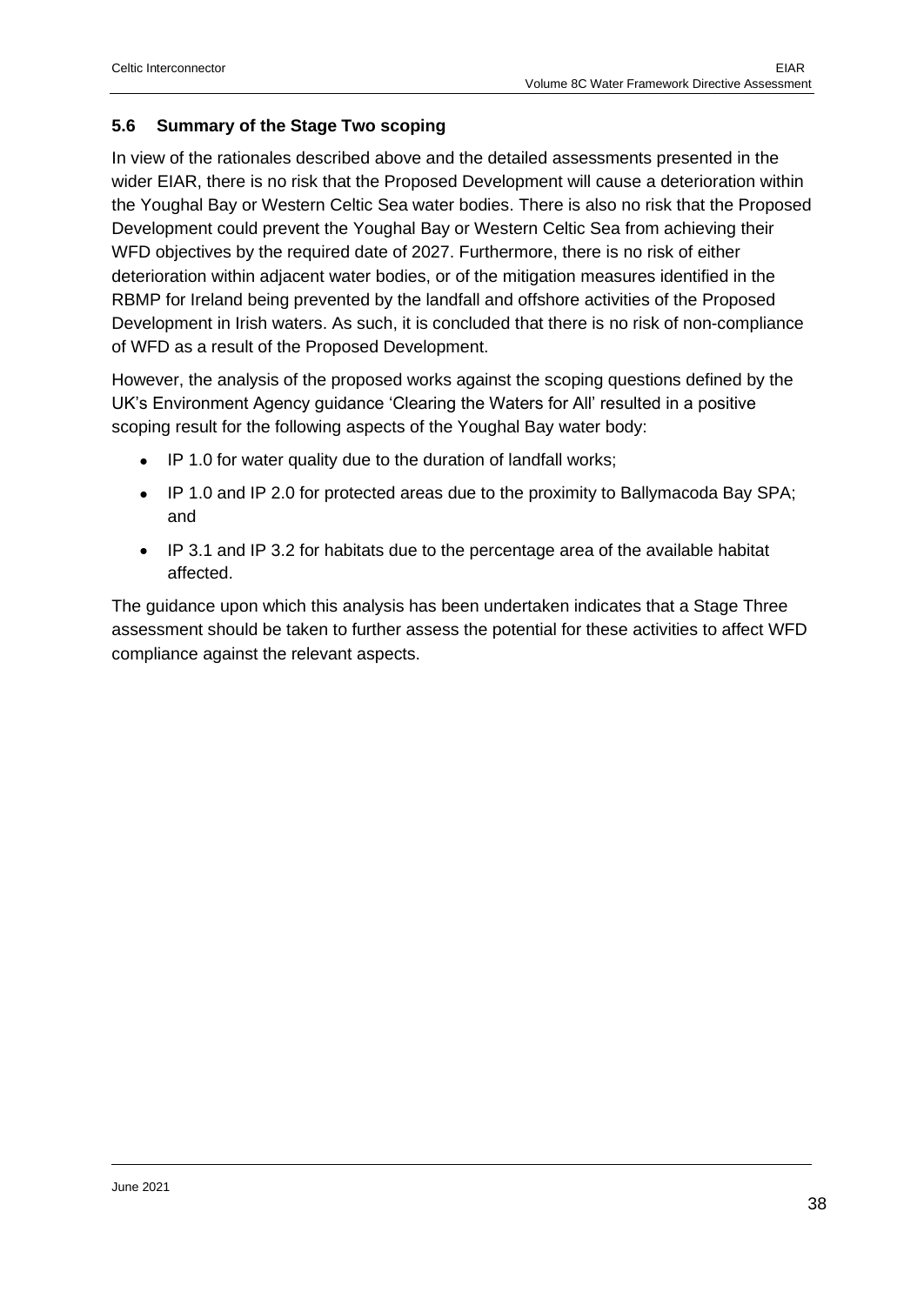## <span id="page-38-0"></span>**6 Stage Three: Detailed WFD Assessment**

#### <span id="page-38-1"></span>**6.1 Introduction**

Given the conclusions of Stage Two, the UK's Environment Agency guidance 'Clearing the Waters for All' recommends that a Stage Three assessment is undertaken in relation to water quality, habitats, and protected areas within the Youghal Bay water body.

A Stage Three assessment has, therefore, been carried out to determine whether the WFD status and objectives of the Youghal Bay water body would be deteriorated or otherwise compromised by the Proposed Development. The Stage Three assessment is presented in the following sections, and has drawn on the conclusions drawn in Volume 3D Part 2 EIAR for Ireland Offshore (Specialist Chapters) - Chapter 12: Marine Water Quality and Chapter 13: Biodiversity, as well as those of Volume 4A NIS for Ireland Offshore.

#### <span id="page-38-2"></span>**6.2 Purpose of this section**

The Stage Two analysis of the proposed works against the scoping questions defined by the UK's Environment Agency guidance 'Clearing the Waters for All' resulted in a positive scoping for the following aspects of the Youghal Bay water body:

- IP 1.0 for water quality due to the duration of landfall works;
- IP 1.0 and IP 2.0 for protected areas due to the proximity to Ballymacoda Bay SPA; and
- IP 3.1 and IP 3.2 for habitats due to the percentage area of the available habitat affected.

This section presents the results of the compliance assessment undertaken on the Youghal Bay water body. This assessment draws on the detailed assessments presented in Volume 3D EIAR Ireland Offshore (Volume 3D Part 2 EIAR for Ireland Offshore (Specialist Chapters) - Chapter 12: Marine Water Quality and Chapter 13: Biodiversity, as well as those of Volume 4A NIS for Ireland Offshore. The assessment determines whether the activities and/or components of the Proposed Development, put forward from the Stage Two scoping assessment, would cause deterioration and whether this would have a significant nontemporary effect on the status of one or more WFD quality elements at water body level.

#### <span id="page-38-3"></span>**6.2.1 Activity IP 1.0 for water quality due to the duration of landfall works**

#### *Introduction*

The construction phase of the Proposed Development comprises landfall works, which are expected to last for approximately 10 weeks. These works will have an impact on the seabed and may therefore also have an impact on water quality.

#### *Potential impacts of project activities on water body quality elements*

During the installation phase of the Proposed Development, surficial sediments will be disturbed at both the landfall at Claycastle Beach and along the marine cable route. Seabed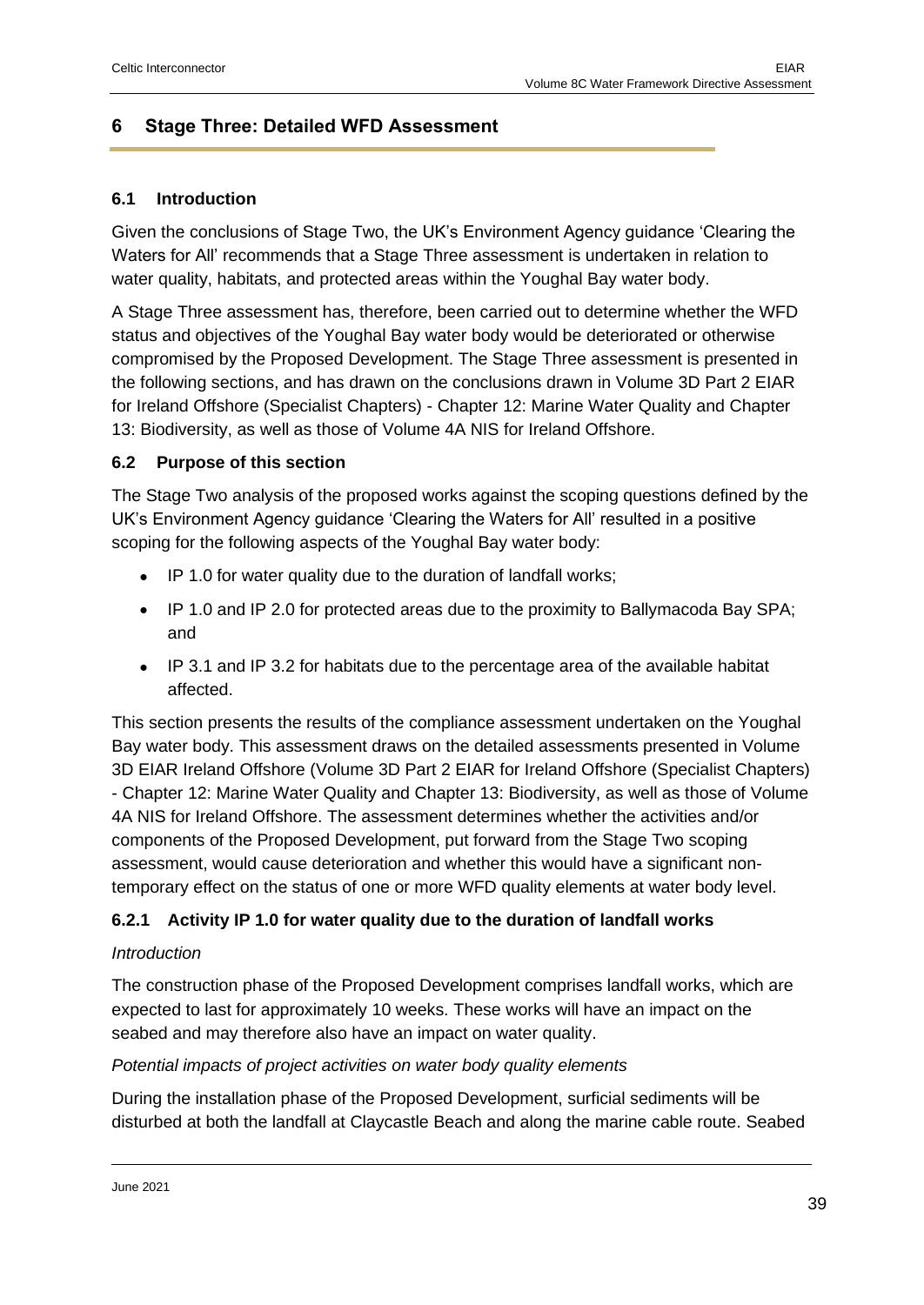sediments will be resuspended into the water column increasing turbidity and creating sediment plumes that can have an effect, either positive or negative, on habitats and species (Dernie *et al*., 2003).

**The nature of this disturbance will be temporary and only for the duration of the installation works, with the seabed expected to return to its original state afterwards.** The disturbance will affect a narrow strip of seabed, normally within an area of 2-3m either side of the cable (Bald *et al*., 2014; Carter *et al*., 2009), or in the order of 10m width, if the cable is ploughed into the seabed (OSPAR, 2009). **For the purposes of the current assessment, a worst case of 15m corridor width has been assumed**.

During landfall works, a trench will be cut, removing approximately 4,000m<sup>3</sup> of beach sediment. This spoil will be stored within the compound on the hard standing to allow the site to be restored to its previous condition following installation of the conduits. The spoil will be adequately covered to prevent exposure to the elements. This, combined with use of the cofferdam, will help to prevent disturbed sediment from entering the marine water environment. Due to the highly mobile nature of the sediments at Claycastle Beach and in the local coastal waterbody, as well as the regular disturbance of these sediments due to tidal currents and storms, **it is considered likely that there is already high natural dispersion and diffusion of low-level contaminants that may be present.**

Installation of cable protection has the potential to impact marine water quality through the release of hazardous substances through loss of chemicals/fuels from installation vessels. The marine environment is highly sensitive to hydrocarbon and chemical spills, which can have significant adverse ecological effects. The magnitude of the potential effect is low to high and is dependent on the nature and size of the spill. Standard mitigation measures are therefore required to remove the risk of an accidental hydrocarbon or chemical spill. To minimise risks of pollution incidents international good practice will be followed, for example adherence to the MARPOL Convention. These will limit the likelihood and size of leaks or spills and provide measures to contain accidental releases such that they cannot discharge into the environment. Further, Project-specific requirements and procedures will be outlined in the Draft Construction Environmental Management Plan (CEMP) (**Appendix 5A**).

**Overall, following the implementation of mitigation, a hydrocarbon or chemical release is considered unlikely.** Additionally, the presence of cable installation vessels will only marginally increase the number of vessels in the marine environment, and therefore there is very little change to the risk of a pollution incident. The impacts of loss of chemicals or fuels from installation vessels at landfall on water body quality are therefore considered not significant.

As mentioned previously, the installation of the cable including landfall works will cause disturbance to the seabed in the area. The seabed sediments in Irish Territorial Waters and EEZ are sand dominated, with maximum sand content levels of approximately 90% recorded at sampling stations. Sand particles suspended by the installation process typically settle quickly, however the finer silt and clay component may remain suspended and be prevented from settling by tidal currents or wave action. Any sediment plume resulting from the cable lay may temporally impair foraging of some species within the immediate footprint of the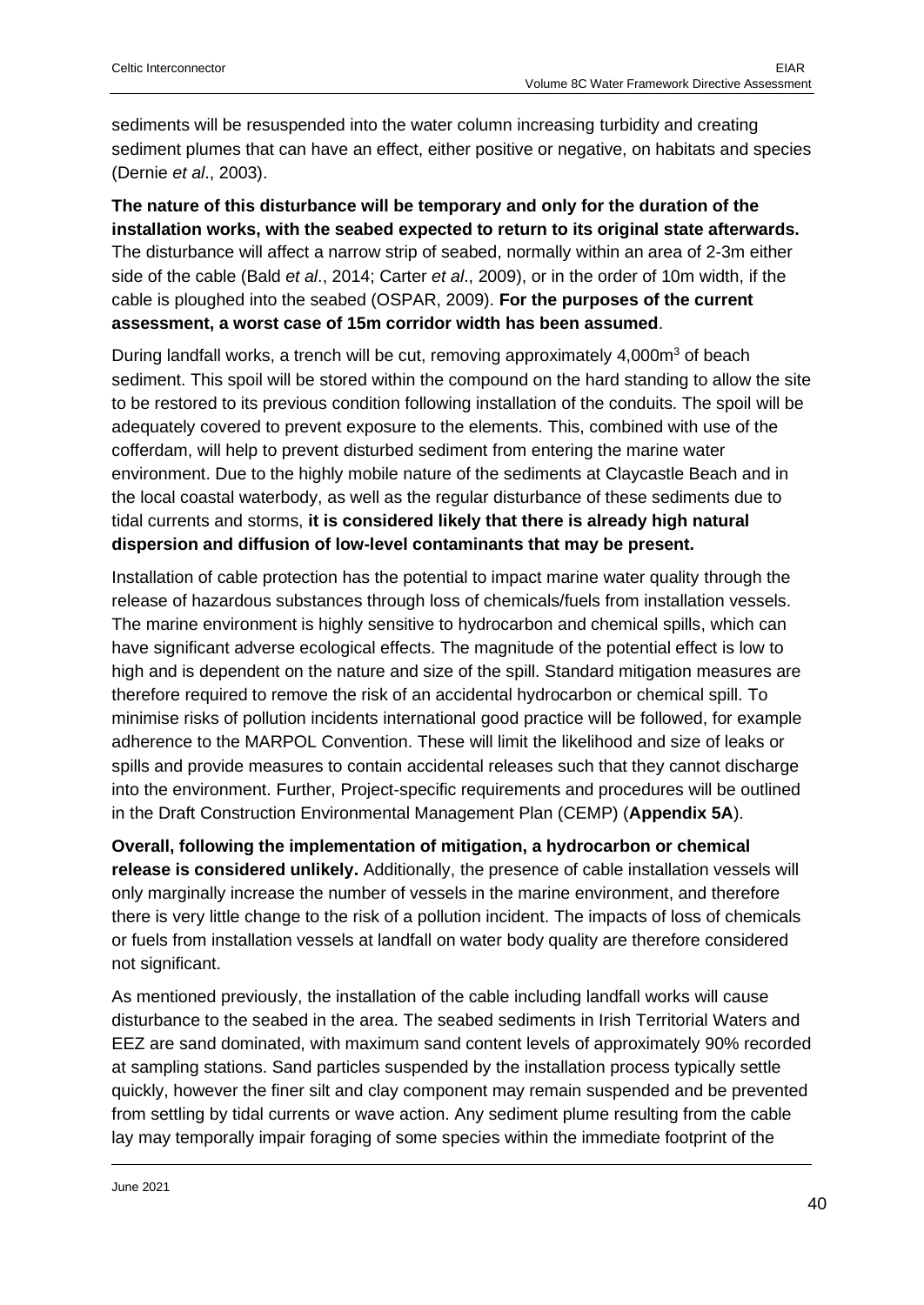mobile operation. However, both juvenile and adult fish are likely to disperse and relocate when sediment load is increased (Henley et al., 2000) and **the sensitivity of these fish to disturbance is assessed as negligible. Therefore, the effect of temporary disturbance will be not significant.**

#### *Summary of impacts on water body status*

As indicated in Table 5.1, the period for landfall works is longer than 14 days or a spring neap tidal cycle. However, the beach sediments are not contaminated, and any elevated suspended sediment once works are complete will be short-term (i.e. less than a spring neap tidal cycle). Volume 3D Part 2 EIAR for Ireland Offshore (Specialist Chapters) - Chapter 12: Marine Water Quality concludes that loss of chemicals or fuels from installation vessels at landfall are considered unlikely to significantly impact water body quality. Moreover, Volume 3D Part 2 EIAR for Ireland Offshore (Specialist Chapters) – Chapter 13: Biodiversity concludes that sensitive diadromous (or migratory) fish species will not be significantly affected by the temporary disturbance to sediments or water quality resulting from the Proposed Development. **The effects of landfall works on water body quality and diadromous fish species are therefore considered to be not significant.**

The Proposed Development will therefore not have a contributory effect that would cause deterioration in the overall current status of the Youghal Bay water body, and nor will it have an effect that would prevent the achievement of the future status objectives. This is because there would be no change to the concentrations of river-basin specific pollutants, and **the Proposed Development would not affect the condition of the biological elements and the supporting physico-chemical elements that support the ecological status.**

#### <span id="page-40-0"></span>**6.2.2 Activity IP 1.0 and IP 2.0 for protected areas due to the proximity to Ballymacoda Bay SPA**

#### *Introduction*

The Ballymacoda SPA does not overlap with the installation site, but it is within the 2km scoping criteria (1.7km), and has therefore been scoped in for further assessment.

#### *Potential impacts of the Project on protected areas*

Species that are features of Ballymacoda Bay SPA include bar-tailed godwit and sanderling. Both of these were recorded in notable numbers on one or more occasion during surveys in 2019/2020 at the undesignated habitat on Redbarn-Claycastle beach and the intertidal area. The distribution of records suggests that wading birds favour areas of intertidal habitat more than 200m from the proposed cable route with bar-tailed godwit in particular only occurring more than 700m to the south west.

Given the availability of other suitable habitat in the wider area and the observed distribution and counts of designated features of Ballymacoda Bay SPA, it is concluded that there is no potential for adverse effects on site integrity at either site as the site's conservation objectives will not be challenged.

*Summary of impacts on water body status*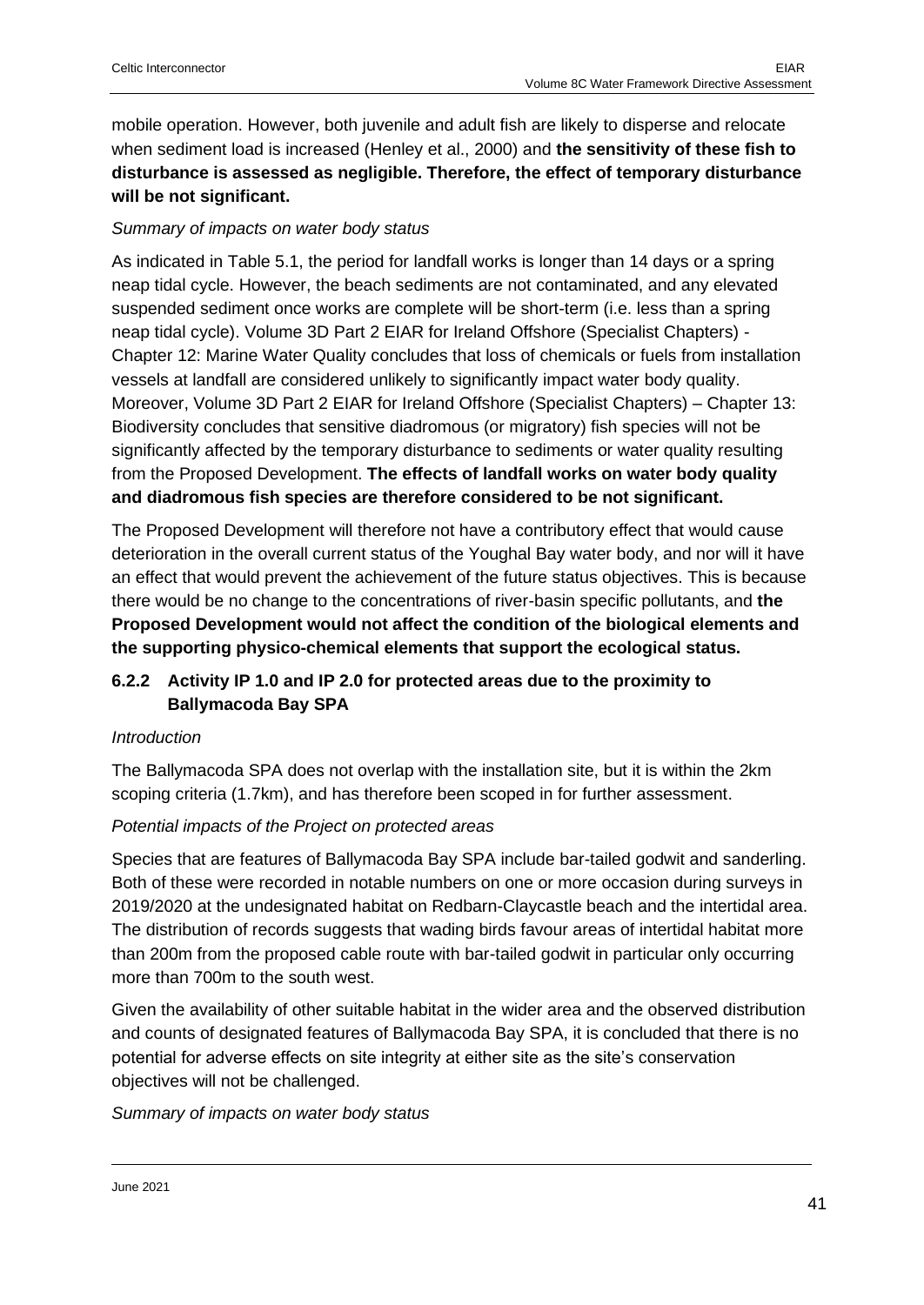The previous section has demonstrated that the Proposed Development will not adversely impact the integrity of any SPA site.

The Proposed Development will therefore neither have a contributory effect that would cause a reduction in the availability of habitats or affect the hydromorphological quality of the Youghal Bay water body, and nor will it have an effect that would prevent the achievement of the future status objectives. This is because the loss of habitat and the disturbance to species of interest would be temporary, and the seabed would return to its original state after installation. The Proposed Development will therefore neither affect the conservation objectives nor the integrity of the Ballymacoda SPA.

#### <span id="page-41-0"></span>**6.2.3 Activity IP 3.1 and IP 3.2 for habitats due to the percentage area of the available habitat affected**

#### *Introduction*

The linear footprint of the cable lay within Youghal Bay will be approximately 1.25 $km^2$ including the indicative cable installation corridor. This represents approximately 2.5% of the total seabed area of the Youghal Bay water body, and therefore exceeds the 1% threshold set out in the scoping questions. This may lead to loss or disturbance of intertidal or benthic habitats from disturbance of the seabed during installation.

#### *Potential impacts of project activities on habitats*

Temporary loss or disturbance of intertidal habitat would occur as a result of the excavation of the open cut trench across the intertidal foreshore, and from placement of an adjacent temporary causeway for plant access. The trench would be excavated using land-based equipment (such as long arm excavators) with the aid of a temporary sheet piled cofferdam to ensure trench stability. The trench will be backfilled, and site reinstated to its original condition following installation of the pre-installed conduits.

Installation of the cofferdam and dewatering of the trench will result in the loss of any trapped fish and shellfish not displaced by site disruption and noise. Cryptic species such as juvenile flatfish and sessile species are more at risk than mobile and pelagic species of fish and crustacean, which have more potential to relocate to alternative habitats nearby during installation and may return once the temporary works are complete.

The loss or disturbance of intertidal habitat during the installation operation will however be localised, representing only a very small footprint of the wider bay and coastal waters. Juvenile fish typically move offshore during the winter months to warmer waters, or on recruitment to the adult stock. It is anticipated that the intertidal work will take place between the months of October and April minimising impact on summer nursery grounds.

The sensitivity of fish and shellfish to disturbance and habitat loss has been assessed as Low. The magnitude of this effect is considered to be Low due to any impacts being localised and temporary for fish and shellfish populations. **The magnitude of the effect on fish and shellfish from loss or disturbance to intertidal habitat is therefore assessed as Minor and not significant.**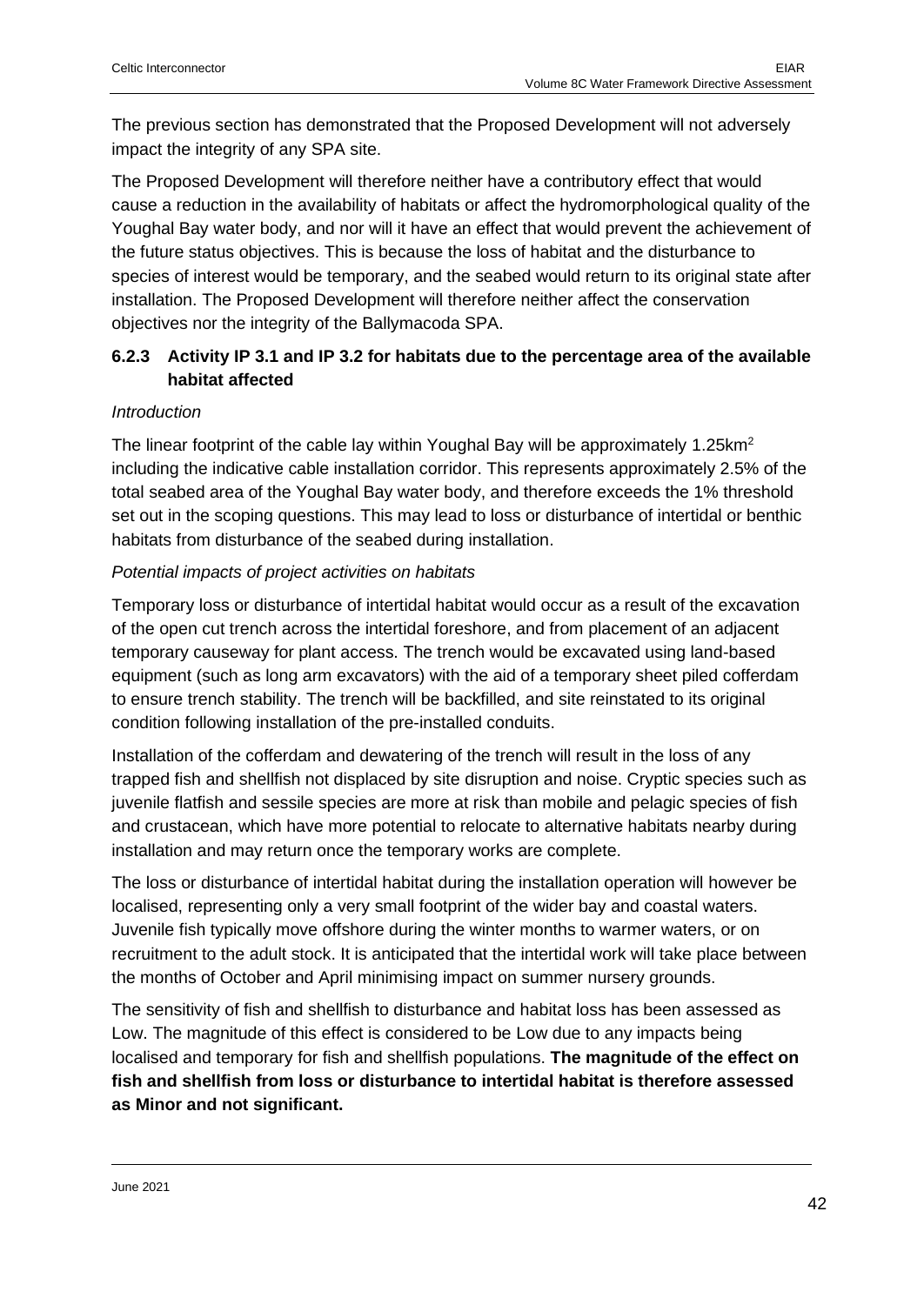#### *Summary of impacts on water body status*

The previous section has demonstrated that there will be no significant impacts to intertidal and benthic habitats as a result of the Proposed Development. Following cable installation, the seabed will quickly reinstate to its original state through wave and tidal action, with no permanent habitat loss footprint.

The Proposed Development will therefore not have a contributory effect that would cause a reduction in the availability of habitats or affect the hydromorphological quality of the Youghal Bay water body, and nor will it have an effect that would prevent the achievement of the future status objectives. This is because the loss of habitat and the disturbance to species of interest would be temporary, and the alternative habitat would be available. On completion of the works, the inter-tidal area would return to its original state after installation. Additionally, the Proposed Development would not affect the condition of the biological elements and the supporting physico-chemical elements that support the ecological status. The Proposed Development will therefore neither affect the conservation objectives nor the integrity of the Ballymacoda SPA, or any other European sites.

#### <span id="page-42-0"></span>**6.3 Summary and Conclusions**

The WFD screening and scoping exercise has focused on the installation and operational phases of the proposed development, decommissioning activities having been scoped out as the project life is 40yrs and the future status of the affected waters cannot be known. The elements of the Proposed Development assessed are from the landfall at the foreshore of Claycastle Beach and along the cable route through nearshore and coastal waters to the WFD limit of 12nm. The exercise screened two coastal WFD water bodies into the Stage Two scoping exercise; Youghal Bay and the Western Celtic Sea.

Stage Two concluded that the environmental aspects of water quality, habitats and protected areas require consideration in relation to the Youghal Bay water body, and that a Stage Three assessment is required for these.

The Stage Three assessment followed the UK's Environment Agency guidance 'Clearing the Waters for All' in the absence of an equivalent methodology in Ireland.

The Stage Three assessment has drawn on the findings of the EIAR and NIS, which provide evidence from environmental assessments to conclude that the WFD status and objectives of these water bodies will not be deteriorated or otherwise compromised by the Proposed Development. The Stage Three assessment has demonstrated that the Proposed Development would not adversely affect habitats, hydromorphology, or water quality, and nor would it result in the introduction of non-native species and prevent the implementation of the mitigation measures in the RBMP for Ireland 2018-2021.

The assessment has also identified that there is unlikely to be any introduction of INNS. This is because the vessels used for the installation works will be from European providers and will adhere to the International Convention for the Control and Management of Ships Ballast Water & Sediments D-2 Standard (Ballast Water Performance standards). No credible pathway has been identified for the introduction of INNS from the activity.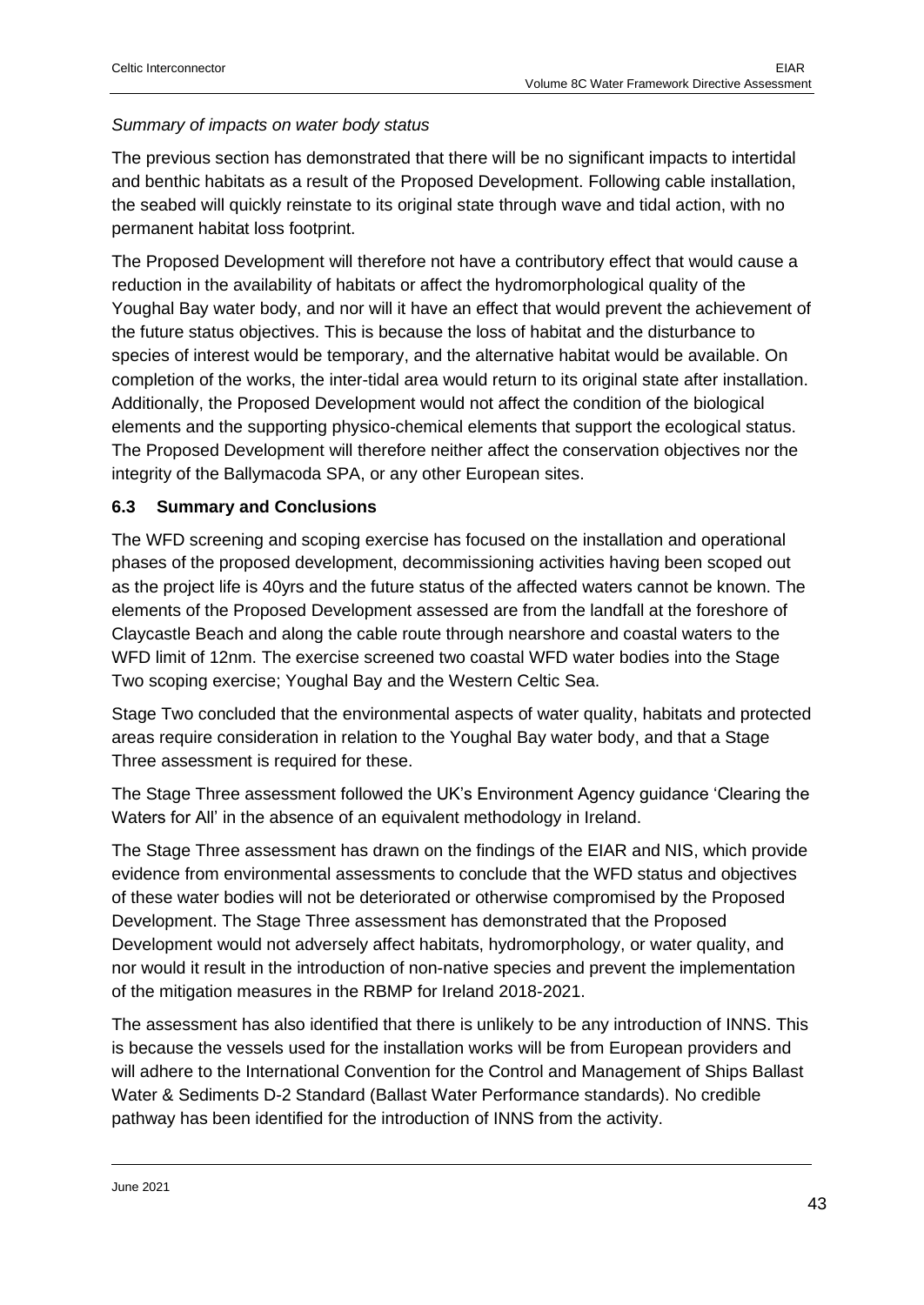As summarised in Section 5.4, the mitigation measures for the RBMP for Ireland 2018-2021 are not specific to the Youghal Bay water body. They relate largely to policy changes, improvement to regulatory compliance, and the implementation of knowledge transfer. Notwithstanding, the Proposed Development will not adversely affect the implementation of these measures across Ireland or in County Cork specifically.

The Stage Three assessment has demonstrated there is therefore no risk that the Youghal Bay water body would either fail to comply with its WFD objectives, or that there would be any compromise to the delivery of the programme of measures set out in the RBMP for Ireland 2018-2021, as a result of the Proposed Development, alone or cumulatively with other projects.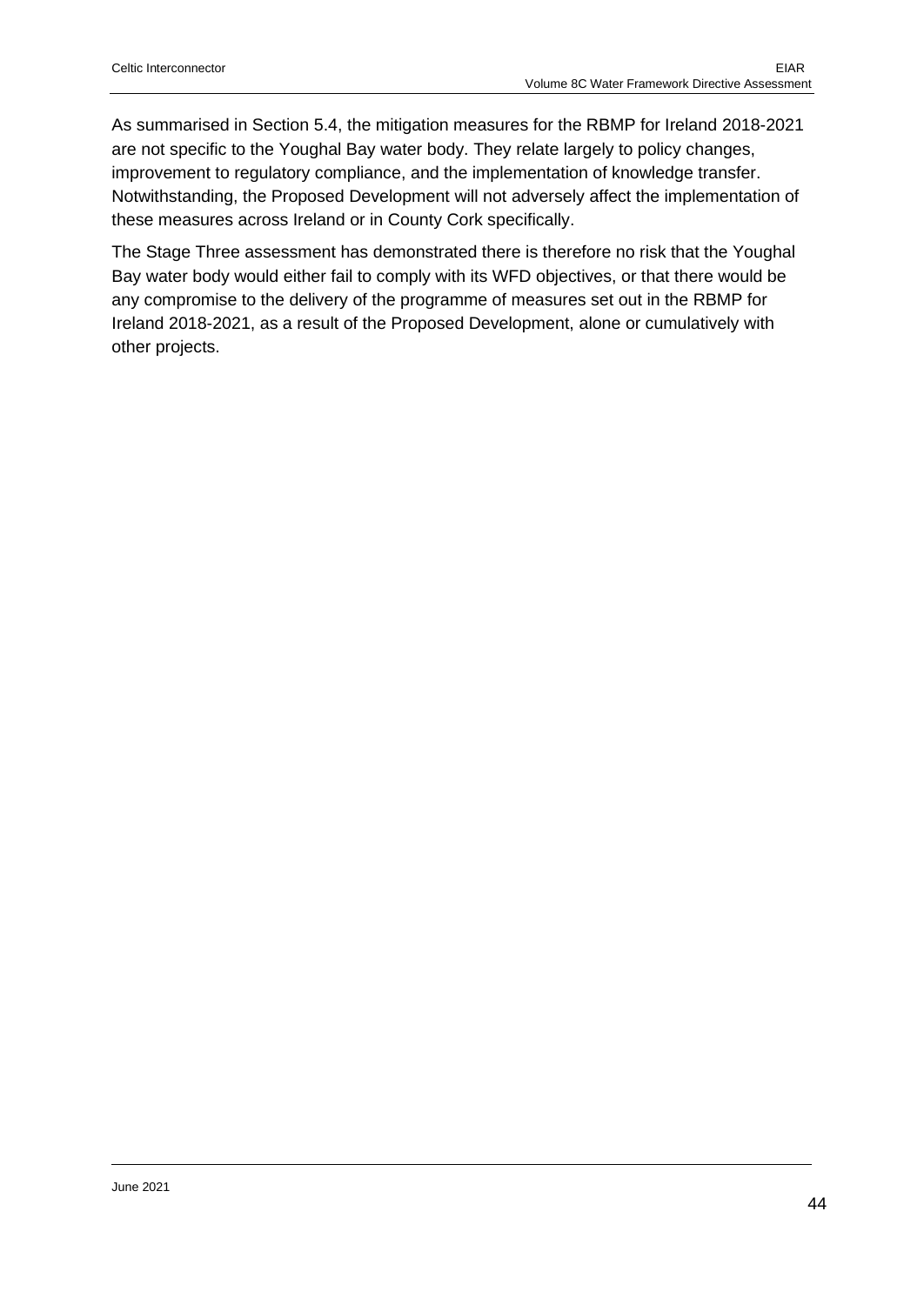### <span id="page-44-0"></span>**7 References**

Aquind Limited (2019). Aquind Interconnector Environmental Statement, November 2019.

Bald, J., Hernández, C., Galparsoro, I., Germaán Rodrigues, J., Muxika, I., Enciso, Y.T. and Marina, D. (2014). Environmental impacts over the seabed and benthic communities of submarine cable installation in the Biscay marine energy platform. Proceedings of the 2nd international conference on environmental interactions of marine renewable energy technologies (EIMR2014622), 28 April – 02 May 2014, Stornoway, Isle of Lewis, Outer Hebrides, Scotland.

BERR (2008). Department for Business Enterprise & Regulatory Reform. Review of cabling techniques and environmental effects applicable to the offshore wind farm industry. Technical Report. January 2008.

Carter, L., Burnett, D., Drew, S., Marle, G., Hagadorn, L., Bartlett-McNeil, D. and Irvine, N. (2009). Submarine cables and the oceans: connecting the world. UNEP-WCMC Biodiversity Series No. 31. ICPC/UNEP/UNEP-WCMC, 64pp.

Catchments.ie Maps, Environmental Protection Agency [online]. Available at: https://gis.epa.ie/EPAMaps/Water

Cathments.ie Maps, Environmental Protection Agency, Lower Blackwater M Estuary / Youghal Harbour [online]. Available at:

https://www.catchments.ie/data/#/waterbody/IE\_SW\_020\_0100?\_k=bgc4jq

Cathments.ie Maps, Environmental Protection Agency, Western Celtic Sea (HAs 18;19;20) [online]. Available at:

https://www.catchments.ie/data/#/waterbody/IE\_SW\_010\_0000?\_k=5j8p3f

Cathments.ie Maps, Environmental Protection Agency, Womanagh Estuary [online]. Available at: https://www.catchments.ie/data/#/waterbody/IE\_SW\_030\_0100?\_k=ob1u78

Catchments.ie, Waterbody East Ballyvergan\_010 [Online]. Available from: https://www.catchments.ie/data/#/waterbody/IE\_SW\_19E040700?\_k=mvg892

Department for Environment, Food and Rural Affairs. Environment Agency. Flood and Coastal Erosion Risk Management R&D Programme. WFD Expert Assessment of Flood Management Impacts. 2009.

Department of Housing, Local Government and Heritage website [online]. Available at: https://www.housing.gov.ie/sites/default/files/publications/files/rbmp\_report\_english\_web\_ver sion final 0.pdf

DHPLG, 2021. Department of Housing, Planning and Local Government. Public Consultation: Timetable and Work Programme for the Third-Cycle River Basin Management Plan 2022-2027. [Online]. Available from: https://www.catchments.ie/public-consultationsignificant-water-management-issues-for-irelands-2022-2027-river-basin-management-plan/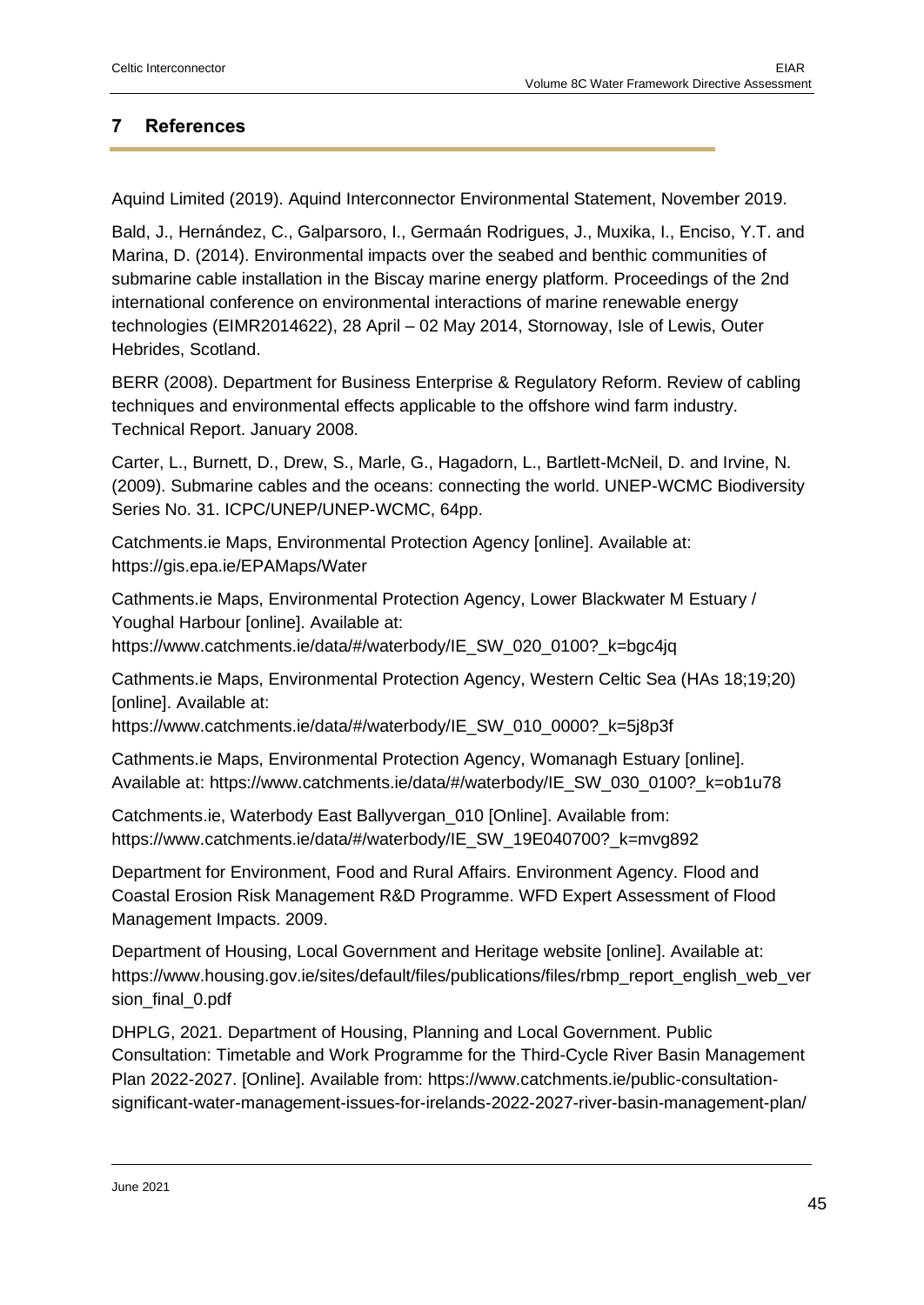Dernie, K.M., Kaiser, M.J. and Warwick, R.M. (2003). Recovery rates of benthic communities following physical disturbance. Journal of Animal Ecology, 72(6): 1043-1056

Environment Agency, 2016. Department for Environment, Food and Rural Affairs. Environment Agency. Clearing the Waters for All. 2016. (Online) Available from: https://www.gov.uk/guidance/water-framework-directive-assessment-estuarine-and-coastalwaters (Accessed 5 April 2020).

Environmental Protection Agency, An approach to characterisation as part of implementation of the Water Framework Directive. Online available from:

http://epa.ie/pubs/reports/water/other/WFD%20Characterisation%20Approach%20(May%20 2015).pdfECJ, 2015.

Environmental Protection Agency. The Water Framework Directive – A new management approach. Online available from:

https://www.epa.ie/pubs/reports/indicators/irlenv/43366%20EPA%20report%20chap%205.p df

Environmental Protection Agency Water Quality in Ireland 2013 – 2018 [online]. Available at: http://www.epa.ie/pubs/reports/water/waterqua/Water%20Quality%20in%20Ireland%202013 -2018%20(web).pdf

EPA, 2021. Environmental Protection Agency Water Framework Directive Classification website [online]. Available at: https://www.epa.ie/water/watmg/wfd/classification/

Environmental Protection Agency Lee-Cork Harbour Catchments Assessment 2010-2015 [online]. Available at: https://catchments.ie/wp-

content/files/catchmentassessments/19%20Lee,%20Cork%20Harbour%20and%20Yougha %20Bay%20Catchment%20Summary%20WFD%20Cycle%202.pdf

European Commission, Conservation of Natural Habitats and of Wild Fauna and Flora (92/43/EEC). 1992.

European Commission, Conservation of Wild Birds (2009/147/EC). 2009.

European Commission, Priority Substances Directive 2008/105/EC. 2008.

European Commission. Common Implementation Strategy for the Water Framework Directive (2000/60/EC). 2000.

European Commission. Conservation of Natural Habitats and of Wild Fauna and Flora (92/43/EEC). 1992.

European Commission. Revised Bathing Waters Directive 2006/113/EC. 2006.

Folk, R.L. (1954). The distinction between grain size and mineral composition in sedimentary rock nomenclature. *Journal of Geology*, 62: 344-349. OSPAR (2009). Assessment of the environmental impacts of cables. OSPAR Commission. 19 pp

Henley, W.F., Patterson, M. A., Neves, R. J., & Lemly, A. D. (2000). Effects of Sedimentation and Turbidity on Lotic Food Webs: A Concise Review for Natural Resource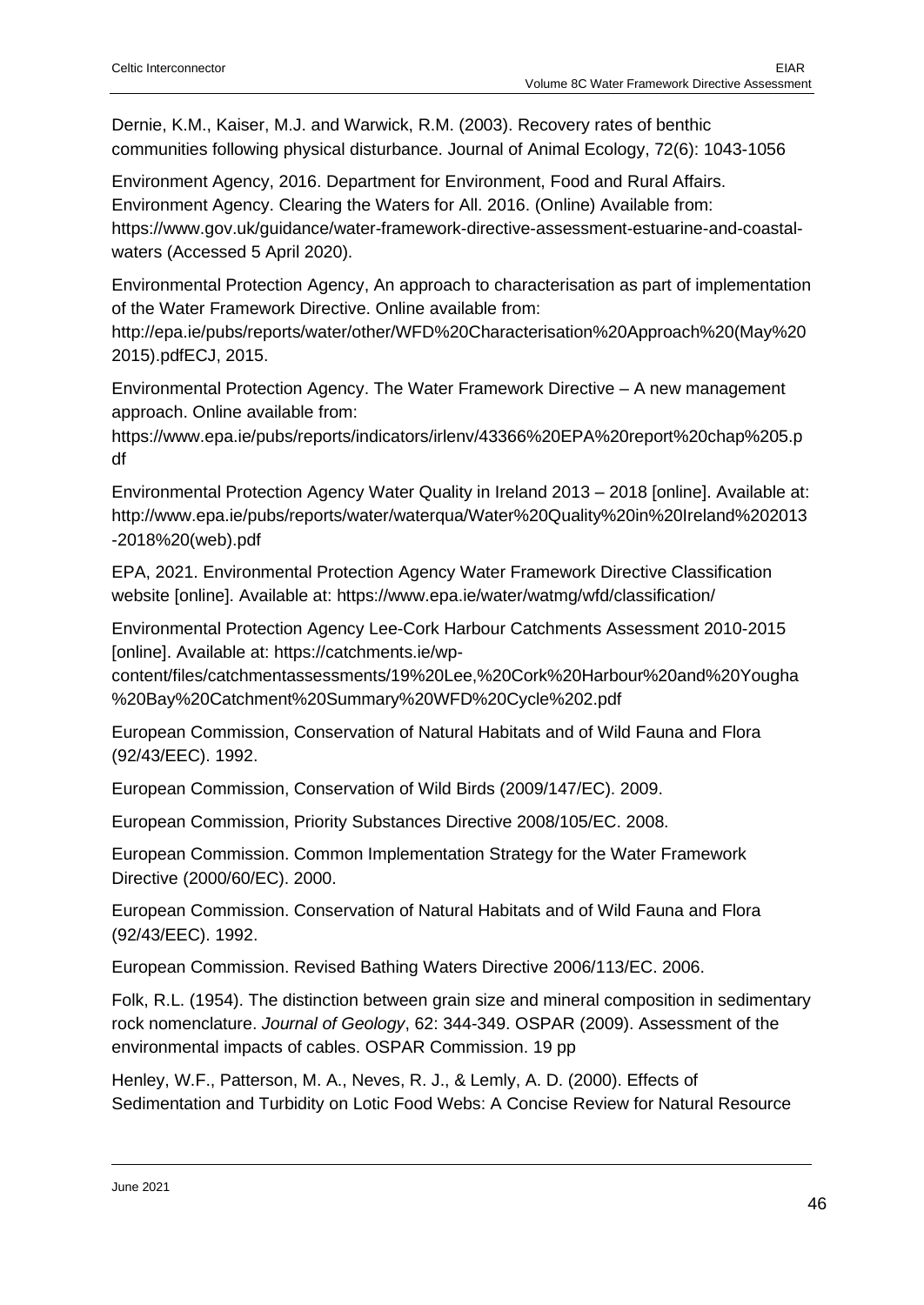Managers. Reviews in Fisheries Science, 8(2):125–139. IBSG (Irish Basking Shark Group), 2019. https://www.baskingshark.ie/ [Accessed 18 Jan 2021]

Joint Association to Support Projects in European Regions (JASPERS) Water Framework Directive Project assessment checklist tool. 2008. Available at:

http://www.jaspersnetwork.org/plugins/servlet/documentRepository/displayDocumentDetails ?documentId=441

Ordnance Survey Ireland, WFD Cycle 2 Catchment Lee, Cork Harbour and Youghal Bay Subcatchment Womanagh\_SC\_010 [online]. Available at: https://catchments.ie/wpcontent/files/subcatchmentassessments/19\_16%20Womanagh\_SC\_010%20Subcatchment %20Assessment%20WFD%20Cycle%202.pdf

OSPAR (2009). Assessment of the environmental impacts of cables. OSPAR Commission. 19 pp.

PINS, 2017. Planning Inspectorate. Advice Note 18: The Water Framework Directive. London: Planning Inspectorate, 2017. (Online) Available from: https://infrastructure.planninginspectorate.gov.uk/wpcontent/uploads/2017/06/advice\_note\_18.pdf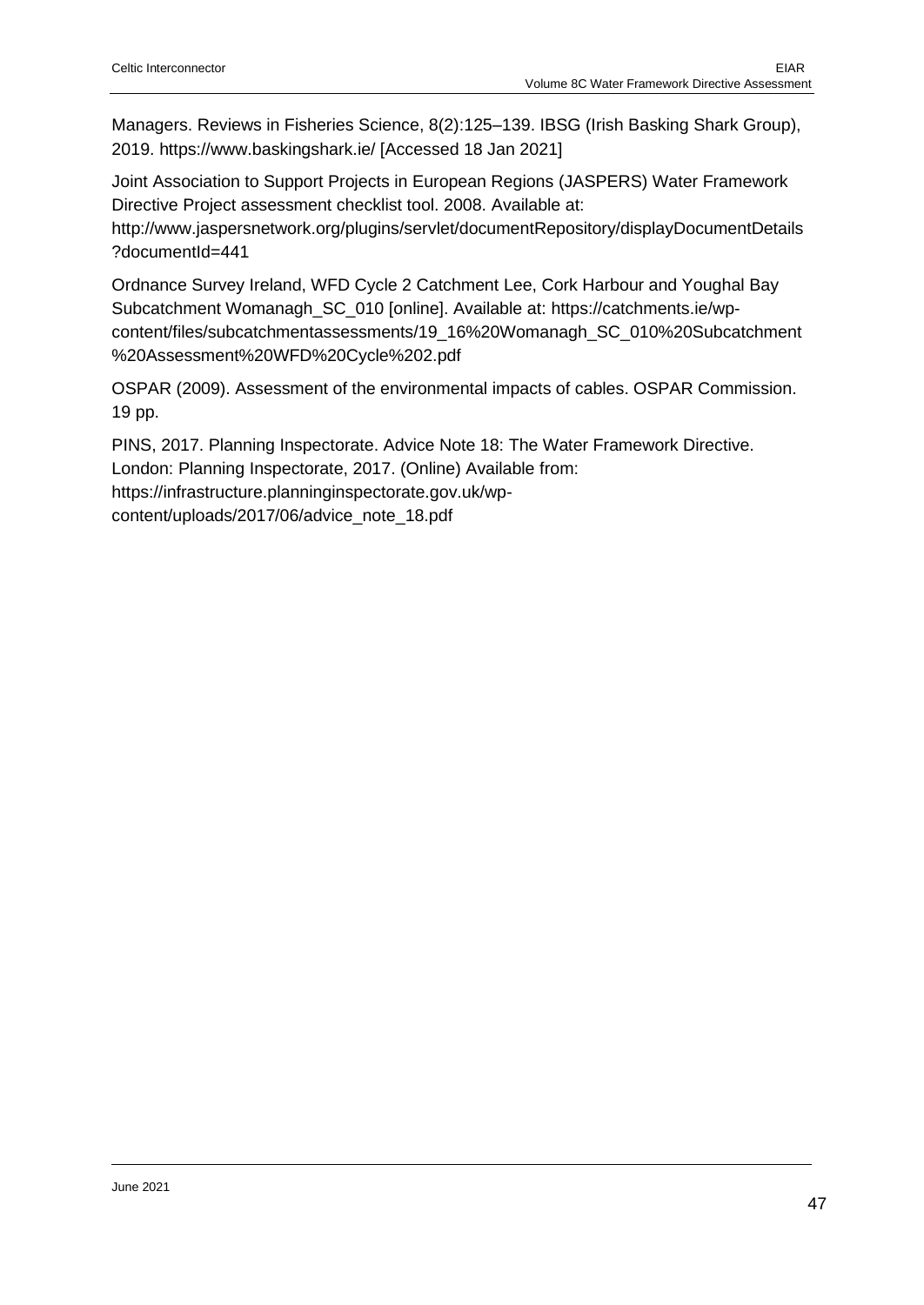# **Appendix A**

| Table A.1 | Detailed background information for the screened in water bodies |
|-----------|------------------------------------------------------------------|
|           | relevant to the Proposed Development                             |

| Water body name <sup>1</sup>               | Information relevant to the WFD screening<br>stage       |  |  |
|--------------------------------------------|----------------------------------------------------------|--|--|
| WFD water body name                        | Youghal Bay (19 Lee, Cork Harbour and Youghal<br>Bay)    |  |  |
| Water body ID                              | IE_SW_020_0000                                           |  |  |
| River basin district name                  | Ireland                                                  |  |  |
| Water body type (estuarine or coastal)     | Coastal                                                  |  |  |
| Water body total area (km <sup>2</sup> )   | 46.88                                                    |  |  |
| Overall water body status (2018)           | Moderate                                                 |  |  |
| Ecological status/potential                | Moderate                                                 |  |  |
| <b>Chemical status</b>                     | Moderate                                                 |  |  |
| Target water body status and deadline      | Good by 2021                                             |  |  |
| Hydromorphology status of water body       | Not assessed                                             |  |  |
| Heavily modified water body and for what   | N/A                                                      |  |  |
| use                                        |                                                          |  |  |
| <b>Higher sensitivity habitats present</b> | Yes, saltmarsh and seagrass (area data not<br>available) |  |  |
| Lower sensitivity habitats present         | No data                                                  |  |  |
| Phytoplankton status                       | High potential                                           |  |  |
| History of harmful algae                   | Yes                                                      |  |  |
| WFD protected areas within 2km             | Yes:                                                     |  |  |
| WFD water body name                        | Western Celtic Sea (HA 19)                               |  |  |
| Water body ID                              | IE SW 010 0000                                           |  |  |
| River basin district name                  | Ireland                                                  |  |  |
| Water body type (estuarine or coastal)     | Coastal                                                  |  |  |
| Water body total area (km <sup>2</sup> )   | 514.82                                                   |  |  |
| Overall water body status (2018)           | Unassigned                                               |  |  |
| Ecological status/potential                | Unassigned                                               |  |  |
| <b>Chemical status</b>                     | Unassigned                                               |  |  |
| Target water body status and deadline      | Unassigned                                               |  |  |
| Hydromorphology status of water body       | Unassigned                                               |  |  |
| Heavily modified water body and for what   | N/A                                                      |  |  |
| use                                        |                                                          |  |  |
| <b>Higher sensitivity habitats present</b> | No data                                                  |  |  |
| Lower sensitivity habitats present         | No data                                                  |  |  |
| Phytoplankton status                       | Moderate                                                 |  |  |
| History of harmful algae                   | Yes                                                      |  |  |
| WFD protected areas within 2km             | <b>No</b>                                                |  |  |

<sup>1</sup>Water body information can be found in the Environmental Protection Agency's catchment data explorer and the water body summary table [https://www.catchments.ie/data/#/?\\_k=uebcg6](https://www.catchments.ie/data/#/?_k=uebcg6)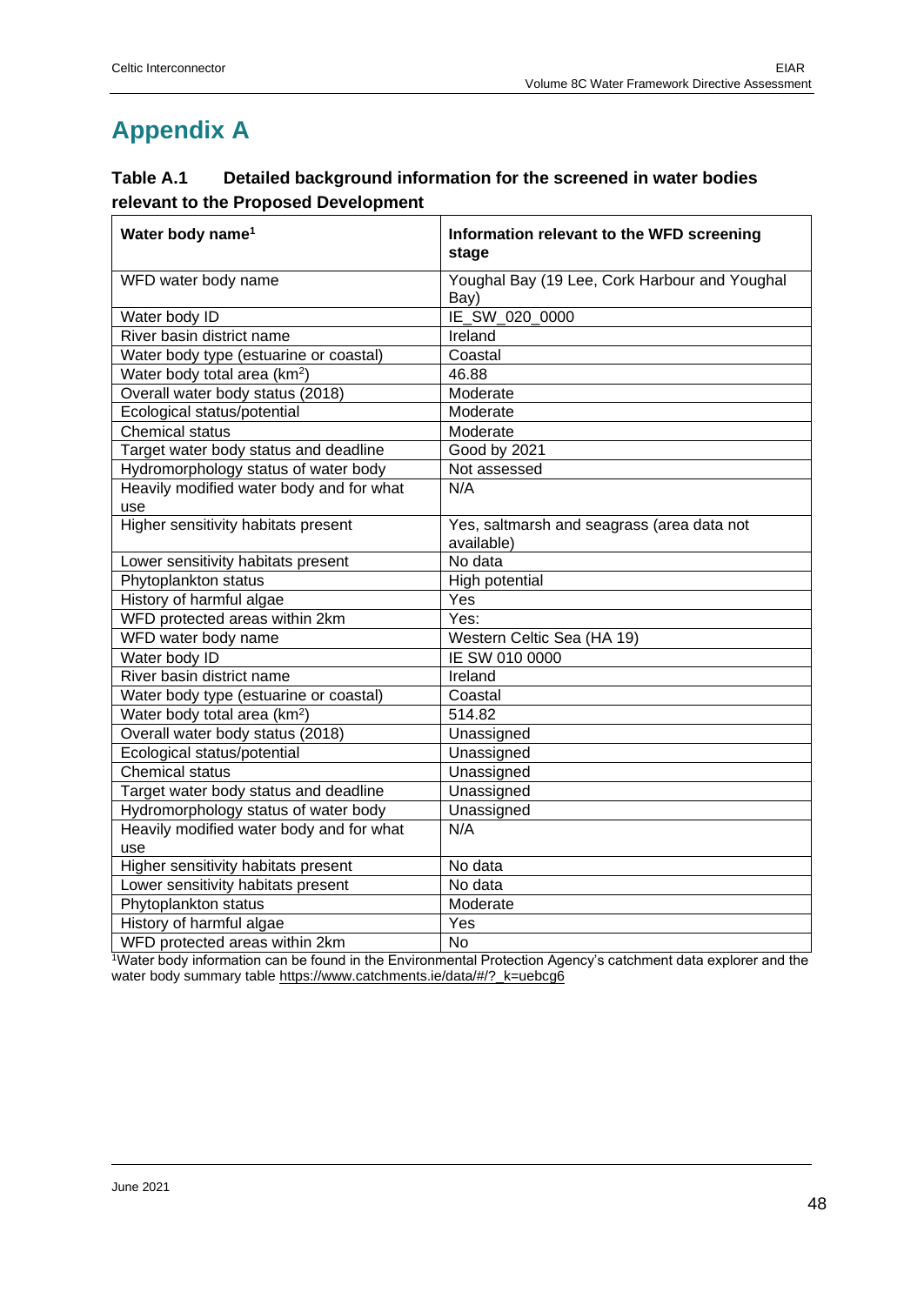| Water body name<br>and ID number                        | <b>Protected Area Driver</b>                                                           | Protected area name/reference                                                                                                                                                                                                                                              |
|---------------------------------------------------------|----------------------------------------------------------------------------------------|----------------------------------------------------------------------------------------------------------------------------------------------------------------------------------------------------------------------------------------------------------------------------|
| Youghal Bay (19                                         | <b>Shellfish Water Directive</b>                                                       | <b>None</b>                                                                                                                                                                                                                                                                |
| Lee, Cork Harbour<br>and Youghal Bay)<br>IE SW 020 0000 | EC Directive on the Conservation<br>of Natural Habitats and of Wild<br>Fauna and Flora | Ballymacoda (Clonpriest And Pillmore) SAC<br>(Site code 000077)<br>Great Island Channel SAC (Site code<br>001058)<br>Mullaghanish Bog SAC (Site code 001890)<br>St. Gobnet's Wood SAC (Site code 000106)<br>The Gearagh SAC (Site code 000108)<br>Salmonids (outside SACs) |
|                                                         | EC Directive on the Conservation<br>of Wild Birds                                      | Ballycotton Bay SPA (Site code 004022)<br>Ballymacoda Bay SPA (Site code 004023)<br>Cork Harbour SPA (Site code 004030)<br>Mullaghanish to Musheramore Mountains<br>SPA (Site code 004162)<br>The Gearagh SPA (Site code 004109)                                           |
|                                                         | <b>Bathing Water Directive</b>                                                         | Youghal, Claycastle (within 2 km)<br>Youghal Front Strand Beach (within 2 km)<br>Redbarn (approximately 2.5km to the<br>south)                                                                                                                                             |
| <b>Western Celtic Sea</b>                               | <b>Nitrates Directive</b>                                                              | None                                                                                                                                                                                                                                                                       |
| (HA 19) IE SW 010<br>0000                               | EC Directive on the Conservation<br>of Natural Habitats and of Wild<br>Fauna and Flora | None                                                                                                                                                                                                                                                                       |
|                                                         | EC Directive on the Conservation<br>of Wild Birds                                      | <b>None</b>                                                                                                                                                                                                                                                                |
|                                                         | <b>Urban Wastewater Treatment</b><br><b>Directive</b>                                  | None                                                                                                                                                                                                                                                                       |
|                                                         | <b>Shellfish Water Directive</b>                                                       | None                                                                                                                                                                                                                                                                       |

| Table A.2<br>List of Protected areas within each WFD water body |  |
|-----------------------------------------------------------------|--|
|-----------------------------------------------------------------|--|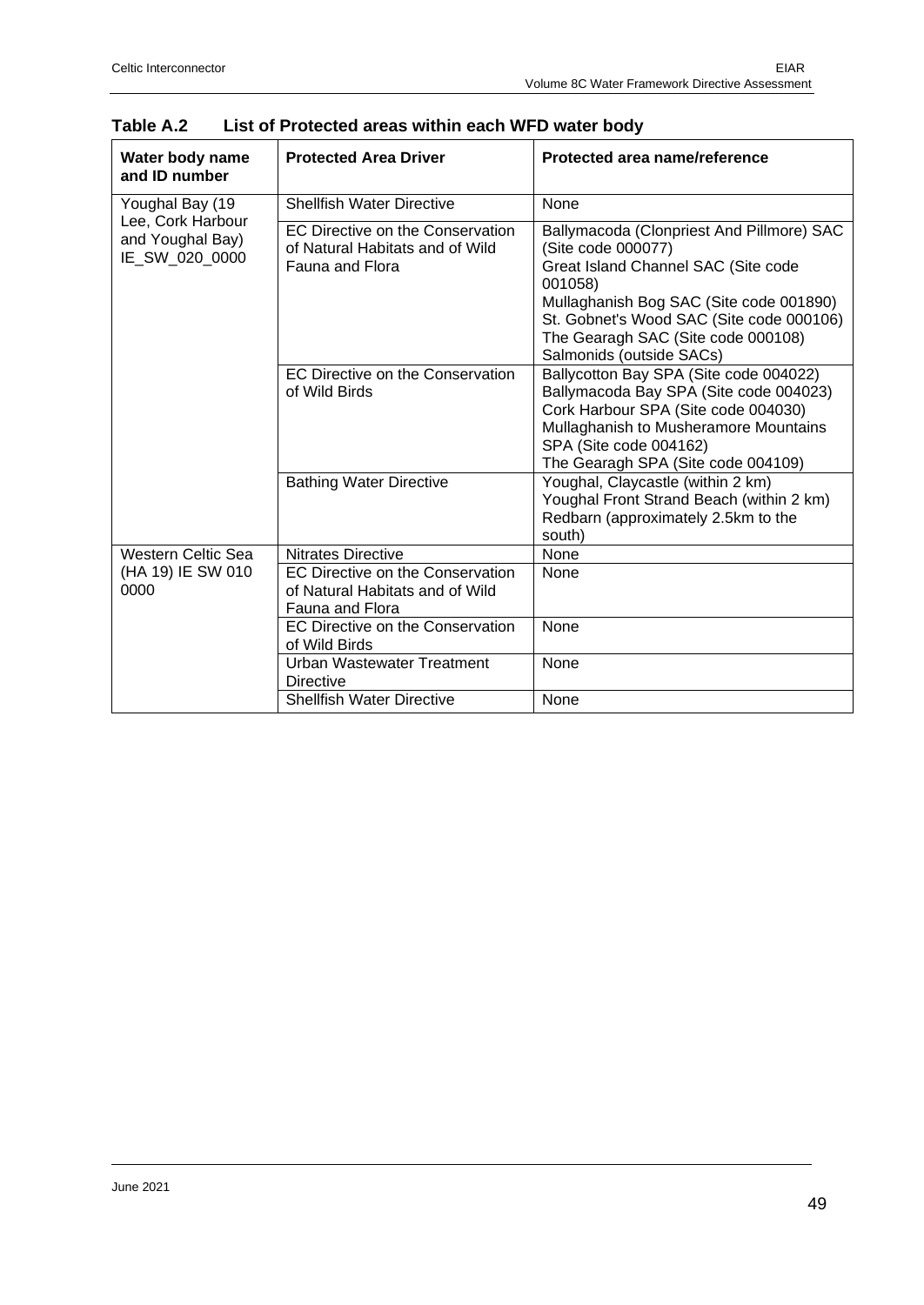# **Appendix B**

| <b>Number</b>   | <b>Priority Substance Name</b>                           | <b>Priority</b><br><b>Hazardous</b><br><b>Substances</b> |
|-----------------|----------------------------------------------------------|----------------------------------------------------------|
| 1               | Alachor                                                  |                                                          |
| $\overline{2}$  | Anthracene                                               | X                                                        |
| 3               | Atrazine                                                 |                                                          |
| 4               | <b>Benzene</b>                                           |                                                          |
| 5               | <b>Brominated diphenylethers</b>                         | X                                                        |
| $6\phantom{1}6$ | Cadmium and its compounds                                | $\overline{\mathsf{x}}$                                  |
| $\overline{7}$  | Chloroalkanes                                            | $\overline{\mathsf{x}}$                                  |
| 8               | Chlorfenvinphos                                          |                                                          |
| 9               | Chlorpyrifos (Chlorpyrifos-ethyl)                        |                                                          |
| 10              | 1,2-dichloroethane                                       |                                                          |
| 11              | Dichloromethane                                          |                                                          |
| 12              | Di(2-ethylhexyl)phthalate (DEHP)                         | X                                                        |
| 13              | Diuron                                                   |                                                          |
| 14              | Endosulfan                                               | X                                                        |
| 15              | Fluoranthene                                             |                                                          |
| 16              | Hexachlorobenzene                                        | X                                                        |
| 17              | Hexachlorobutadiene                                      | $\overline{X}$<br>$\overline{\mathsf{x}}$                |
| 18              | Hexachlorocyclohexane                                    |                                                          |
| 19              | Isoproturon                                              |                                                          |
| 20              | Lead and its compounds                                   |                                                          |
| 21              | Mercury and its compounds                                | X                                                        |
| 22              | Naphthalene                                              |                                                          |
| 23              | Nickel and its compounds                                 | X                                                        |
| 24<br>25        | Nonylphenols<br>Octylphenols                             |                                                          |
| 26              | Pentachlorobenzene                                       | X                                                        |
| 27              | Pentachlorophenol                                        |                                                          |
| 28              | Polyaromatic hydrocarbons (PAH)                          | X                                                        |
| 29              | Simazine                                                 |                                                          |
| 30              | Tributyltin compounds                                    | X                                                        |
| $\overline{31}$ | Trichlorobenzenes                                        |                                                          |
| 32              | Trichloromethane (chloroform)                            |                                                          |
| 33              | Trifluralin                                              | X                                                        |
| 34              | Dicofol                                                  | X                                                        |
| 35              | Perfluorooctane sulfonic acid and its derivatives (PFOS) | $\overline{\mathsf{x}}$                                  |
| 36              | Quinoxyfen                                               | $\overline{\mathsf{x}}$                                  |
| 37              | Dioxins and dioxin-like compounds                        | $\overline{\mathsf{x}}$                                  |
| 38              | Aclonifen                                                |                                                          |
| 39              | <b>Bifenox</b>                                           |                                                          |
| 40              | Cybutryne                                                |                                                          |
| 41              | Cypermethrin                                             |                                                          |
| 42              | <b>Dichlorvos</b>                                        |                                                          |
| 43              | Hexabromocyclododecanes (HBCDD)                          | X                                                        |

# **Table B.1 Priority Subtances in the Field of Water Policy**